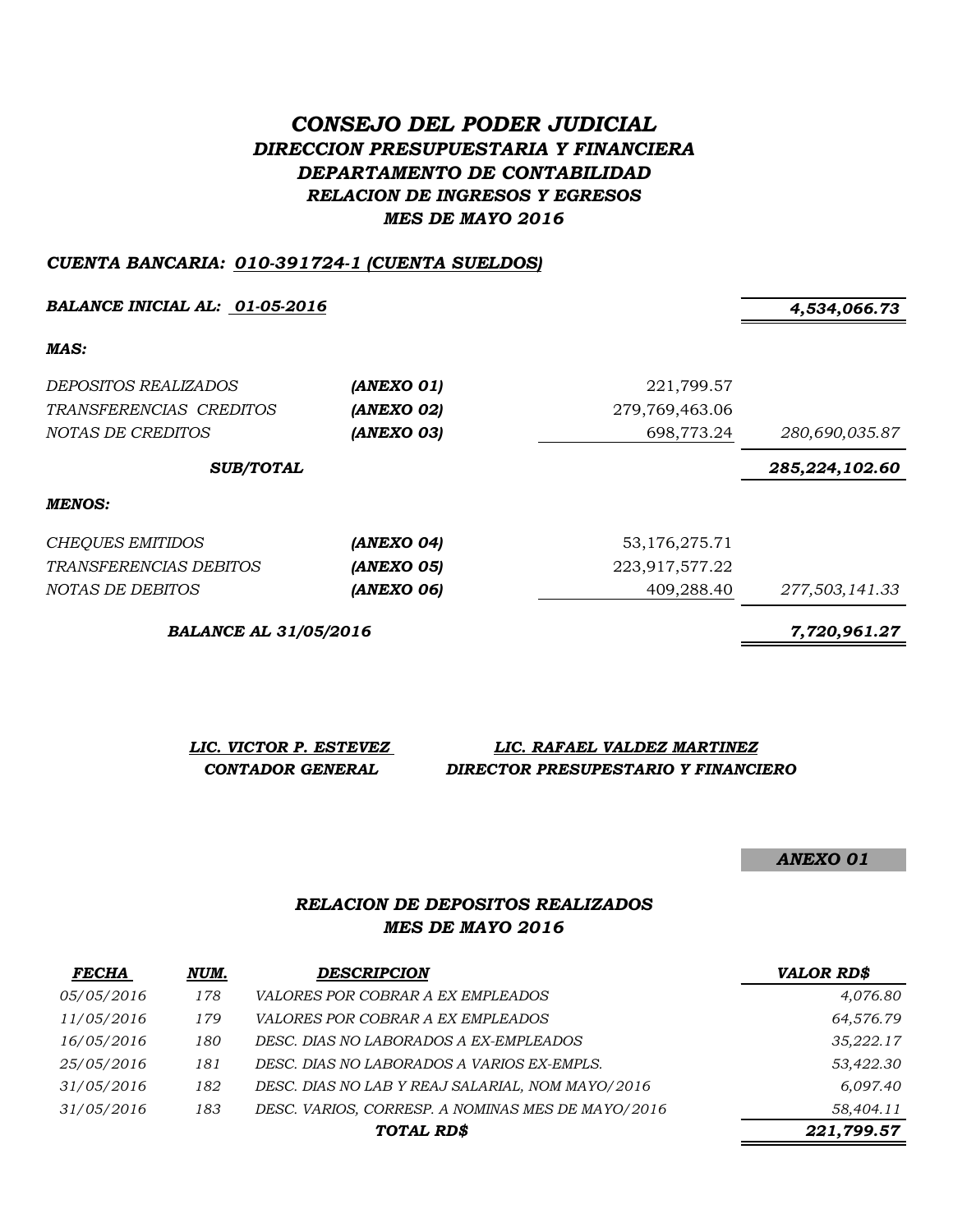# *RELACION DE TRANSFERENCIAS CREDITOS MES DE MAYO 2016*

| <b>FECHA</b>      | NUM. | <b>DESCRIPCION</b>                                        | <b>VALOR RD\$</b> |
|-------------------|------|-----------------------------------------------------------|-------------------|
| <i>05/05/2016</i> | 70   | REEMB. SUELDOS/DIETAS ABR/16 Y BONO VAC./GTOS ALIM. MAYO/ | 281,400.26        |
| <i>20/05/2016</i> | 71   | TRANSF. DE FONDO DE LA CTA. OPER. A LA C                  | 271,100.26        |
| <i>20/05/2016</i> | 72   | TRANSF. DE FONDO DE LA CTA. OPER. A LA C                  | 279,216,962.54    |
|                   |      | TOTAL RD\$                                                | 279,769,463.06    |
|                   |      |                                                           |                   |

*ANEXO 03*

# *RELACION NOTAS DE CREDITOS MES DE MAYO 2016*

| <i>FECHA</i> | NUM. | <b>DESCRIPCION</b> | <b>VALOR RD\$</b> |
|--------------|------|--------------------|-------------------|
| 09/05/2016   | 522  | REINTEGRO CHQ91092 | 6,018.18          |
| 09/05/2016   | 523  | REINTEGRO CHQ92431 | 6,018.18          |
| 04/05/2016   | 526  | REINTEGRO CHQ92858 | 6,000.00          |
| 18/05/2016   | 527  | REINTEGRO CHQ92769 | 4,000.00          |
| 18/05/2016   | 528  | REINTEGRO CHQ92434 | 3,083.96          |
| 19/05/2016   | 529  | REINTEGRO CHQ92738 | 4,000.00          |
| 19/05/2016   | 530  | REINTEGRO CHQ92700 | 5,000.00          |
| 19/05/2016   | 531  | REINTEGRO CHQ92659 | 5,200.00          |
| 19/05/2016   | 532  | REINTEGRO CHQ89574 | 8,739.50          |
| 19/05/2016   | 533  | REINTEGRO CHQ89622 | 8,739.73          |
| 19/05/2016   | 534  | REINTEGRO CHO89702 | 6,500.00          |
| 19/05/2016   | 535  | REINTEGRO CHQ89703 | 6,500.00          |
| 19/05/2016   | 536  | REINTEGRO CHQ89734 | 4,000.00          |
| 19/05/2016   | 537  | REINTEGRO CHQ89745 | 11,000.00         |
| 19/05/2016   | 538  | REINTEGRO CHQ89749 | 10,000.00         |
| 19/05/2016   | 539  | REINTEGRO CHQ89844 | 4,000.00          |
| 19/05/2016   | 540  | REINTEGRO CHQ89881 | 5,200.00          |
| 19/05/2016   | 561  | REINTEGRO CHQ89891 | 8,000.00          |
| 19/05/2016   | 542  | REINTEGRO CHQ89949 | 9,000.00          |
| 19/05/2016   | 543  | REINTEGRO CHQ89985 | 4,000.00          |
| 19/05/2016   | 544  | REINTEGRO CHQ89991 | 8,000.00          |
| 19/05/2016   | 545  | REINTEGRO CHQ90364 | 9,000.00          |
| 19/05/2016   | 546  | REINTEGRO CHQ90417 | 5,500.00          |
| 19/05/2016   | 547  | REINTEGRO CHQ90739 | 6,511.19          |
| 19/05/2016   | 548  | REINTEGRO CHQ90741 | 1,333.33          |
| 19/05/2016   | 549  | REINTEGRO CHQ90742 | 2,800.00          |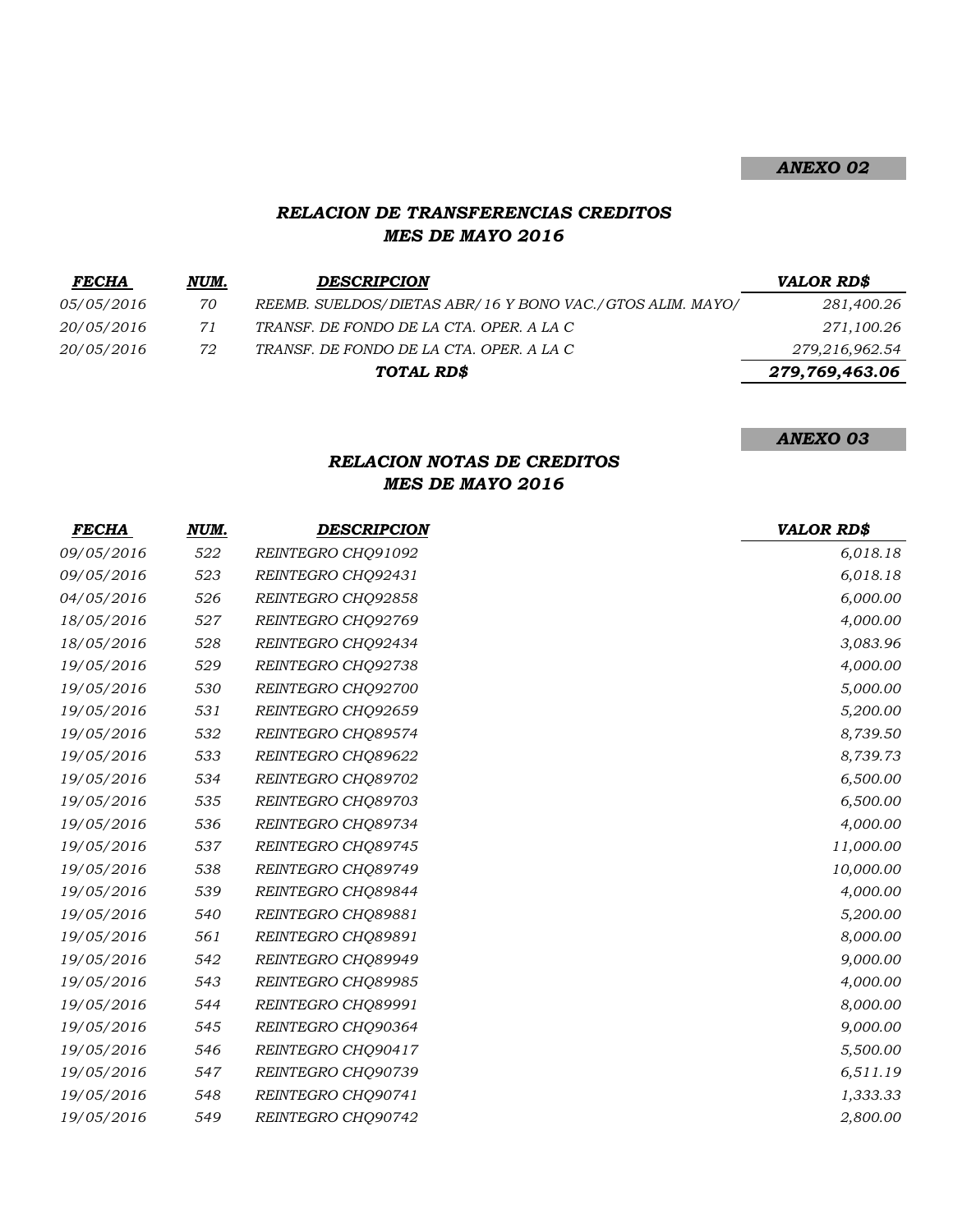|            |     | TOTAL RD\$                                        | 698,773.24 |
|------------|-----|---------------------------------------------------|------------|
| 31/05/2016 | 560 | REINTEGRO CHQ81338, POR CADUCIDAD                 | 1,879.85   |
| 31/05/2016 | 559 | REINTEGRO CHO82627 POR CADUCIDAD                  | 2,243.39   |
| 31/05/2016 | 525 | RETENCION EN NOMINA BONO VACAC. DE MAYO 2016.     | 81,809.01  |
| 31/05/2016 | 524 | EMPLEADOS EXCLUIDOS NOMINA ELECTRONICA MAYO 2016. | 402,373.70 |
| 30/05/2016 | 558 | REINTEGRO CHO93962                                | 5,200.00   |
| 30/05/2016 | 557 | REINTEGRO CHO94301                                | 4,000.00   |
| 30/05/2016 | 556 | REINTEGRO CHQ93881                                | 11,000.00  |
| 30/05/2016 | 555 | REINTEGRO CHO93306                                | 13,000.00  |
| 30/05/2016 | 554 | REINTEGRO CHO92138                                | 2,243.39   |
| 30/05/2016 | 553 | REINTEGRO CHO85197                                | 8,000.00   |
| 30/05/2016 | 552 | REINTEGRO CHO85001                                | 4,000.00   |
| 30/05/2016 | 551 | REINTEGRO CHQ84113                                | 2,746.50   |
| 19/05/2016 | 550 | REINTEGRO CHO90743                                | 2,133.33   |

# *RELACION DE CHEQUES EMITIDOS MES DE MAYO 2016*

| FECHA      | NUM.  | <b>BENEFICIARIO</b>                 | <b>VALOR RD\$</b> |
|------------|-------|-------------------------------------|-------------------|
| 10/05/2016 | 93524 | COLECTOR DE IMPUESTOS INTERNOS      | 88,276.25         |
| 10/05/2016 | 93525 | MADELKIS M. GARCIA VALDEZ           | 9,916.67          |
| 10/05/2016 | 93526 | GABRIEL FAMILIA CARMONA             | 6,381.67          |
| 10/05/2016 | 93527 | PEDRO ALB. ROSARIO DEL ORBE         | 5,613.32          |
| 10/05/2016 | 93528 | ALBERTO J. DIAZ RAMIREZ             | 6,201.28          |
| 10/05/2016 | 93529 | GABRIELA M. HERNANDEZ RAMIREZ       | 5,091.40          |
| 10/05/2016 | 93530 | LAURA C. TORIBIO VERAS              | 13,059.56         |
| 10/05/2016 | 93531 | GIANNA M. POL BAEZ                  | 1,270.44          |
| 10/05/2016 | 93532 | LILIANNY MDES. LIRIANO RIVAS        | 5,796.04          |
| 10/05/2016 | 93533 | CONSEJO DEL PODER JUDICIAL          | 64,576.79         |
| 10/05/2016 | 93534 | CONSEJO DEL PODER JUDICIAL          | 14,000.00         |
| 11/05/2016 | 93535 | COLECTOR DE IMPUESTOS INTERNOS      | 2,180.74          |
| 11/05/2016 | 93536 | SARGENTO MAYOR ISMAEL ZAYAS SANCHEZ | 4,000.00          |
| 12/05/2016 | 93537 | <b>BODY SHOP ATHLETIC CLUB SRL</b>  | 92,325.75         |
| 13/05/2016 | 93538 | CONSEJO DEL PODER JUDICIAL          | 1,750.00          |
| 13/05/2016 | 93539 | CONSEJO DEL PODER JUDICIAL          | 5,797.22          |
| 13/05/2016 | 93540 | COOPNASEJU                          | 99,342.79         |
| 13/05/2016 | 93541 | BANCO DE RESERVAS DE LA REP. DOM.   | 17,618.88         |
| 13/05/2016 | 93542 | CONSEJO DEL PODER JUDICIAL          | 3,500.00          |
| 13/05/2016 | 93543 | CONSEJO DEL PODER JUDICIAL          | 23,100.96         |
| 13/05/2016 | 93544 | COOPNASEJU                          | 90,515.04         |
| 13/05/2016 | 93545 | CARINE M. ULLOA                     | 15,512.78         |
| 13/05/2016 | 93546 | EVELYN M. ARIAS RIVAS               | 21,069.17         |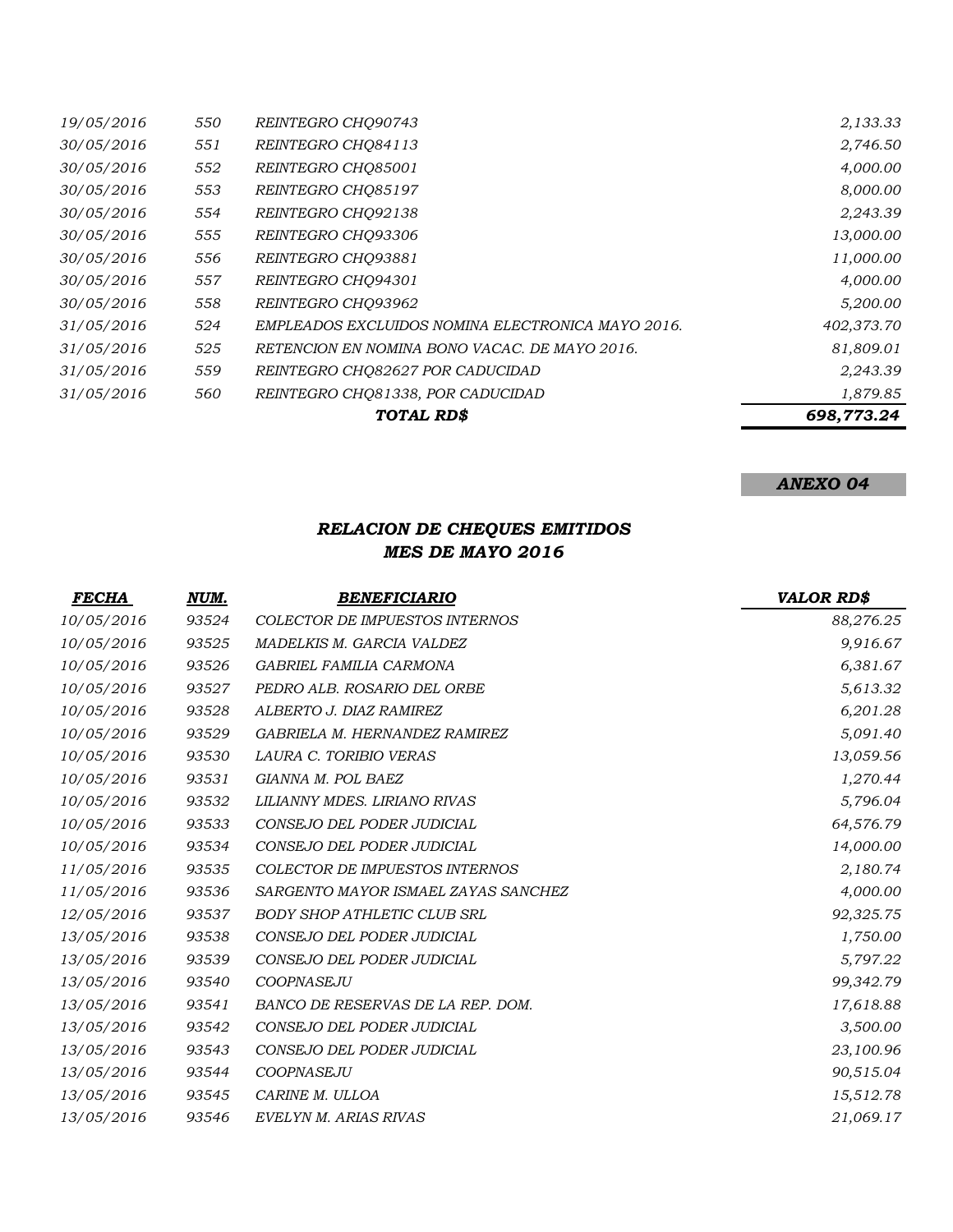| 13/05/2016 | 93547 | DARLIN E. RIVERA ROSA            | 6,711.70   |
|------------|-------|----------------------------------|------------|
| 13/05/2016 | 93548 | CARLOS ZAPATA DOMINGUEZ          | 3,348.75   |
| 13/05/2016 | 93549 | YISELL FERNANDEZ MARTES          | 71,143.90  |
| 13/05/2016 | 93550 | ROSA Y. SALDIVAR ROSARIO         | 1,237.62   |
| 13/05/2016 | 93551 | REGINA SANCHEZ TORIBIO           | 14,903.88  |
| 13/05/2016 | 93552 | DELMIRA ANT. DOMINGUEZ ARIAS     | 19,097.11  |
| 13/05/2016 | 93553 | OCLIN N. ENCARNACION CALCANO     | 18,928.33  |
| 13/05/2016 | 93554 | MAGDIEL A. MOOA                  | 6,225.66   |
| 13/05/2016 | 93555 | CONSEJO DEL PODER JUDICIAL       | 7,000.00   |
| 13/05/2016 | 93556 | CONSEJO DEL PODER JUDICIAL       | 6,323.99   |
| 13/05/2016 | 93557 | REYNARDO RODRIGUEZ MUNOZ         | 13,092.50  |
| 19/05/2016 | 93558 | MARIANO GERMAN MEJIA             | 299,962.75 |
| 19/05/2016 | 93559 | DULCE M. RODRIGUEZ BLANCO        | 281,245.72 |
| 19/05/2016 | 93560 | JOSE A. CRUCETA ALMANZAR         | 280,589.47 |
| 19/05/2016 | 93561 | FRANCISCO ANT. JEREZ MENA        | 279,276.97 |
| 19/05/2016 | 93562 | EDGARDO HERNANDEZ MEJIA          | 261,145.72 |
| 19/05/2016 | 93563 | SARA I. HENRIQUEZ MARIN          | 238,700.83 |
| 19/05/2016 | 93564 | ROBERT C. PLACENCIA ALVAREZ      | 281,245.72 |
| 19/05/2016 | 93565 | VICTOR J. CASTELLANOS ESTRELLA   | 251,795.18 |
| 19/05/2016 | 93566 | RHINA MONTILLA BRITO             | 7,677.64   |
| 19/05/2016 | 93567 | ARIEL A. VOLQUEZ MATOS           | 7,296.43   |
| 20/05/2016 | 93568 | GLORIA A. QUERO CABRERA          | 8,667.32   |
| 20/05/2016 | 93569 | NORA A. SOSA MARTINEZ            | 7,363.48   |
| 20/05/2016 | 93570 | SONIA CORADIN                    | 6,018.18   |
| 20/05/2016 | 93571 | CARLOS FLORES DE JESUS           | 19,903.10  |
| 20/05/2016 | 93572 | LILIAN M. DIAZ GIL               | 7,682.27   |
| 20/05/2016 | 93573 | LOURDES M. LORA MEJIA            | 24,152.04  |
| 20/05/2016 | 93574 | ROSA REYNOSO                     | 6,018.18   |
| 20/05/2016 | 93575 | SENOVIA ARIAS                    | 6,018.18   |
| 20/05/2016 | 93576 | RAMONA DIAZ                      | 6,018.18   |
| 20/05/2016 | 93577 | MARIA M. PIMENTEL FABIAN         | 6,018.18   |
| 20/05/2016 | 93578 | LUZ DEL C. MONTANO               | 6,018.18   |
| 20/05/2016 | 93579 | ELIGIA DE LA CRUZ                | 5,418.18   |
| 20/05/2016 | 93580 | OLGA M. ROSARIO V.               | 3,059.09   |
| 20/05/2016 | 93581 | IRIS RODRIGUEZ P.                | 6,018.18   |
| 20/05/2016 | 93582 | CARMEN POLANCO                   | 6,018.18   |
| 20/05/2016 | 93583 | ANA FCA. FELIZ SANCHEZ           | 6,018.18   |
| 20/05/2016 | 93584 | ALTAGRACIA A. RODRIGUEZ VICTORIA | 6,018.18   |
| 20/05/2016 | 93585 | MILTA ANT. RODRIGUEZ SANTOS      | 6,018.18   |
| 20/05/2016 | 93586 | OLGA E. DIAZ DIAZ                | 6,018.18   |
| 20/05/2016 | 93587 | JOSEFA R. BLANCO                 | 6,018.18   |
| 20/05/2016 | 93588 | MARIA DEL R. CUELLO PARADIS      | 19,387.01  |
| 20/05/2016 | 93589 | MELBA FCA. HENRIQUEZ GUZMAN      | 6,018.18   |
| 20/05/2016 | 93590 | ESTHER M. AMOR PEÑA              | 6,018.18   |
| 20/05/2016 | 93591 | FRANCIA C. MARTINEZ DRULLARD     | 21,441.25  |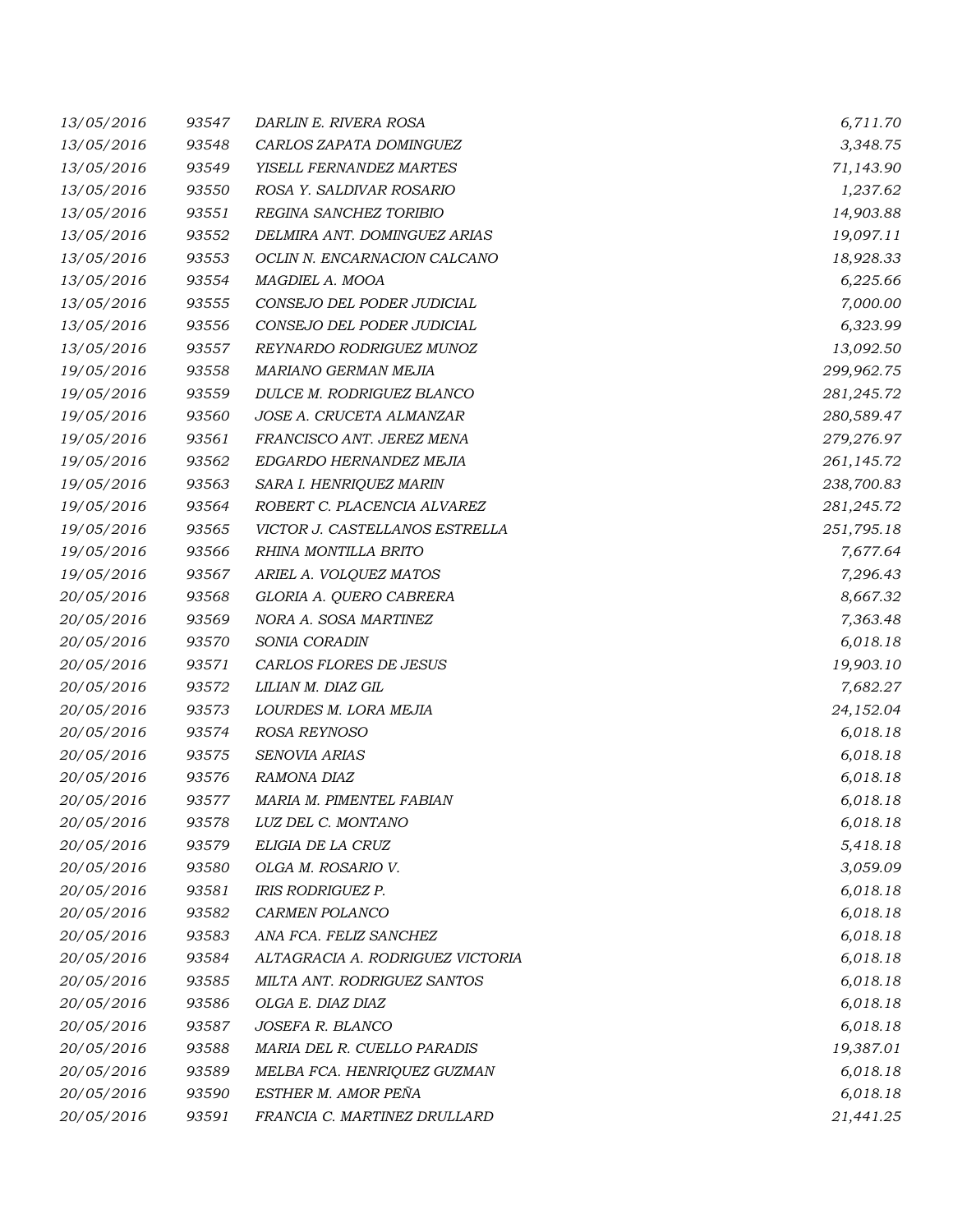| 20/05/2016 | 93592 | AMELIA DEL ORBE PEÑA                 | 3,054.30  |
|------------|-------|--------------------------------------|-----------|
| 20/05/2016 | 93593 | <b>BIENVENIDA BELLIARD</b>           | 36,119.77 |
| 20/05/2016 | 93594 | PACO PEREZ REYES                     | 6,018.18  |
| 20/05/2016 | 93595 | ROSA J. DE LOS SANTOS G.             | 6,018.18  |
| 20/05/2016 | 93596 | CARMEN L. PERALTA CASTELLANOS        | 6,018.18  |
| 20/05/2016 | 93597 | FIDIAS GONZALEZ VICIOSO              | 6,018.18  |
| 20/05/2016 | 93598 | ISABEL E. DE LOS SANTOS GOMEZ        | 6,018.18  |
| 20/05/2016 | 93599 | LUIS E. MOREL POUERIE                | 36,642.28 |
| 20/05/2016 | 93600 | YOLANDA E. DE WINDT DE GAUTREAU      | 12,993.40 |
| 20/05/2016 | 93601 | SENAIDA A. ALVAREZ PEREZ             | 6,018.18  |
| 20/05/2016 | 93602 | YDALIA PORTORREAL                    | 6,018.18  |
| 20/05/2016 | 93603 | MARTA N. MONTAS RAMIREZ              | 6,018.18  |
| 20/05/2016 | 93604 | HILDA CARRASCO PEREZ                 | 6,018.18  |
| 20/05/2016 | 93605 | LUZ M. DEL CARMEN RODRIGUEZ GAUTREAU | 6,018.18  |
| 20/05/2016 | 93606 | CRISTINO RODRIGUEZ                   | 6,018.18  |
| 20/05/2016 | 93607 | MAXIMO S. ROSARIO RODRIGUEZ          | 6,018.18  |
| 20/05/2016 | 93608 | RAFAEL CONTRERAS CONTRERAS           | 6,018.18  |
| 20/05/2016 | 93609 | VIRGINIA SUERO ESPINAL               | 4,909.94  |
| 20/05/2016 | 93610 | JOSEFA A. CUESTA DE MAÑON            | 6,929.81  |
| 20/05/2016 | 93611 | ANA M. BAUTISTA                      | 6,018.18  |
| 20/05/2016 | 93612 | MIRELLA DE LA ROSA DOMINGUEZ         | 6,018.18  |
| 20/05/2016 | 93613 | DORA H. STERLING VAZQUEZ             | 6,018.18  |
| 20/05/2016 | 93614 | FELIX R. CUEVAS RUFINO               | 6,018.18  |
| 20/05/2016 | 93615 | JOSEFINA SUAZO ABREU                 | 32,621.32 |
| 20/05/2016 | 93616 | ALTAGRACIA A. GIL NOBLE              | 6,018.18  |
| 20/05/2016 | 93617 | RAFAELA DE JS. PEÑA LORA             | 3,086.66  |
| 20/05/2016 | 93618 | BRIGIDA FELIZ VDA. OZUNA             | 6,018.18  |
| 20/05/2016 | 93619 | MIGUEL A. POLANCO                    | 32,440.83 |
| 20/05/2016 | 93620 | <b>LEON FLORES</b>                   | 32,440.83 |
| 20/05/2016 | 93621 | MARIA A. PAULINO MARTE               | 6,018.18  |
| 20/05/2016 | 93622 | CESAR A. VALLEJO NICOLAS             | 6,018.18  |
| 20/05/2016 | 93623 | LUCIA M. REYES PEREZ                 | 17,301.77 |
| 20/05/2016 | 93624 | <b>MERCEDES HIRALDO</b>              | 6,018.18  |
| 20/05/2016 | 93625 | RAMONA FLORES DE MATOS               | 5,143.18  |
| 20/05/2016 | 93626 | ELOISA NUÑEZ DE GONZALEZ             | 11,519.20 |
| 20/05/2016 | 93627 | MIREYA CAPELLAN A.                   | 6,018.18  |
| 20/05/2016 | 93628 | LUZ DEL C. SANCHEZ CALDERON          | 6,018.18  |
| 20/05/2016 | 93629 | <b>INES MDES. REYES CABRERA</b>      | 5,518.18  |
| 20/05/2016 | 93630 | SILVESTRE COCO                       | 4,263.41  |
| 20/05/2016 | 93631 | ELISA VIVIECA                        | 5,982.71  |
| 20/05/2016 | 93632 | TERESA MORA DE LA ROSA               | 6,018.18  |
| 20/05/2016 | 93633 | PEDRO A. FERNANDEZ SALCEDO           | 35,273.49 |
| 20/05/2016 | 93634 | RAFAEL A. RODRIGUEZ GONZALEZ         | 29,053.05 |
| 20/05/2016 | 93635 | AFRICA E. SANTOS GUZMAN              | 6,018.18  |
| 20/05/2016 | 93636 | MILEDYS S. SOSA R.                   | 22,872.49 |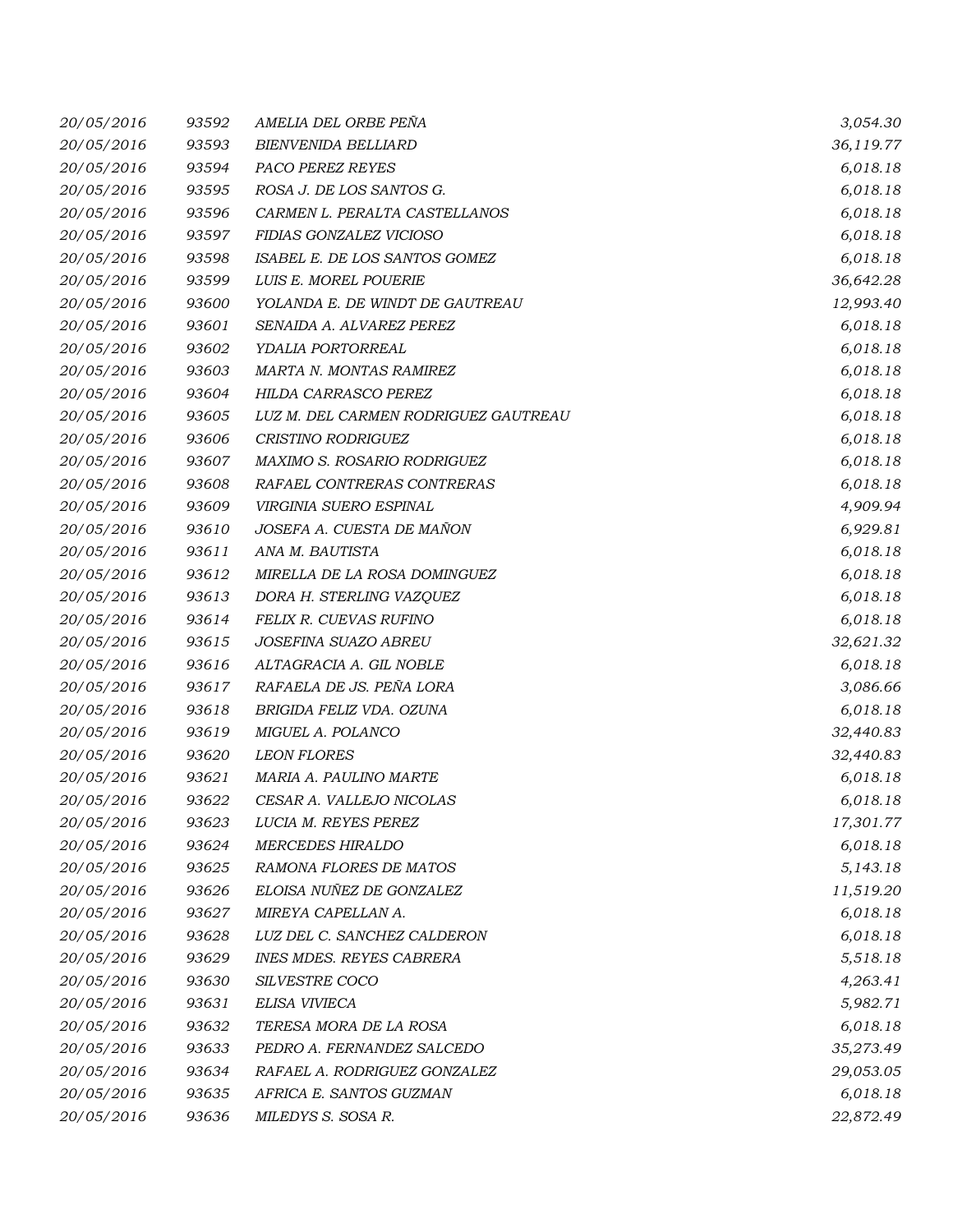| 20/05/2016 | 93637 | MARCIANA ALT. RAMIREZ CORONA         | 11,681.27 |
|------------|-------|--------------------------------------|-----------|
| 20/05/2016 | 93638 | DAYSI R. VASQUEZ CRUZ                | 6,018.18  |
| 20/05/2016 | 93639 | CARMEN DE LOS A. LUCIANO GARCIA      | 3,221.50  |
| 20/05/2016 | 93640 | NEREYDA E. JAQUEZ LOZANO             | 6,018.18  |
| 20/05/2016 | 93641 | CARMEN L. SANTOS PIMENTEL            | 6,018.18  |
| 20/05/2016 | 93642 | AMERICA G. ESPINAL HUED              | 6,018.18  |
| 20/05/2016 | 93643 | RAMON ANT. CARABALLO ABREU           | 6,018.18  |
| 20/05/2016 | 93644 | CARLOS D. GARCIA GARCIA              | 6,018.18  |
| 20/05/2016 | 93645 | DULCE M. ESTEVEZ                     | 6,018.18  |
| 20/05/2016 | 93646 | MARIA DE LA C. CANELA CANELA         | 3,623.78  |
| 20/05/2016 | 93647 | FRANCISCO J. NUÑEZ GOMEZ             | 37,742.61 |
| 20/05/2016 | 93648 | MARIA G. DALMASI LORA                | 6,018.18  |
| 20/05/2016 | 93649 | CARMEN L. EDUARDO ICIANO             | 6,018.18  |
| 20/05/2016 | 93650 | CARMEN Y. COSME GUTIERREZ            | 3,498.67  |
| 20/05/2016 | 93651 | FRANCISCA R. PEREZ PEÑA              | 6,018.18  |
| 20/05/2016 | 93652 | ESPERANZA ANT. COLLADO BATISTA       | 6,018.18  |
| 20/05/2016 | 93653 | ADRIANO GONZALEZ PANTALEON           | 5,418.18  |
| 20/05/2016 | 93654 | ANA J. LOPEZ GERMOSEN                | 6,018.18  |
| 20/05/2016 | 93655 | ROSAURA JULIA JIMENEZ DAJER DE LOPEZ | 26,372.75 |
| 20/05/2016 | 93656 | RAMONA DE JESUS ROSARIO              | 6,018.18  |
| 20/05/2016 | 93657 | MARIA A. CASTRO AGRAMONTE            | 6,018.18  |
| 20/05/2016 | 93658 | <b>AGUSTINA MARTE</b>                | 5,734.18  |
| 20/05/2016 | 93659 | EURIPIDES A. GARCIA GARCIA           | 36,436.81 |
| 20/05/2016 | 93660 | GENOVEVA I. ROSARIO                  | 6,018.18  |
| 20/05/2016 | 93661 | MARIA A. HONRADO BADIA               | 6,018.18  |
| 20/05/2016 | 93662 | MARIA ALT. RAMOS GARCIA              | 6,018.18  |
| 20/05/2016 | 93663 | JUAN ANT. SANCHEZ VILLA              | 3,758.15  |
| 20/05/2016 | 93664 | RAMONA JIMENEZ LIZARDO               | 6,018.18  |
| 20/05/2016 | 93665 | JOSEFA ALT. MEJIA MIESES             | 6,018.18  |
| 20/05/2016 | 93666 | ROSA PAREDES GARCIA                  | 6,018.18  |
| 20/05/2016 | 93667 | <b>GUARIONEX BRITO TAVERAS</b>       | 6,018.18  |
| 20/05/2016 | 93668 | PEDRO HERNANDEZ CRUCEY               | 6,018.18  |
| 20/05/2016 | 93669 | JUANA TRAVIESO VASQUEZ               | 6,018.18  |
| 20/05/2016 | 93670 | ROSA DOMINGUEZ                       | 6,018.18  |
| 20/05/2016 | 93671 | JUAN SEBASTIAN RODRIGUEZ             | 6,018.18  |
| 20/05/2016 | 93672 | NELSON ITURBIDES R.                  | 29,497.03 |
| 20/05/2016 | 93673 | AMELIA VALDEZ M.                     | 6,018.18  |
| 20/05/2016 | 93674 | VALENTIN SUAREZ G.                   | 6,018.18  |
| 20/05/2016 | 93675 | CAROLINA A. VICTORIA                 | 6,018.18  |
| 20/05/2016 | 93676 | FRANCISCA A. TEJADA                  | 6,018.18  |
| 20/05/2016 | 93677 | LOURDES M. NUÑEZ ROSARIO             | 6,018.18  |
| 20/05/2016 | 93678 | JOSE P. FLORES M.                    | 9,436.54  |
| 20/05/2016 | 93679 | GREGORIO ARIAS CARRASCO              | 21,709.26 |
| 20/05/2016 | 93680 | DAVID A. FELIZ FELIZ                 | 6,018.18  |
| 20/05/2016 | 93681 | MERCEDES SEGURA CUEVAS               | 2,997.94  |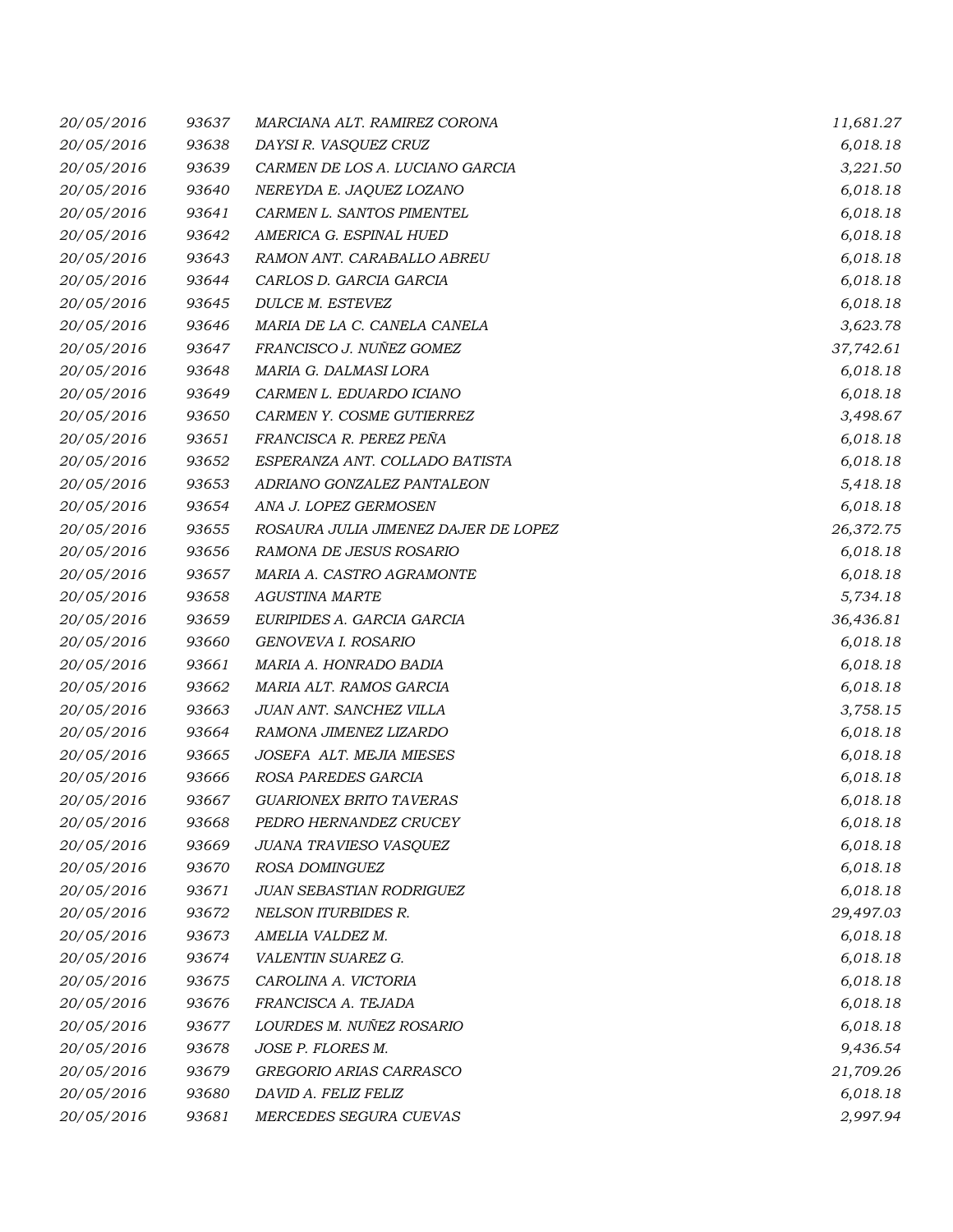| 20/05/2016 | 93682 | <b>NERIS MEDINA DIAZ</b>                | 3,968.18  |
|------------|-------|-----------------------------------------|-----------|
| 20/05/2016 | 93683 | MIGUELINA PEÑA MENDEZ                   | 3,781.24  |
| 20/05/2016 | 93684 | DOMINGO GUZMAN MORETA FELIZ             | 3,009.09  |
| 20/05/2016 | 93685 | RICHARDIN DE J. DOTEL                   | 7,490.44  |
| 20/05/2016 | 93686 | EUDES M. ENCARNACION FELIZ              | 6,018.18  |
| 20/05/2016 | 93687 | NEREIDA FLORIAN SANTANA                 | 6,018.18  |
| 20/05/2016 | 93688 | SERGIO OLIVERO FELIZ                    | 7,453.56  |
| 20/05/2016 | 93689 | ROSAURA FERRERAS FERRERAS               | 6,018.18  |
| 20/05/2016 | 93690 | NURIS M. NOVAS MATOS                    | 4,316.57  |
| 20/05/2016 | 93691 | <b>MIGUEL MEDINA PEREZ</b>              | 12,252.15 |
| 20/05/2016 | 93692 | LIVIO G. RIVAS                          | 6,018.18  |
| 20/05/2016 | 93693 | ISMAEL PEÑA                             | 10,720.63 |
| 20/05/2016 | 93694 | BIENVENIDA VELOZ                        | 6,018.18  |
| 20/05/2016 | 93695 | EUGENIA PEREZ SANTANA                   | 5,359.88  |
| 20/05/2016 | 93696 | PEDRO REYES MEDINA                      | 5,718.18  |
| 20/05/2016 | 93697 | FELICIA CUEVAS CARVAJAL                 | 3,696.13  |
| 20/05/2016 | 93698 | <b>JUSTO FERRERAS PEREZ</b>             | 6,018.18  |
| 20/05/2016 | 93699 | VICTOR R. CONCEPCION ROMERO             | 6,018.18  |
| 20/05/2016 | 93700 | ADELFA A. HERRERA TERRERO               | 6,018.18  |
| 20/05/2016 | 93701 | <b>JULIO H. HERRERA MATOS</b>           | 1,103.33  |
| 20/05/2016 | 93702 | SENEO MONTERO MONTAS                    | 3,753.86  |
| 20/05/2016 | 93703 | XIOMARA A. MONTERO JIMENEZ              | 5,534.11  |
| 20/05/2016 | 93704 | RAMON A. MORETA                         | 5,618.18  |
| 20/05/2016 | 93705 | SIMONA FAMILIA ZABALA                   | 4,377.98  |
| 20/05/2016 | 93706 | VENECIA RUIZ MATEO                      | 5,518.18  |
| 20/05/2016 | 93707 | AUGUSTO E. OVIEDO PEÑA                  | 6,846.76  |
| 20/05/2016 | 93708 | ANERTA ALT. RODRIGUEZ                   | 32,683.32 |
| 20/05/2016 | 93709 | RAMON A. GUTIERREZ GARCIA               | 6,018.18  |
| 20/05/2016 | 93710 | JUAN DE LA C. TEJEDA ACOSTA             | 10,020.54 |
| 20/05/2016 | 93711 | JUANA LUCIA A. SANCHEZ G.               | 6,018.18  |
| 20/05/2016 | 93712 | ANTHIA M. REYES JIMENEZ                 | 5,376.89  |
| 20/05/2016 | 93713 | MANUEL E. SOSA CRUZ                     | 5,518.18  |
| 20/05/2016 | 93714 | DANIEL MEDINA BELLIARD                  | 6,018.18  |
| 20/05/2016 | 93715 | LUCILA NUÑEZ CASTRO                     | 6,018.18  |
| 20/05/2016 | 93716 | ANA M. BAEZ ROSARIO                     | 6,018.18  |
| 20/05/2016 | 93717 | RAMONA REYES CARRASCO                   | 6,018.18  |
| 20/05/2016 | 93718 | ELBA H. VARGAS FRIAS                    | 6,018.18  |
| 20/05/2016 | 93719 | EVARISTO JIMENEZ FIGUEREO               | 10,720.63 |
| 20/05/2016 | 93720 | GUARINA E. MERCEDES HERNANDEZ FERDINARD | 6,018.18  |
| 20/05/2016 | 93721 | LUIS J. BOURGET FROMETA                 | 38,387.50 |
| 20/05/2016 | 93722 | RUTH MONTALVO FRANCISCO                 | 29,497.03 |
| 20/05/2016 | 93723 | ROSARIO N. ARIAS GERMAN                 | 6,018.18  |
| 20/05/2016 | 93724 | ELIDA E. SANCHEZ NINA                   | 16,855.44 |
| 20/05/2016 | 93725 | ENEIDA DOMINGUEZ                        | 6,018.18  |
| 20/05/2016 | 93726 | JOSEFINA GURIDIS POZO                   | 6,018.18  |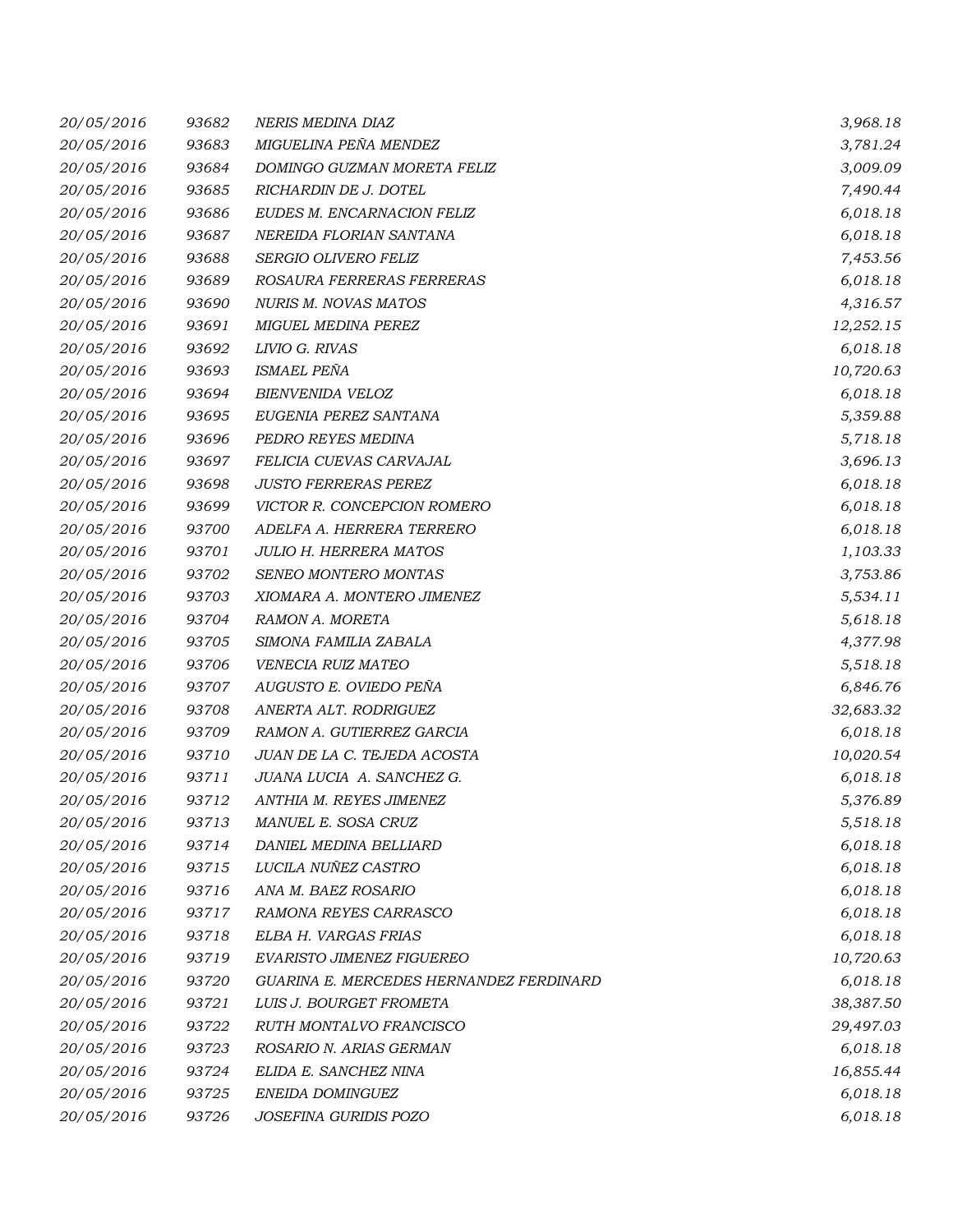| 20/05/2016 | 93727 | ALTAGRACIA M. PLACENCIO FORTUNA         | 6,018.18  |
|------------|-------|-----------------------------------------|-----------|
| 20/05/2016 | 93728 | ARGENTINA ORTIZ PERDOMO                 | 5,143.18  |
| 20/05/2016 | 93729 | CARMELA MATOS TEJEDA                    | 6,018.18  |
| 20/05/2016 | 93730 | MARIA SEVERINO DE LEON                  | 6,018.18  |
| 20/05/2016 | 93731 | JULIANA PINEDA                          | 6,018.18  |
| 20/05/2016 | 93732 | MANUEL A. LEMONIER JIMENEZ              | 311.88    |
| 20/05/2016 | 93733 | MARITZA MEJIA DUVERGE                   | 5,518.18  |
| 20/05/2016 | 93734 | <b>JOSEFA REYES APONTE</b>              | 6,018.18  |
| 20/05/2016 | 93735 | CARMEN MA. MORALES MORALES              | 5,518.18  |
| 20/05/2016 | 93736 | <b>JULIA ARRIAGA PONTIER</b>            | 6,018.18  |
| 20/05/2016 | 93737 | ELUPINA SANTANA RIVERA                  | 3,071.03  |
| 20/05/2016 | 93738 | HILDA L. LAMARCHE UBIERA                | 5,518.18  |
| 20/05/2016 | 93739 | EDELMIRA RAMIREZ DE ESPINAL             | 6,018.18  |
| 20/05/2016 | 93740 | LUCINDA ESPINAL                         | 5,834.18  |
| 20/05/2016 | 93741 | CARMEN A. CASADO MARTINEZ               | 6,018.18  |
| 20/05/2016 | 93742 | INES JOSE G.                            | 922.18    |
| 20/05/2016 | 93743 | <b>EMILIO PEREZ CASTRO</b>              | 6,018.18  |
| 20/05/2016 | 93744 | <b>MELANIA BELEN</b>                    | 3,180.56  |
| 20/05/2016 | 93745 | MARINA VASQUEZ M.                       | 6,018.18  |
| 20/05/2016 | 93746 | JUANA JIMENEZ E.                        | 6,018.18  |
| 20/05/2016 | 93747 | GRAL. ROBERTO M. RAMIREZ MARTINEZ       | 55,674.02 |
| 20/05/2016 | 93748 | SGTO. NELSON G. SUAREZ MOREL            | 16,000.00 |
| 20/05/2016 | 93749 | 1ER. TTE. ALFREDO PEREZ MEDRANO         | 16,000.00 |
| 20/05/2016 | 93750 | ASIMILADO ANGEL ANT. M. MORBAN GARCIA   | 16,000.00 |
| 20/05/2016 | 93751 | SGTO. JUAN C. MADE PIÑA                 | 16,000.00 |
| 20/05/2016 | 93752 | SGTO. MR. GERARDO A. ENCARNACION RINCON | 16,000.00 |
| 20/05/2016 | 93753 | 2DO. TTE. PASCUAL NOVAS SEGURA          | 15,000.00 |
| 20/05/2016 | 93754 | SGTO. AURELIO A. SILBESTRE FROMETA      | 9,600.00  |
| 20/05/2016 | 93755 | CABO FRANCISCO DE LA CRUZ DE LA CRUZ    | 8,000.00  |
| 20/05/2016 | 93756 | <b>MAYOR RICARDO SUBERVI PEREZ</b>      | 18,000.00 |
| 20/05/2016 | 93757 | MAYOR FRANKLIN A. ESTEVEZ CONTRERAS     | 18,000.00 |
| 20/05/2016 | 93758 | CAP. LORENZO GARCIA MARTINEZ            | 14,000.00 |
| 20/05/2016 | 93759 | 1ER.TTE. SABINO ALCANTARA MARTINEZ      | 13,000.00 |
| 20/05/2016 | 93760 | 1ER. TTE. GEOVANNY B. PERALTA BRITO     | 13,000.00 |
| 20/05/2016 | 93761 | TTE. DE FRAGATA RAMON DIAZ MARIA        | 12,000.00 |
| 20/05/2016 | 93762 | 2DO. TTE. ANA F. ORTEGA POLANCO         | 12,000.00 |
| 20/05/2016 | 93763 | 2DO. TTE. EDGAR ANT. ROSARIO RODRIGUEZ  | 12,000.00 |
| 20/05/2016 | 93764 | 2DO. TTE. SANTIAGO CONTRERAS HERRERA    | 12,000.00 |
| 20/05/2016 | 93765 | 2DO. TTE. PEDRO J. MARTINEZ ENCARNACION | 12,000.00 |
| 20/05/2016 | 93766 | 2DO. TTE. LAISY VASQUEZ SEGURA          | 12,000.00 |
| 20/05/2016 | 93767 | SGTO. MR. GREGORIO RAMIREZ DOMINGUEZ    | 11,000.00 |
| 20/05/2016 | 93768 | SGTO. MR. CARLOS Y. DE OLEO MATEO       | 11,000.00 |
| 20/05/2016 | 93769 | SGTO. MR. VICTOR ANT. CHECO CORNELIO    | 11,000.00 |
| 20/05/2016 | 93770 | SGTO. MR. RAULY LIZARDO LORENZO         | 11,000.00 |
| 20/05/2016 | 93771 | SGTO. MR. ALBERTO RAMIREZ DE LA CRUZ    | 11,000.00 |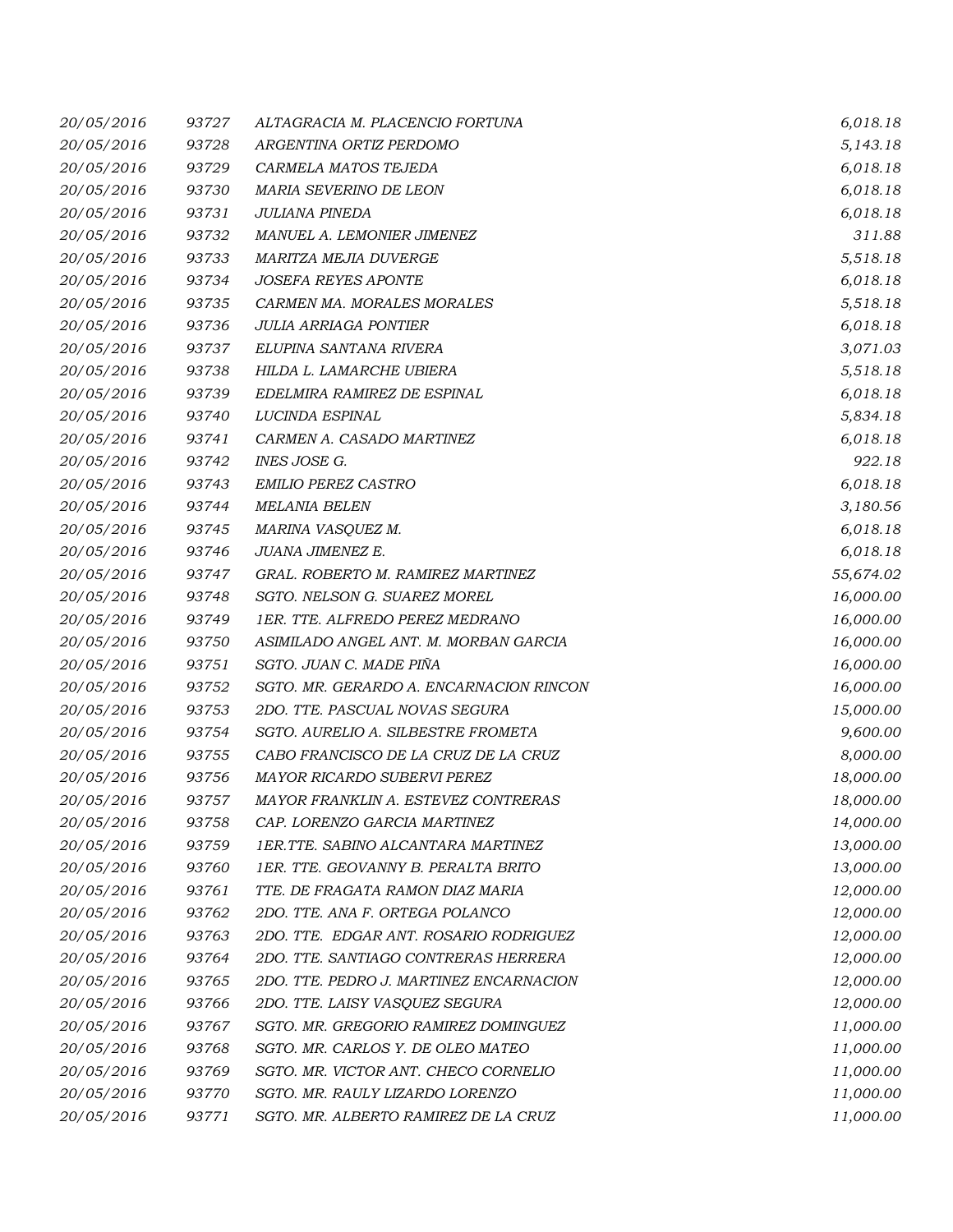| 20/05/2016 | 93772 | RASO MICHELL D. ORTEGA ORTIZ            | 8,000.00  |
|------------|-------|-----------------------------------------|-----------|
| 20/05/2016 | 93773 | RASO WILLIAM VALDEZ CABRERA             | 8,000.00  |
| 20/05/2016 | 93774 | RASO JOSE R. BRITO ORTEGA               | 8,000.00  |
| 20/05/2016 | 93775 | SGTO. PABLO BRAND ADON                  | 8,000.00  |
| 20/05/2016 | 93776 | CABO JULIO C. HEREDIA                   | 8,000.00  |
| 20/05/2016 | 93777 | CABO DANNIS ACOSTA REINOSO              | 8,000.00  |
| 20/05/2016 | 93778 | MAYOR MARIO O. PEREZ NOVAS              | 29,000.00 |
| 20/05/2016 | 93779 | SGTO. JOSE D. ADAMES HEREDIA            | 8,739.50  |
| 20/05/2016 | 93780 | CABO NELSON ARIAS ESPINAL               | 8,739.50  |
| 20/05/2016 | 93781 | CAP. PABLO J. MORA ALCANTARA            | 14,000.00 |
| 20/05/2016 | 93782 | 1ER. TTE. RANCIS N. ROSARIO RODRIGUEZ   | 13,000.00 |
| 20/05/2016 | 93783 | 1ER. TTE. ANGEL A. NERO ACOSTA          | 13,000.00 |
| 20/05/2016 | 93784 | 1ER. TTE. MANUEL CONTRERAS SANTANA      | 13,000.00 |
| 20/05/2016 | 93785 | 2DO. TTE. JOSE VLADIMIR UREÑA ORTEGA    | 11,950.00 |
| 20/05/2016 | 93786 | 2DO. TTE. EUGENIA RAMIREZ DE JESUS      | 12,000.00 |
| 20/05/2016 | 93787 | 2DO. TTE. RICARDO ANT. SOSA DISLA       | 12,000.00 |
| 20/05/2016 | 93788 | 2DO. TTE. EDDY ANT. OVALLE              | 12,000.00 |
| 20/05/2016 | 93789 | 2DO. TTE. DOMINGO NUÑEZ                 | 12,000.00 |
| 20/05/2016 | 93790 | 2DO. TTE. KENNEDY PINALES ENCARNACION   | 12,000.00 |
| 20/05/2016 | 93791 | SGTO. MR. JUAN ALB. ACOSTA MEJIA        | 10,000.00 |
| 20/05/2016 | 93792 | SGTO. JOSE ML. SOSA MARTE               | 10,000.00 |
| 20/05/2016 | 93793 | SGTO. MR. JOSE P. REYES CONCEPCION      | 10,000.00 |
| 20/05/2016 | 93794 | SGTO. BACILIO SILVERIO POLE             | 10,000.00 |
| 20/05/2016 | 93795 | SGTO. REYNARDO F. SELMO                 | 10,000.00 |
| 20/05/2016 | 93796 | SGTO. AMAURIS J. SANCHEZ CASTILLO       | 10,000.00 |
| 20/05/2016 | 93797 | CABO ANGELA MA. QUEZADA VASQUEZ         | 8,000.00  |
| 20/05/2016 | 93798 | RASO MARIO O. PEREZ PEREZ               | 8,000.00  |
| 20/05/2016 | 93799 | 2DO. TTE. YEAN E. ROBLES SOTO           | 22,000.00 |
| 20/05/2016 | 93800 | CAP. JULIO PEREZ ESPINAL                | 20,000.00 |
| 20/05/2016 | 93801 | TTE. COR. SECUNDINO MERCEDES PEGUERO    | 20,000.00 |
| 20/05/2016 | 93802 | CAP. PABLO R. PEREZ VOLQUEZ             | 23,110.00 |
| 20/05/2016 | 93803 | 1ER. TTE. JUAN R. DUARTE LIRANZO        | 14,000.00 |
| 20/05/2016 | 93804 | CAP. FELICIANO OGANDO RODRIGUEZ         | 14,000.00 |
| 20/05/2016 | 93805 | CAP. CARLOS ROSARIO MORILLO             | 14,000.00 |
| 20/05/2016 | 93806 | CAP. ANGEL DE LOS S. DUVERGE AGUASVIVAS | 14,000.00 |
| 20/05/2016 | 93807 | 1ER. TTE. JOSE DEL C. BELLO PEREZ       | 13,000.00 |
| 20/05/2016 | 93808 | TTE. DE FRAGATA ARSENIO DIAZ RAMIREZ    | 12,000.00 |
| 20/05/2016 | 93809 | 2DO. TTE. RAFAEL ANT. FAÑA RODRIGUEZ    | 12,000.00 |
| 20/05/2016 | 93810 | 2DO. TTE. LUIS R. VARGAS GOMEZ          | 12,000.00 |
| 20/05/2016 | 93811 | 2DO. TTE. RAFAEL ESPINAL BRITO          | 12,000.00 |
| 20/05/2016 | 93812 | 2DO. TTE. NELCIDO RODRIGUEZ ACOSTA      | 12,000.00 |
| 20/05/2016 | 93813 | 2DO. TTE. JOSE ML. REYES MENDEZ         | 12,000.00 |
| 20/05/2016 | 93814 | 2DO. TTE. HENRY G. RAMIREZ LLAUGER      | 12,000.00 |
| 20/05/2016 | 93815 | 2DO. TTE. IDALINO DIAZ PEREZ            | 12,000.00 |
| 20/05/2016 | 93816 | 2DO. TTE. LEOCADIO MORILLO MORILLO      | 12,000.00 |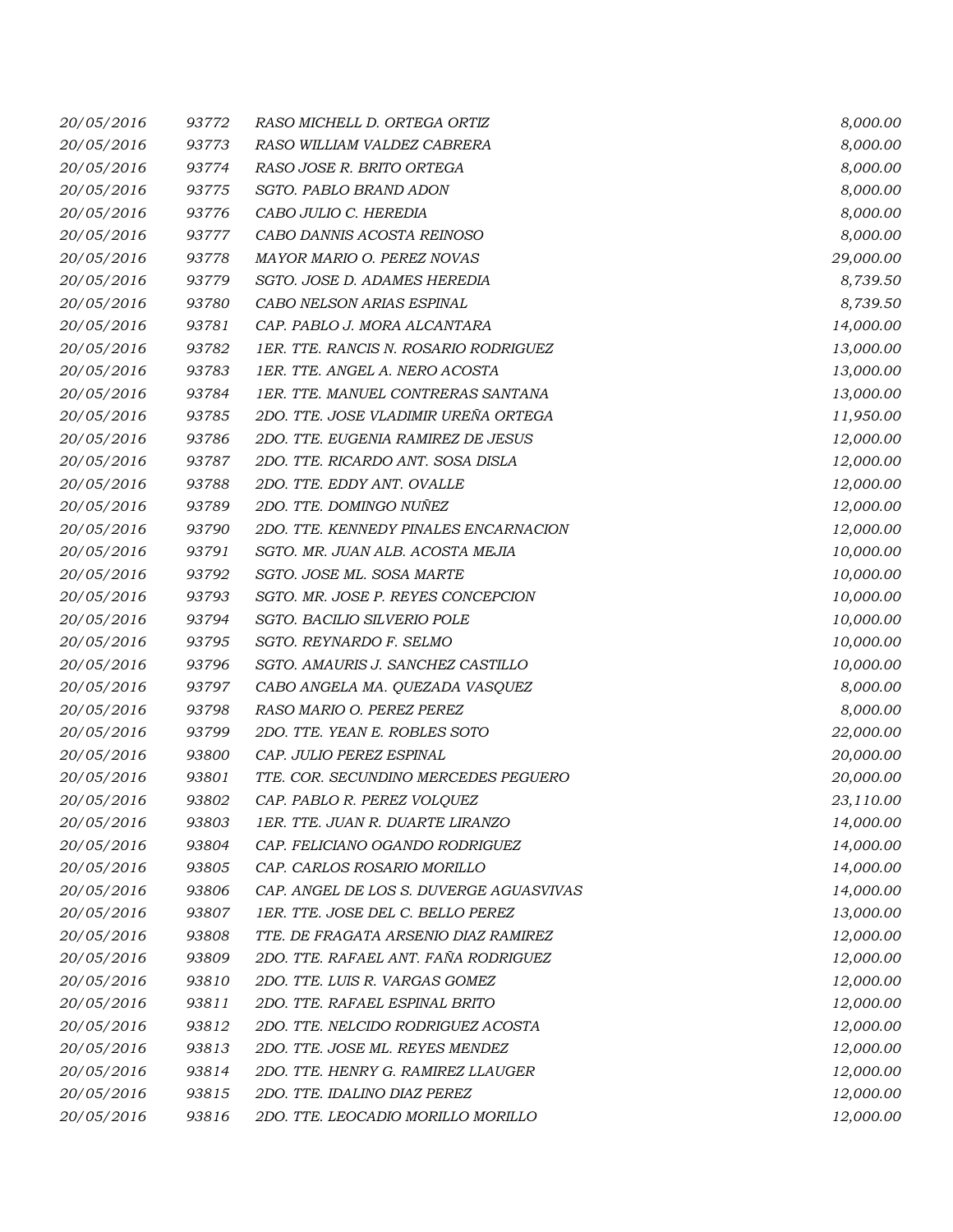| 20/05/2016 | 93817 | SGTO. MR. CHARLES AMADO BENCOSME POLANCO | 11,000.00 |
|------------|-------|------------------------------------------|-----------|
| 20/05/2016 | 93818 | SGTO. MR. JEUDY V. READ TINEO            | 11,000.00 |
| 20/05/2016 | 93819 | SGTO. MR. ANTERO DECENA HEREDIA          | 11,000.00 |
| 20/05/2016 | 93820 | SGTO. EDGAR ML. BRITO B.                 | 10,000.00 |
| 20/05/2016 | 93821 | SGTO. KELVIN DEL JESUS ENCARNACION       | 10,000.00 |
| 20/05/2016 | 93822 | SGTO. FELIX ANT NOBOA NOBOA              | 10,000.00 |
| 20/05/2016 | 93823 | SGTO. JOSE MONTERO VALDEZ                | 10,000.00 |
| 20/05/2016 | 93824 | SGTO. FRANCISCO DE LOS SANTOS CAPELLAN   | 10,000.00 |
| 20/05/2016 | 93825 | SGTO. JOSE ALB. ANTUNA CALDERON          | 10,000.00 |
| 20/05/2016 | 93826 | SGTO. FRANCISCO J. CARRASCO CABREJA      | 10,000.00 |
| 20/05/2016 | 93827 | SGTO. ELVIS RODRIGUEZ RODRIGUEZ          | 10,000.00 |
| 20/05/2016 | 93828 | SGTO. RICARDO MONTES DE OCA DE LA CRUZ   | 10,000.00 |
| 20/05/2016 | 93829 | SGTO. MR. JESUS D. RIVERA FRIAS          | 10,000.00 |
| 20/05/2016 | 93830 | SGTO. EZEQUIEL ALCANTARA ALCANTARA       | 13,666.67 |
| 20/05/2016 | 93831 | CABO ELISAUL FELIZ BATISTA               | 8,000.00  |
| 20/05/2016 | 93832 | RASO EDWARD DOÑE ALCANTARA               | 8,000.00  |
| 20/05/2016 | 93833 | CABO OSCAL L. NIN NIN                    | 8,000.00  |
| 20/05/2016 | 93834 | CABO ANDERSON PAREDES RAMIREZ            | 8,000.00  |
| 20/05/2016 | 93835 | RASO LUIS G. HERNANDEZ SOSA              | 8,000.00  |
| 20/05/2016 | 93836 | TTE. COR. RAMON ANT. NIN RAMIREZ         | 20,000.00 |
| 20/05/2016 | 93837 | MAYOR PEDRO L. ALVAREZ AGRAMONTE         | 20,000.00 |
| 20/05/2016 | 93838 | TTE. COR. JUNIOR SAVIÑON PEREZ           | 20,000.00 |
| 20/05/2016 | 93839 | CAPITAN LUIS MARIÑEZ PEÑA                | 19,197.23 |
| 20/05/2016 | 93840 | 1ER TTE. MARTIN NUÑEZ P.                 | 16,602.93 |
| 20/05/2016 | 93841 | MAYOR CARLOS J. LORA JIMENEZ             | 16,360.00 |
| 20/05/2016 | 93842 | RASO ANDY DE LOS SANTOS RODRIGUEZ        | 16,000.00 |
| 20/05/2016 | 93843 | SGTO. MR. TONY DE LA ROSA PEREZ          | 16,000.00 |
| 20/05/2016 | 93844 | 2DO TTE. PEDRO RAMIREZ M. P.N.           | 15,501.64 |
| 20/05/2016 | 93845 | 2DO. TTE. SANTOS SANTANA LEBRON          | 15,000.00 |
| 20/05/2016 | 93846 | 2DO TTE. PEDRO GARCIA ROMERO             | 13,354.00 |
| 20/05/2016 | 93847 | TTE. COR. DOMINGO A. SALAZAR M.          | 12,000.00 |
| 20/05/2016 | 93848 | SGTO. ISRRAEL CABRERA CABRERA            | 12,000.00 |
| 20/05/2016 | 93849 | TTE. COR. MIGUEL ALB. BALBUENA ALVAREZ   | 12,000.00 |
| 20/05/2016 | 93850 | MAYOR LUIS MARIA REYNOSO                 | 10,939.73 |
| 20/05/2016 | 93851 | MAYOR CARLOS E. AQUINO                   | 10,000.00 |
| 20/05/2016 | 93852 | 1ER. TTE. JUAN MARTINEZ SALAS            | 10,000.00 |
| 20/05/2016 | 93853 | MAYOR VICTOR J. MOREL DE LA CRUZ         | 10,000.00 |
| 20/05/2016 | 93854 | MAYOR ROBERTO AVILA CONCEPCION           | 10,000.00 |
| 20/05/2016 | 93855 | MAYOR SANTIAGO B. FRANCO LORENZO         | 10,000.00 |
| 20/05/2016 | 93856 | MAYOR ROBERTO L. LEREBOURS GARCIA        | 10,000.00 |
| 20/05/2016 | 93857 | CAPITAN SEGUNDO RIVERA                   | 14,000.00 |
| 20/05/2016 | 93858 | CAP. ANATACIO S. MARIÑEZ BRUJAN          | 21,000.00 |
| 20/05/2016 | 93859 | SGTO. MR. PORFIRIO DE LOS SANTOS ROSARIO | 8,000.00  |
| 20/05/2016 | 93860 | CAP. JOSE GARCIA BELTRE                  | 8,000.00  |
| 20/05/2016 | 93861 | 1ER. TTE. ISAAC VALDEZ CESPEDES          | 7,500.00  |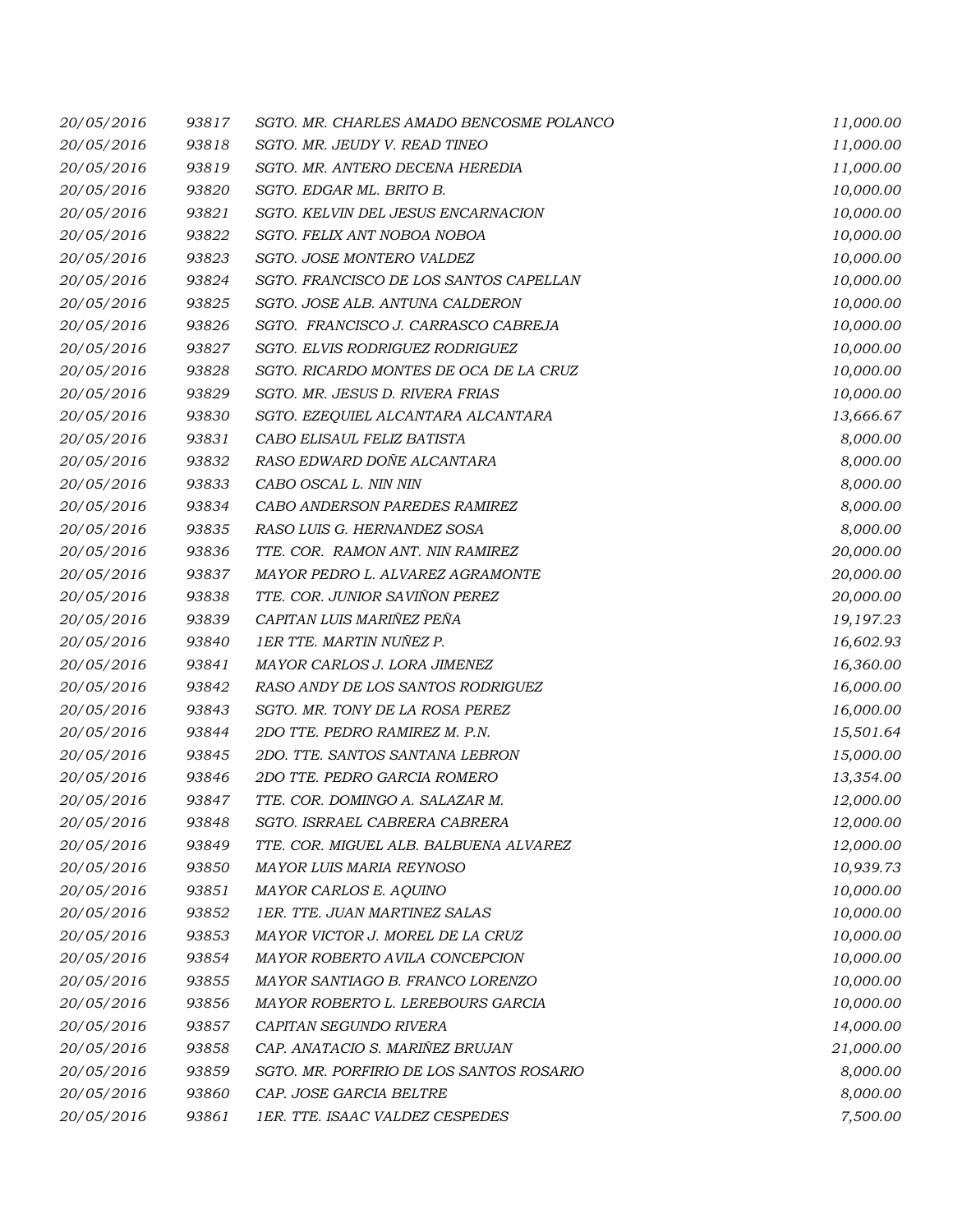| 20/05/2016 | 93862 | 1ER. TTE. MANUEL A. CUEVAS ROSARIO            | 7,500.00  |
|------------|-------|-----------------------------------------------|-----------|
| 20/05/2016 | 93863 | 1ER. TTE. FRANCISCO ALB. MORA                 | 7,500.00  |
| 20/05/2016 | 93864 | 1ER. TTE. HENDRIK ANT. DE LOS SANTOS CESPEDES | 7,500.00  |
| 20/05/2016 | 93865 | 1ER. TTE. BIENVENIDA ALT. ORTIZ CUEVAS        | 7,500.00  |
| 20/05/2016 | 93866 | 1ER. TTE. DORKA O. PEÑA CAMPOS                | 7,500.00  |
| 20/05/2016 | 93867 | 1ER. TTE. NAPOLES O. MEJIA MORDAN             | 7,500.00  |
| 20/05/2016 | 93868 | 2DO. TTE. LUIS ANT. REYES CUEVAS              | 7,000.00  |
| 20/05/2016 | 93869 | 2DO. TTE. SIRIACO VARGAS PICHARDO             | 7,000.00  |
| 20/05/2016 | 93870 | 2DO. TTE. JOSE O. GUZMAN RAMIREZ              | 7,000.00  |
| 20/05/2016 | 93871 | 2DO. TTE. PEDRO BELTRE VICIOSO                | 7,000.00  |
| 20/05/2016 | 93872 | 2DO. TTE. EDDY ANT. TRIUNFEL SOCORRO          | 7,000.00  |
| 20/05/2016 | 93873 | 2DO. TTE. PABLO PAREDES DE JESUS              | 7,000.00  |
| 20/05/2016 | 93874 | 1ER. TTE. DIOMEDES VALLEJO ALCANTARA          | 7,000.00  |
| 20/05/2016 | 93875 | TTE. DE CORBETA DENNY ANT ANTIGUA PEÑA        | 7,000.00  |
| 20/05/2016 | 93876 | 2DO. TTE. ELADIO SANCHEZ PANIAGUA             | 7,000.00  |
| 20/05/2016 | 93877 | 2DO. TTE. DIONICIO DE LA ROSA CASILLA         | 7,000.00  |
| 20/05/2016 | 93878 | 2DO. TTE. EDUALDO DE LEON LORENZO             | 7,000.00  |
| 20/05/2016 | 93879 | 2DO. TTE. ANGEL DE JESUS TORIBIO              | 6,500.00  |
| 20/05/2016 | 93880 | SGTO. MR. ELIZABETH GERMOSEN REYES            | 6,500.00  |
| 20/05/2016 | 93881 | SGTO. MR. YUNIOR D'OLEO MONTERO               | 11,000.00 |
| 20/05/2016 | 93882 | SGTO. MR. INOCENCIO MOJICA JIMENEZ            | 11,000.00 |
| 20/05/2016 | 93883 | 1ER. TTE. JULIO E. LUGO GARCIA                | 6,500.00  |
| 20/05/2016 | 93884 | SGTO. AMAURYS GOMEZ SIMON                     | 6,000.00  |
| 20/05/2016 | 93885 | SGTO. SIMON DE LA ROSA ARCANGEL               | 6,000.00  |
| 20/05/2016 | 93886 | SGTO. VENTURA ADON MAMBRU                     | 6,000.00  |
| 20/05/2016 | 93887 | SGTO. CRISELVA GARCIA VALDEZ                  | 6,000.00  |
| 20/05/2016 | 93888 | SGTO. JEOVANNY H. PEÑA ORTIZ                  | 6,000.00  |
| 20/05/2016 | 93889 | SGTO. ROBERTO PEREZ VASQUEZ                   | 6,000.00  |
| 20/05/2016 | 93890 | SGTO. SERGIO H. NIN ABAD                      | 6,000.00  |
| 20/05/2016 | 93891 | SGTO. DIACONA LORENZO GARCIA                  | 6,000.00  |
| 20/05/2016 | 93892 | 1ER. TTE. AUDRY MA. OSORIA VILLAR             | 6,000.00  |
| 20/05/2016 | 93893 | SGTO. EURIPIDE R. ALBERTO TOLENTINO           | 6,000.00  |
| 20/05/2016 | 93894 | SGTO. FRAWILKEN CISNERO FARIÑA                | 6,000.00  |
| 20/05/2016 | 93895 | SGTO. MR. MILAGROS ALT. MEDINA ROSARIO        | 5,500.00  |
| 20/05/2016 | 93896 | RASO ELIANA E. SENCION PEREZ                  | 5,000.00  |
| 20/05/2016 | 93897 | RASO HECTOR Y. GUERRERO RODRIGUEZ             | 5,000.00  |
| 20/05/2016 | 93898 | SGTO. MR. MARIO ANT. FULGENCIO GARCIA         | 5,000.00  |
| 20/05/2016 | 93899 | CABO ANGEL A. ARRIAGA RODRIGUEZ               | 5,000.00  |
| 20/05/2016 | 93900 | CABO EDGAR PINEDA ROSSO                       | 5,000.00  |
| 20/05/2016 | 93901 | RASO DIANA K. PERDOMO DE LA CRUZ              | 5,000.00  |
| 20/05/2016 | 93902 | RASO DEYVI RAMIREZ                            | 5,000.00  |
| 20/05/2016 | 93903 | RASO MARITZA SILFA FAÑA                       | 5,000.00  |
| 20/05/2016 | 93904 | CABO EDGAR ANT. RODRIGUEZ VEGA                | 5,000.00  |
| 20/05/2016 | 93905 | CABO WILLIAM HERNANDEZ ROSARIO                | 7,900.00  |
| 20/05/2016 | 93906 | SGTO. YOHANYS MA. ALVAREZ JIMENEZ             | 5,000.00  |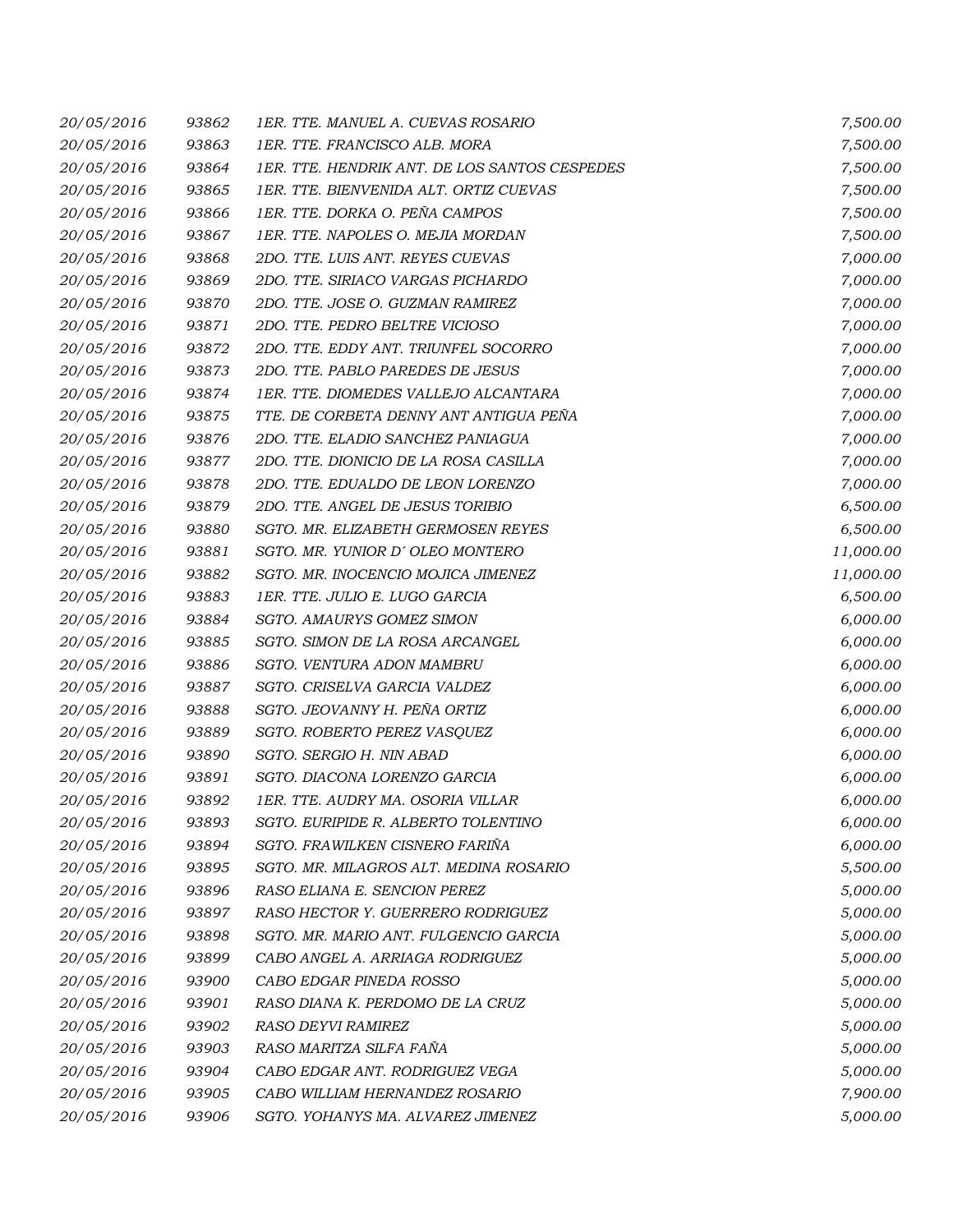| 20/05/2016 | 93907 | RASO RICHARDSON OGANDO MELO               | 5,000.00  |
|------------|-------|-------------------------------------------|-----------|
| 20/05/2016 | 93908 | RASO RENE A. MARCELINO MORAN              | 5,000.00  |
| 20/05/2016 | 93909 | SGTO. HILARIO AMPARO REYES                | 5,000.00  |
| 20/05/2016 | 93910 | SGTO. FELIX J. PUELLO JIMENEZ             | 5,000.00  |
| 20/05/2016 | 93911 | CABO CESILIA MEDINA MATEO                 | 5,000.00  |
| 20/05/2016 | 93912 | CABO EDUARDO ENCARNACION AQUINO           | 5,000.00  |
| 20/05/2016 | 93913 | RASO FERNANDO DE LOS SANTOS DE LOS SANTOS | 5,000.00  |
| 20/05/2016 | 93914 | SGTO. MR. ANTONIO PEREZ VOLQUEZ           | 5,000.00  |
| 20/05/2016 | 93915 | SGTO. WENDY G. REYES CEPEDA               | 4,000.00  |
| 20/05/2016 | 93916 | SGTO. RICARDO ANT. CAMPUSANO TERRERO      | 4,000.00  |
| 20/05/2016 | 93917 | MAYOR ROQUE HERNANDEZ BENAVIDES           | 24,000.00 |
| 20/05/2016 | 93918 | 1ER. TTE. INRY J. ALCANTARA ROMERO        | 13,500.00 |
| 20/05/2016 | 93919 | SGTO. MR. SANDY M. PUENTE DE LOS SANTOS   | 16,000.00 |
| 20/05/2016 | 93920 | MAYOR RAUL TAVERAS D.                     | 18,000.00 |
| 20/05/2016 | 93921 | RASO NATANEL BELEN HERNANDEZ              | 8,739.50  |
| 20/05/2016 | 93922 | CAP. FAUSTO CARRASCO RAMIREZ              | 14,000.00 |
| 20/05/2016 | 93923 | 2DO. TTE. JOSE G. MARIÑEZ TURBI           | 12,000.00 |
| 20/05/2016 | 93924 | 2DO. TTE. YOHANIS GONZALEZ ALVAREZ        | 12,000.00 |
| 20/05/2016 | 93925 | SGTO. MR. WILSON NUÑEZ TOLENTINO          | 11,000.00 |
| 20/05/2016 | 93926 | SGTO. EYOEL TOLENTINO DE LA CRUZ          | 10,000.00 |
| 20/05/2016 | 93927 | COR. PAUL CORDERO MONTES DE OCA           | 59,674.02 |
| 20/05/2016 | 93928 | MAYOR RAFAEL ESPINOSA F.                  | 18,000.00 |
| 20/05/2016 | 93929 | CAP. EDWARD A. CASTILLO RODRIGUEZ         | 24,000.00 |
| 20/05/2016 | 93930 | 2DO. TTE. JUAN A. MERCEDES VASQUEZ        | 18,000.00 |
| 20/05/2016 | 93931 | 1ER. TTE. VICTOR ML. PEREZ JIMENEZ        | 17,000.00 |
| 20/05/2016 | 93932 | 1ER. TTE. GARY A. MEDRANO SOTO            | 17,000.00 |
| 20/05/2016 | 93933 | 2DO. TTE. YSIDRO ML. RODRIGUEZ ROJAS      | 16,000.00 |
| 20/05/2016 | 93934 | SGTO. GERFIS ROA DE LA ROSA               | 16,000.00 |
| 20/05/2016 | 93935 | CABO ANDRES A. MERCEDES MORILLO           | 16,000.00 |
| 20/05/2016 | 93936 | RASO HANSEL DE LOS SANTOS RODRIGUEZ       | 30,000.00 |
| 20/05/2016 | 93937 | CAP. KAROL R. MENDEZ ROSARIO              | 15,000.00 |
| 20/05/2016 | 93938 | SGTO. PEDRO ANT. SERRANO DILONE           | 15,000.00 |
| 20/05/2016 | 93939 | RASO JUNIOR A. VALENTIN PUENTE            | 15,000.00 |
| 20/05/2016 | 93940 | SGTO. JOSE L. MARIA                       | 15,000.00 |
| 20/05/2016 | 93941 | SGTO. DIONY GARCIA SUERO                  | 16,000.00 |
| 20/05/2016 | 93942 | SGTO. RAMON ANT. ROSARIO PEÑA             | 12,000.00 |
| 20/05/2016 | 93943 | CABO YSAURI GOMEZ MENDEZ                  | 11,000.00 |
| 20/05/2016 | 93944 | SGTO. REYES ARIAS                         | 10,196.33 |
| 20/05/2016 | 93945 | 1ER. TTE. YESENIA ANT. BATISTA ORTIZ      | 10,000.00 |
| 20/05/2016 | 93946 | MAYOR DAMIAN F. MORA                      | 18,000.00 |
| 20/05/2016 | 93947 | CABO HILARIO SEVERINO PASCUAL             | 9,000.00  |
| 20/05/2016 | 93948 | CABO SANTO A. BRUJAN AQUINO               | 8,739.81  |
| 20/05/2016 | 93949 | CABO ELPIDIO DIAZ VALLEJO                 | 8,739.73  |
| 20/05/2016 | 93950 | CAP. VIRGILIO DE J. SARMIENTO             | 14,000.00 |
| 20/05/2016 | 93951 | CABO ENRIQUE RESTITUYO                    | 7,945.00  |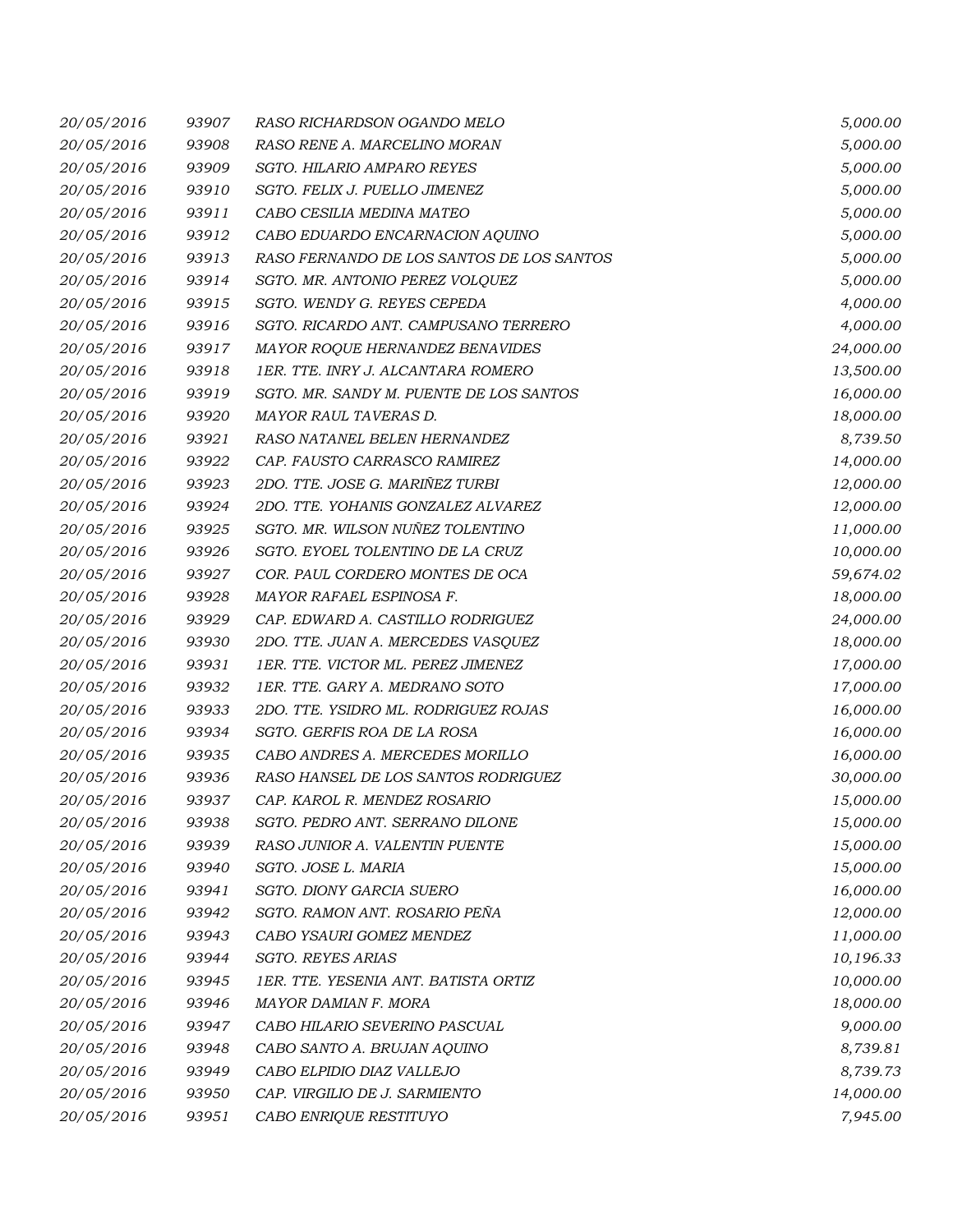| 20/05/2016 | 93952 | 1ER. TTE. MARIO L. CASTRO RINCON           | 13,000.00 |
|------------|-------|--------------------------------------------|-----------|
| 20/05/2016 | 93953 | SGTO. MR. VICTOR DE JS. BASILIO GARCIA     | 11,000.00 |
| 20/05/2016 | 93954 | SGTO. MR. KELVIN W. ALMONTE MERCEDES       | 11,000.00 |
| 20/05/2016 | 93955 | SGTO. JUAN C. HEREDIA DE LOS SANTOS        | 10,000.00 |
| 20/05/2016 | 93956 | 1ER. TTE. JORGE E. CUEVAS SANTANA          | 10,000.00 |
| 20/05/2016 | 93957 | SGTO. MR. ADOLFO A. GOMEZ MIESES           | 9,000.00  |
| 20/05/2016 | 93958 | 2DO. TTE. LUIS ROSARIO MANZUETA            | 8,000.00  |
| 20/05/2016 | 93959 | RASO JUAN C. PERALTA                       | 8,000.00  |
| 20/05/2016 | 93960 | CABO JANEIRO MATOS CUEVAS                  | 8,000.00  |
| 20/05/2016 | 93961 | SGTO. JUAN DE LA PAZ                       | 5,000.00  |
| 20/05/2016 | 93962 | CABO WILBER FELIZ                          | 5,200.00  |
| 20/05/2016 | 93963 | SGTO. MR. JICLIES A. RONDON PERALTA        | 8,200.00  |
| 20/05/2016 | 93964 | CABO SUJENLI Y. HEREDIA DE LOS SANTOS      | 5,200.00  |
| 20/05/2016 | 93965 | 2DO. TTE. DANIEL PEREZ F.                  | 9,200.00  |
| 20/05/2016 | 93966 | SGTO. VICTOR M. ESPIRITU SORIANO           | 7,200.00  |
| 20/05/2016 | 93967 | CABO STALIN J. ANDUJAR DIAZ                | 5,200.00  |
| 20/05/2016 | 93968 | RASO HERIBERTO A. ALVAREZ MONTAS           | 5,200.00  |
| 20/05/2016 | 93969 | RASO ANGEL R. ARROYO RIVAS                 | 5,200.00  |
| 20/05/2016 | 93970 | TTE. COR. MANUEL R. ROJAS POLANCO          | 15,600.00 |
| 20/05/2016 | 93971 | MAYOR HENRY A. MEDRANO                     | 10,000.00 |
| 20/05/2016 | 93972 | TTE. COR. KELVIN R. MARTE ALMONTE          | 9,000.00  |
| 20/05/2016 | 93973 | CAPITAN ENRIQUE OLIVERO PEREZ              | 7,000.00  |
| 20/05/2016 | 93974 | CAP. MARINO RODRIGUEZ MARIÑEZ              | 7,000.00  |
| 20/05/2016 | 93975 | 1ER. TTE. CARLOS JIMENEZ DIAZ              | 6,500.00  |
| 20/05/2016 | 93976 | 1ER. TTE. LUIS ANT. AYBAR RIVERA           | 6,500.00  |
| 20/05/2016 | 93977 | 1ER. TTE. ALEJANDRINA FORTUNA ROA          | 6,500.00  |
| 20/05/2016 | 93978 | 1RE. TTE. PREVISTILIO LUGO RAMIREZ         | 6,500.00  |
| 20/05/2016 | 93979 | CAP. LORENZO REYES DE LEON                 | 6,500.00  |
| 20/05/2016 | 93980 | 1ER. TTE. HAMLET A. PEREZ MARTINEZ         | 6,500.00  |
| 20/05/2016 | 93981 | 2DO. TTE. ANA Y. BURGOS DURAN              | 6,000.00  |
| 20/05/2016 | 93982 | 2DO. TTE. ALEJANDRO E. MENDEZ VENTURA      | 6,000.00  |
| 20/05/2016 | 93983 | 2DO. TTE. TORIBIO J. FELIZ DIAZ            | 6,000.00  |
| 20/05/2016 | 93984 | 2DO. TTE. NEURY MERCEDES TAVAREZ           | 6,000.00  |
| 20/05/2016 | 93985 | 2DO. TTE. HAMLET JAQUEZ JIMENEZ            | 6,000.00  |
| 20/05/2016 | 93986 | 2DO. TTE. ALBERTO REYES SENA               | 6,000.00  |
| 20/05/2016 | 93987 | 2DO. TTE. ROBERT RINCON SALAS              | 6,000.00  |
| 20/05/2016 | 93988 | 2DO. TTE. MANUEL DE JS. ENCARNACION MONTAS | 6,000.00  |
| 20/05/2016 | 93989 | 2DO. TTE. MAXIMO FORTUNA DE LA CRUZ        | 6,000.00  |
| 20/05/2016 | 93990 | 2DO. TTE. JHONNY CADENA CORPORAN           | 6,000.00  |
| 20/05/2016 | 93991 | 2DO. TTE. JOSE D. RODRIGUEZ VENTURA        | 6,000.00  |
| 20/05/2016 | 93992 | SGTO. MR. GERSON ANTONIO ESCAÑO V.         | 5,500.00  |
| 20/05/2016 | 93993 | SGTO. MR. ORLANDO DUVAL MELENDEZ           | 5,500.00  |
| 20/05/2016 | 93994 | SGTO. MR. REYNALDO E. PEREZ CABRERA        | 5,500.00  |
| 20/05/2016 | 93995 | SGTO. MR. YSIDRO MOTA ESPINO               | 5,500.00  |
| 20/05/2016 | 93996 | SGTO. MR. EZEQUIEL LARA                    | 5,500.00  |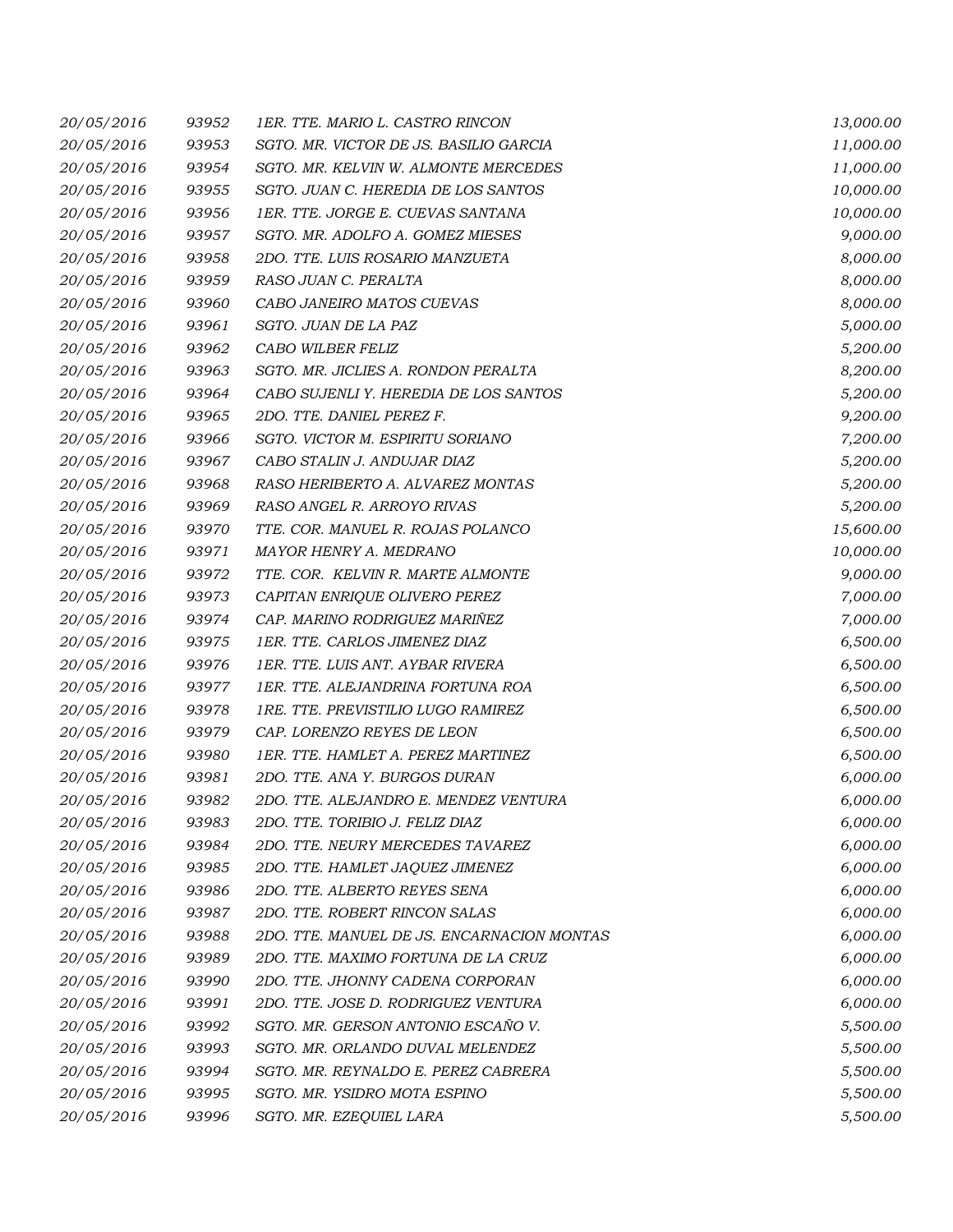| 20/05/2016 | 93997 | SGTO. MR. ORLANDO ROMERO                       | 5,500.00 |
|------------|-------|------------------------------------------------|----------|
| 20/05/2016 | 93998 | <b>SGTO. AQUILES MARTE SUERO</b>               | 5,000.00 |
| 20/05/2016 | 93999 | SGTO. ALEXANDER BELLO DE LEON                  | 5,000.00 |
| 20/05/2016 | 94000 | SGTO. WILMAN PEÑA MENDEZ                       | 5,000.00 |
| 20/05/2016 | 94001 | SGTO. MARINO DE LA CRUZ GALVEZ                 | 5,000.00 |
| 20/05/2016 | 94002 | SGTO. ALTAGRACIA ACOSTA ACOSTA                 | 5,000.00 |
| 20/05/2016 | 94003 | SGTO. DOMINGO DE S. HERRAND ESPINOSA           | 5,000.00 |
| 20/05/2016 | 94004 | SGTO. DANIEL TEJEDA MARTINEZ                   | 5,000.00 |
| 20/05/2016 | 94005 | SGTO. ROLANDO E. ENCARNACION ENCARNACION       | 5,000.00 |
| 20/05/2016 | 94006 | SGTO. WILLIAM BAEZ TAVAREZ                     | 5,000.00 |
| 20/05/2016 | 94007 | 2DO. TTE. ALEXANDER MONTAS DE JESUS            | 5,000.00 |
| 20/05/2016 | 94008 | SGTO. JOAN ML. BRITO NUÑEZ                     | 5,000.00 |
| 20/05/2016 | 94009 | 2DO. TTE. IGNACIO L. TRINIDAD                  | 5,000.00 |
| 20/05/2016 | 94010 | SGTO. SLEVER Y. BRITO POLANCO                  | 5,000.00 |
| 20/05/2016 | 94011 | CABO FRENCIS ANT. LEBRON VICENTE               | 4,000.00 |
| 20/05/2016 | 94012 | CABO YESENIA Y. RAMIREZ RODRIGUEZ              | 4,000.00 |
| 20/05/2016 | 94013 | SGTO. LEUDIS J. CRUZ DECENA                    | 4,000.00 |
| 20/05/2016 | 94014 | RASO RICHARD R. JACINTO MONTERO                | 4,000.00 |
| 20/05/2016 | 94015 | <b>RASO KEYDI PEREZ</b>                        | 4,000.00 |
| 20/05/2016 | 94016 | CABO FRANCISCO ALB. HERRAND BERIGUETE          | 4,000.00 |
| 20/05/2016 | 94017 | RASO GUSTAVO A. FELIZ FLORIAN                  | 4,000.00 |
| 20/05/2016 | 94018 | RASO JEFFERSON PRENSA CALDERON                 | 4,000.00 |
| 20/05/2016 | 94019 | CABO WILLIAM M. MENDEZ FERNANDEZ               | 4,000.00 |
| 20/05/2016 | 94020 | RASO MANUEL DE JS. MORA MATEO                  | 4,000.00 |
| 20/05/2016 | 94021 | CABO RAFAEL G. CRUZ DIAZ                       | 4,000.00 |
| 20/05/2016 | 94022 | RASO FELIX ANT. DE LA CRUZ                     | 4,000.00 |
| 20/05/2016 | 94023 | CABO CHARLES L. FERRERA VASQUEZ                | 4,000.00 |
| 20/05/2016 | 94024 | CABO HENRRY J. RAMIREZ DE OLEO                 | 4,000.00 |
| 20/05/2016 | 94025 | SGTO. ROLANDO OGANDO DE LOS SANTOS             | 4,000.00 |
| 20/05/2016 | 94026 | CABO WILSON A. ROMAN ESTEVEZ                   | 4,000.00 |
| 20/05/2016 | 94027 | CABO ANTONIO MEDINA MEDINA                     | 5,000.00 |
| 20/05/2016 | 94028 | CABO EDELSON Y. CALDERON PEREZ                 | 4,000.00 |
| 20/05/2016 | 94029 | RASO HONARKIN DE LOS SANTOS RODRIGUEZ          | 5,200.00 |
| 20/05/2016 | 94030 | RASO JOSE ANT. MATEO MARTINEZ                  | 4,000.00 |
| 20/05/2016 | 94031 | RASO ANDDY SUAREZ BENITEZ                      | 4,000.00 |
| 20/05/2016 | 94032 | CABO DELVIN B. CACERES CACERES                 | 5,200.00 |
| 20/05/2016 | 94033 | CABO JUAN PEÑA RAMIREZ                         | 4,000.00 |
| 20/05/2016 | 94034 | SGTO. NATHANAEL FELIZ LOPEZ                    | 7,200.00 |
| 20/05/2016 | 94035 | SGTO. MR. CRISTIAN ML. CAMPUSANO DE LOS SANTOS | 5,200.00 |
| 20/05/2016 | 94036 | CAP. HAIROL LUCIANO MONTERO                    | 6,500.00 |
| 20/05/2016 | 94037 | 2DO. TTE. RAMON ELIAS RAMIREZ PEÑA             | 6,000.00 |
| 20/05/2016 | 94038 | 2DO. TTE. CARLOS ANT. TRINIDAD MARINE          | 6,000.00 |
| 20/05/2016 | 94039 | 2DO. TTE. ADRIANO ENCARNACION ESCOTO           | 6,000.00 |
| 20/05/2016 | 94040 | SGTO. MR. ROLANDO DE LA CRUZ DE LA CRUZ        | 5,500.00 |
| 20/05/2016 | 94041 | SGTO. MR. DESIDERIO POLANCO BRITO              | 5,500.00 |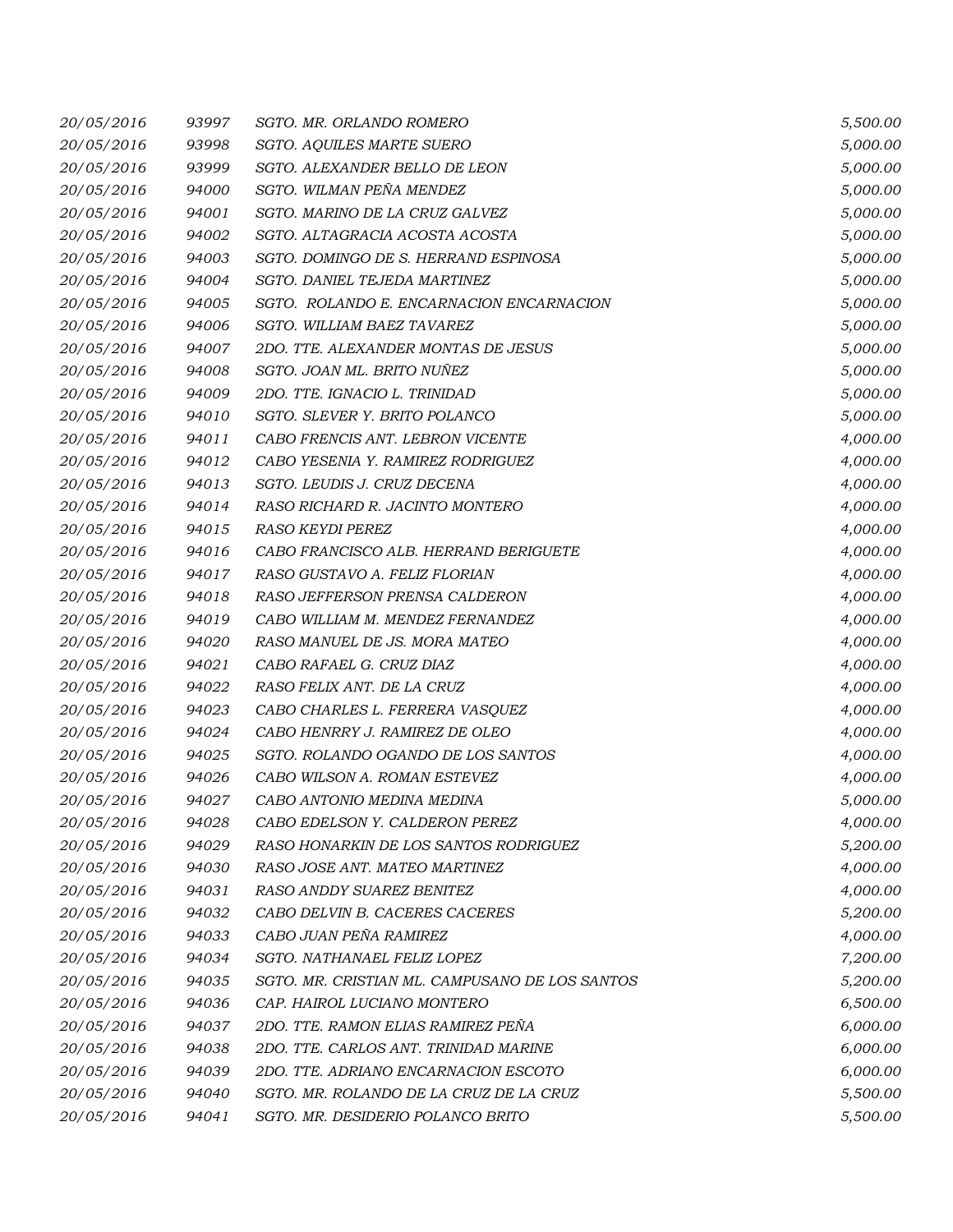| 20/05/2016 | 94042 | SGTO. MR. MARIA TERRERO PEREZ           | 5,500.00  |
|------------|-------|-----------------------------------------|-----------|
| 20/05/2016 | 94043 | SGTO. YAQUIRA S. NIN LAHOZ              | 5,000.00  |
| 20/05/2016 | 94044 | RASO LUIS ML. DIAZ BEATO                | 4,000.00  |
| 20/05/2016 | 94045 | CABO MIGUEL NOVAS FLORIAN               | 4,000.00  |
| 20/05/2016 | 94046 | RASO TOMAS MARTINEZ                     | 4,000.00  |
| 20/05/2016 | 94047 | SGTO. TONY S. MONTERO FERRERAS          | 5,000.00  |
| 20/05/2016 | 94048 | RASO MARCO A. BATISTA RUIZ              | 5,200.00  |
| 20/05/2016 | 94049 | RASO JOSE ALB. POLANCO VILLA            | 4,000.00  |
| 20/05/2016 | 94050 | 2DO. TTE. FAUTINO MONTERO DE LOS SANTOS | 5,500.00  |
| 20/05/2016 | 94051 | COR. FELIX ML. ANTIGUA GERMAN           | 50,000.00 |
| 20/05/2016 | 94052 | MAYOR MANUEL DE JESUS DECENA            | 10,060.00 |
| 20/05/2016 | 94053 | 1ER. TTE. ALCADIO HERRERA DE LA CRUZ    | 11,000.00 |
| 20/05/2016 | 94054 | CAP. PEDRO F. JIMENEZ CAPELLAN          | 6,500.00  |
| 20/05/2016 | 94055 | 1ER. TTE. WILFREDO SANCHEZ CORDERO      | 6,500.00  |
| 20/05/2016 | 94056 | 2DO. TTE. JUAN ABAD                     | 6,000.00  |
| 20/05/2016 | 94057 | SGTO. MR. JOSE J. ENCARNACION MONTERO   | 5,500.00  |
| 20/05/2016 | 94058 | 2DO. TTE. BERNARDO QUEZADA PERALTA      | 5,500.00  |
| 20/05/2016 | 94059 | 1ER. TTE. SICTO HEREDIA                 | 5,500.00  |
| 20/05/2016 | 94060 | SGTO. LUIS M. DE LA ROSA DE LA ROSA     | 5,000.00  |
| 20/05/2016 | 94061 | 2DO. TTE. ELIAS ESTEVEZ CUBA            | 5,000.00  |
| 20/05/2016 | 94062 | CABO ELISON PEREZ RAMIREZ               | 4,000.00  |
| 20/05/2016 | 94063 | MRO. JOSE ANT. MERCEDES BELLO           | 4,000.00  |
| 20/05/2016 | 94064 | CABO RADHAIRSA GUZMAN DE LA CRUZ        | 4,000.00  |
| 20/05/2016 | 94065 | CABO FREDDY PEREZ OTAÑO                 | 6,000.00  |
| 20/05/2016 | 94066 | RASO JUAN C. ANTIGUA ACOSTA             | 6,000.00  |
| 20/05/2016 | 94067 | RASO JUAN C. CRUZ VASQUEZ               | 6,000.00  |
| 20/05/2016 | 94068 | 2DO. TTE. LOIDA E, REYES AMPARO         | 4,000.00  |
| 20/05/2016 | 94069 | CABO FERNANDO E. MENDOZA RODRIGUEZ      | 4,000.00  |
| 20/05/2016 | 94070 | TTE. DE CORBETA BARTOLO NUÑEZ SMITH     | 8,200.00  |
| 20/05/2016 | 94071 | SGTO. MR. RAFAEL JAQUEZ RAFAEL          | 5,200.00  |
| 20/05/2016 | 94072 | CAP. FELIX BRITO HERNANDEZ              | 7,000.00  |
| 20/05/2016 | 94073 | SGTO. RAMON E. DEL ORBE GUILLEN         | 5,000.00  |
| 20/05/2016 | 94074 | RASO JACQUELINE MERCEDES MARTINEZ       | 4,000.00  |
| 20/05/2016 | 94075 | RASO PABEL HERNANDEZ ZABALA             | 4,000.00  |
| 20/05/2016 | 94076 | SGTO. NELFRAN D. BAUTISTA FELIX         | 5,000.00  |
| 20/05/2016 | 94077 | 2DO. TTE. JOSE T. DE LEON RODRIGUEZ     | 8,200.00  |
| 20/05/2016 | 94078 | CABO MOISES CONTRERAS PAULINO           | 6,000.00  |
| 20/05/2016 | 94079 | SGTO. MR. JAINER CUEVAS FERRERAS        | 8,200.00  |
| 20/05/2016 | 94080 | MAYOR TEODORO VALDEZ PEREZ              | 9,000.00  |
| 20/05/2016 | 94081 | CAP. FELIPE SIERRA DOTEL                | 7,000.00  |
| 20/05/2016 | 94082 | 2DO TTE. CIPRIAN ROSARIO SUERO          | 6,000.00  |
| 20/05/2016 | 94083 | CABO YASMIN MA. GONZALEZ CABRERA        | 4,000.00  |
| 20/05/2016 | 94084 | MAYOR JULIO C. HERNANDEZ CRUZ           | 7,000.00  |
| 20/05/2016 | 94085 | RASO WANDER MERCEDES MATEO              | 5,200.00  |
| 20/05/2016 | 94086 | SGTO. FREDDY A. REYES CAMPUSANO         | 5,000.00  |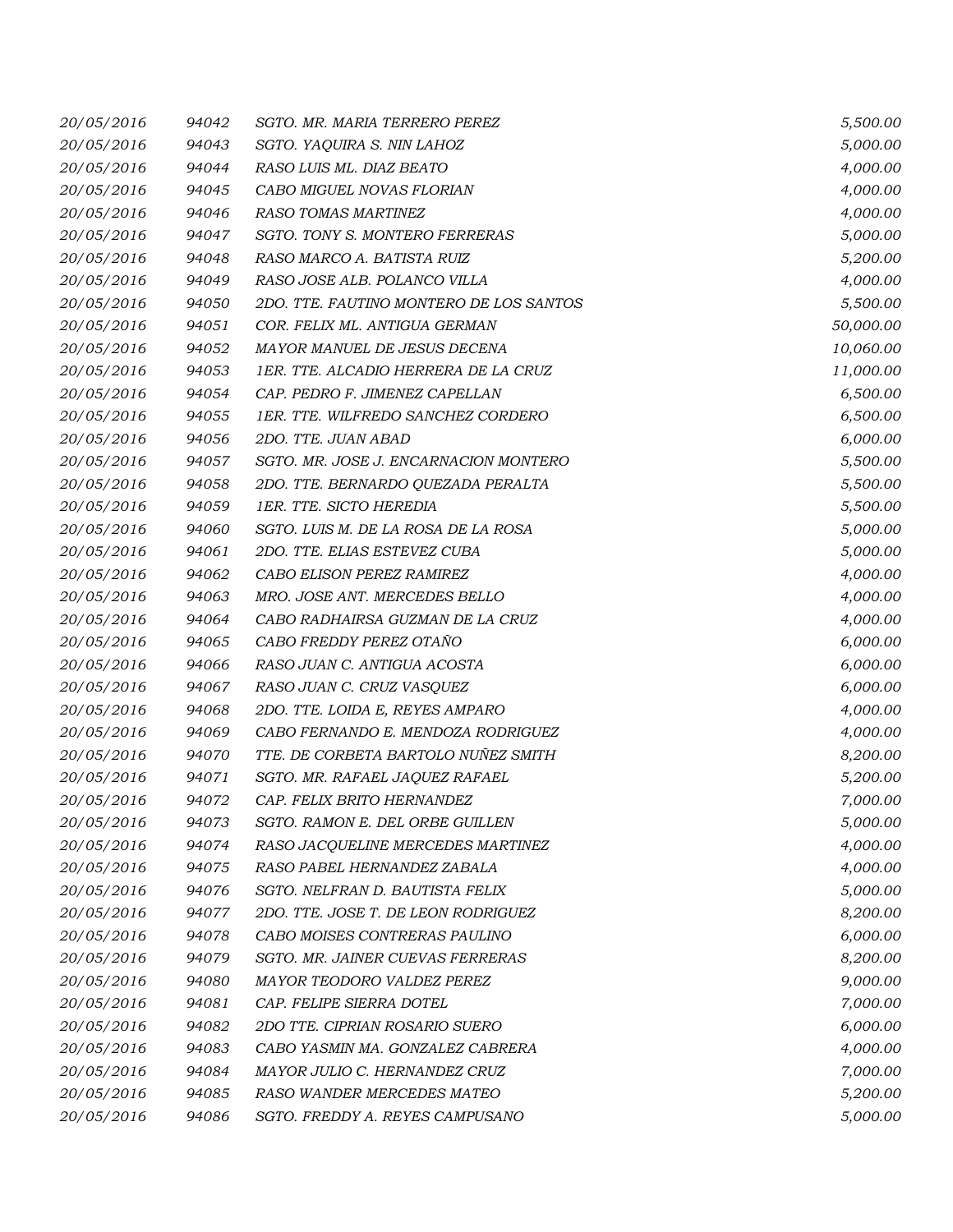| 20/05/2016 | 94087 | SGTO. MR. CANDIDA R. AGUERO ENCARNACION   | 5,500.00  |
|------------|-------|-------------------------------------------|-----------|
| 20/05/2016 | 94088 | SGTO. GUARINA DEL P. PEREZ RODRIGUEZ      | 5,000.00  |
| 20/05/2016 | 94089 | CABO MERQUIADES LORENZO GONZALEZ          | 4,000.00  |
| 20/05/2016 | 94090 | 2DO. TTE CONCEPCION DEL C MENDOZA JORGE   | 6,000.00  |
| 20/05/2016 | 94091 | MARINERO HENRY VALERA GARCIA              | 4,000.00  |
| 20/05/2016 | 94092 | SGTO. FELIX MUESES MARTINEZ               | 7,200.00  |
| 20/05/2016 | 94093 | SGTO. MR. IVAN J. AMPARO                  | 12,000.00 |
| 20/05/2016 | 94094 | 1ER. TTE. MAXIMO DIAZ V.                  | 11,000.00 |
| 20/05/2016 | 94095 | SGTO. LEON F. COLOMBO CASTILLO            | 8,000.00  |
| 20/05/2016 | 94096 | 1ER. TTE. TOMAS MONTERO M.                | 6,500.00  |
| 20/05/2016 | 94097 | 2DO. TTE. JUAN F. MANZANILLO PASCUAL      | 6,000.00  |
| 20/05/2016 | 94098 | 2DO. TTE. JOSE O. MENDOZA DE LA CRUZ      | 6,000.00  |
| 20/05/2016 | 94099 | SGTO. SIXTA SANCHEZ SANTOS                | 5,000.00  |
| 20/05/2016 | 94100 | SGTO. MR. MARIO DE LA ROSA LIRANZO        | 5,000.00  |
| 20/05/2016 | 94101 | RASO BIENVENIDO CABRERA NOVAS             | 4,000.00  |
| 20/05/2016 | 94102 | 1ER. TTE. PEDRO CONTRERAS ALCANTARA       | 6,500.00  |
| 20/05/2016 | 94103 | SGTO. MR. WENDY D. TEJEDA TORRES          | 5,500.00  |
| 20/05/2016 | 94104 | TTE. DE FRAGATA MANUEL MONTAÑO MENDEZ     | 6,500.00  |
| 20/05/2016 | 94105 | 2DO. TTE. FRANCISCO DE LA CRUZ TEJEDA     | 6,000.00  |
| 20/05/2016 | 94106 | SGTO. ELIZABETH ACEVEDO OUIROZ            | 5,000.00  |
| 20/05/2016 | 94107 | CABO IRENO BAUTISTA MANZUETA              | 4,000.00  |
| 20/05/2016 | 94108 | RASO JUAN FCO. HERASME PEÑA               | 4,900.00  |
| 20/05/2016 | 94109 | 1ER. TTE. REYNA I. CARABALLO MENDEZ       | 6,500.00  |
| 20/05/2016 | 94110 | SGTO. MR. PEDRO A. MOQUETE                | 5,500.00  |
| 20/05/2016 | 94111 | RASO MARIA H. ESPINAL FABIAN              | 4,000.00  |
| 20/05/2016 | 94112 | RASO JUAN D. PEREZ ROJAS                  | 4,000.00  |
| 20/05/2016 | 94113 | 2DO. TTE. CRUZ ANT. FELIZ MEDRANO         | 6,000.00  |
| 20/05/2016 | 94114 | MAYOR JOEL SANTANA HERNANDEZ              | 20,000.00 |
| 20/05/2016 | 94115 | MAYOR FLORENTINO LOPEZ ROJAS              | 15,000.00 |
| 20/05/2016 | 94116 | 2DO. TTE. FRANCISCO DE A. JIMENEZ ALMONTE | 14,010.92 |
| 20/05/2016 | 94117 | 1ER. TTE. YERDY FCO. MENDEZ TRINIDAD      | 6,500.00  |
| 20/05/2016 | 94118 | 1ER. TTE. LAZARO B. CAMACHO DE LA CRUZ    | 6,500.00  |
| 20/05/2016 | 94119 | 2DO. TTE. DOMINGA G. DE JESUS AMPARO      | 6,000.00  |
| 20/05/2016 | 94120 | 2DO. TTE. EPIFANIO SANCHEZ LLUBERES       | 6,000.00  |
| 20/05/2016 | 94121 | 2DO. TTE. DIEGO ML. PEÑA FIGUEROA         | 6,000.00  |
| 20/05/2016 | 94122 | SGTO. MR. BOLIVIA B. TERRERO PEREZ        | 5,500.00  |
| 20/05/2016 | 94123 | SGTO. MR. FELIX MARCELO MESA              | 5,500.00  |
| 20/05/2016 | 94124 | SGTO. MR. JUAN C. DIAZ HERRERA            | 5,500.00  |
| 20/05/2016 | 94125 | SGTO. KELVIN PANIAGUA DE LOS SANTOS       | 5,000.00  |
| 20/05/2016 | 94126 | SGTO. AMAURYS CALZADO JAVIER              | 5,000.00  |
| 20/05/2016 | 94127 | SGTO. MR. PEDRO ENCARNACION SANCHEZ       | 5,000.00  |
| 20/05/2016 | 94128 | SGTO. MR. ANYELO MORENO GARCIA            | 4,000.00  |
| 20/05/2016 | 94129 | SGTO. CRISTIAN GUZMAN                     | 4,000.00  |
| 20/05/2016 | 94130 | RASO JOSE M. PEREZ CUEVAS                 | 4,000.00  |
| 20/05/2016 | 94131 | RASO MABEL P. SANCHEZ LOPEZ               | 4,000.00  |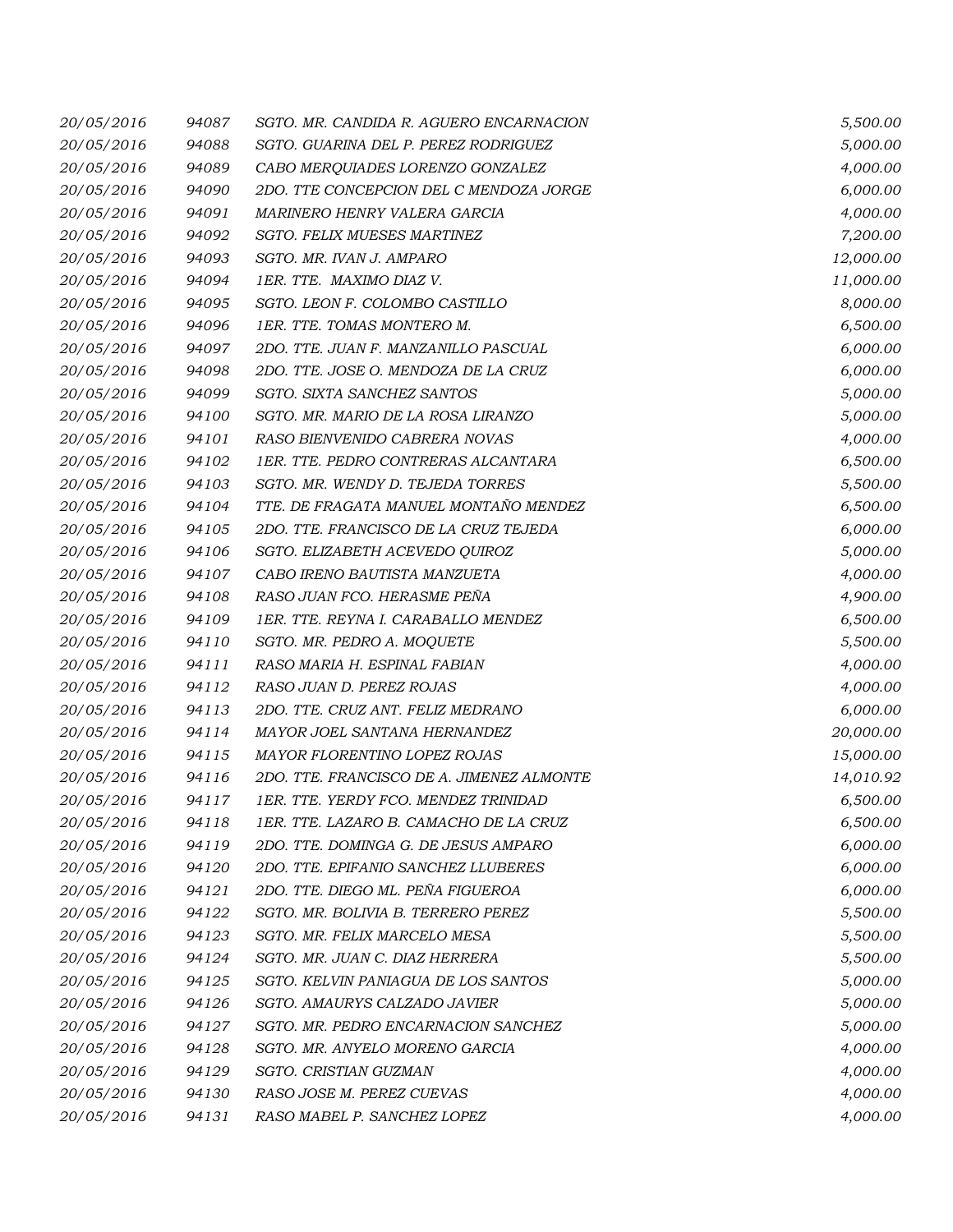| 20/05/2016 | 94132 | RASO JULIO C. SOLANO PEÑA                 | 4,000.00  |
|------------|-------|-------------------------------------------|-----------|
| 20/05/2016 | 94133 | RASO LUCIA M. CRUZ POLANCO                | 4,000.00  |
| 20/05/2016 | 94134 | CABO MIGUEL A. DIAZ BENITEZ               | 4,000.00  |
| 20/05/2016 | 94135 | CABO LUIS ANT. LEREBOURS ALCANTARA        | 4,000.00  |
| 20/05/2016 | 94136 | SGTO. DOMINGO E. MONTERO PEÑA             | 8,000.00  |
| 20/05/2016 | 94137 | 1ER. TTE. FELIX ANT. MOQUETE MONTILLA     | 11,000.00 |
| 20/05/2016 | 94138 | 2DO. TTE. RAMON MA. CABRERA RINCON        | 11,000.00 |
| 20/05/2016 | 94139 | SGTO. JULIO C. ESPINAL PEREZ              | 8,000.00  |
| 20/05/2016 | 94140 | RASO OCTAVIANO MONTERO BAEZ               | 13,000.00 |
| 20/05/2016 | 94141 | SGTO. PEDRO MONEGRO ROSA                  | 5,000.00  |
| 20/05/2016 | 94142 | CABO JUAN A. SANTOS MORBAN                | 6,000.00  |
| 20/05/2016 | 94143 | SGTO. RAFAEL ANT. UCETA MONTAN            | 7,200.00  |
| 20/05/2016 | 94144 | CABO MARCIA MONTERO MONTERO               | 5,000.00  |
| 20/05/2016 | 94145 | SGTO. MR. GETULIO RODRIGUEZ FIGUEREO      | 8,200.00  |
| 20/05/2016 | 94146 | SGTO. MR. CRISTIAN DEMORIZI BALBUENA      | 9,000.00  |
| 20/05/2016 | 94147 | RASO DANILO VASQUEZ DE LA CRUZ            | 6,000.00  |
| 20/05/2016 | 94148 | 1ER. TTE. FIDIAN GONZALEZ                 | 11,000.00 |
| 20/05/2016 | 94149 | 1ER. TTE. BIENVENIDO RUBIO SENA           | 11,000.00 |
| 20/05/2016 | 94150 | 2DO. TTE. ANGEL MA. MORILLO ROSARIO       | 10,000.00 |
| 20/05/2016 | 94151 | SGTO. MR. CARLOS ML. SANCHEZ CUEVAS       | 9,000.00  |
| 20/05/2016 | 94152 | SGTO. LUIS ML. GONZALEZ CARPIO            | 8,000.00  |
| 20/05/2016 | 94153 | RASO LUIS A. LARA PUJOLS                  | 6,000.00  |
| 20/05/2016 | 94154 | 1ER. TTE. SANTOS E. GARCIA OGANDO         | 11,000.00 |
| 20/05/2016 | 94155 | 1ER. TTE. JACOBO DE LEON PEREZ            | 11,000.00 |
| 20/05/2016 | 94156 | 1ER. TTE. REMEDIO PEREZ FELIZ             | 11,000.00 |
| 20/05/2016 | 94157 | 2DO. TTE. JUAN B. OLMOS HERNANDEZ.        | 10,000.00 |
| 20/05/2016 | 94158 | 2DO. TTE. JUAN C. NOVAS ROSARIO           | 10,000.00 |
| 20/05/2016 | 94159 | SGTO. GUILLERMO DEL ROSARIO MUÑOZ         | 8,000.00  |
| 20/05/2016 | 94160 | SGTO. MR. RUBEN ALCANTARA JIMENEZ         | 4,000.00  |
| 20/05/2016 | 94161 | RASO LUIS A. PEREZ MEDINA                 | 6,000.00  |
| 20/05/2016 | 94162 | 1ER. TTE. DIGNO JIMENEZ ROMERO            | 11,000.00 |
| 20/05/2016 | 94163 | 2DO. TTE. CLODOMIRO ZABALA SANTOS         | 10,000.00 |
| 20/05/2016 | 94164 | SGTO. MR. WINKY R. REYES ZABALA           | 12,000.00 |
| 20/05/2016 | 94165 | 1ER. TTE. FERNANDO GOMEZ MENDEZ           | 10,106.67 |
| 20/05/2016 | 94166 | SGTO. RAUL GARCIA HENRIQUEZ               | 8,040.00  |
| 20/05/2016 | 94167 | CABO FRANKLIN MONTERO MONTERO             | 4,900.00  |
| 20/05/2016 | 94168 | CAP. JOSE M. JAQUEZ FERNANDEZ             | 6,500.00  |
| 20/05/2016 | 94169 | 2DO. TTE. MIRIAM ALT. LARA CUEVAS         | 6,000.00  |
| 20/05/2016 | 94170 | 2DO. TTE. NELSON SANTANA BAUTISTA         | 6,000.00  |
| 20/05/2016 | 94171 | SGTO. MR. ENEROLINDA AQUINO DE LOS SANTOS | 5,500.00  |
| 20/05/2016 | 94172 | SGTO. CARMELINO CONTRERAS OFFRER          | 5,000.00  |
| 20/05/2016 | 94173 | SGTO. JOSE ALT. ENCARNACION VALDEZ        | 5,000.00  |
| 20/05/2016 | 94174 | 2DO. TTE. JORGE DE LOS SANTOS ANDUJAR     | 12,000.00 |
| 20/05/2016 | 94175 | SGTO. MR. JOVANNY ABREU SURIEL            | 8,200.00  |
| 20/05/2016 | 94176 | SGTO. MARINO ABAD PUELLO                  | 8,000.00  |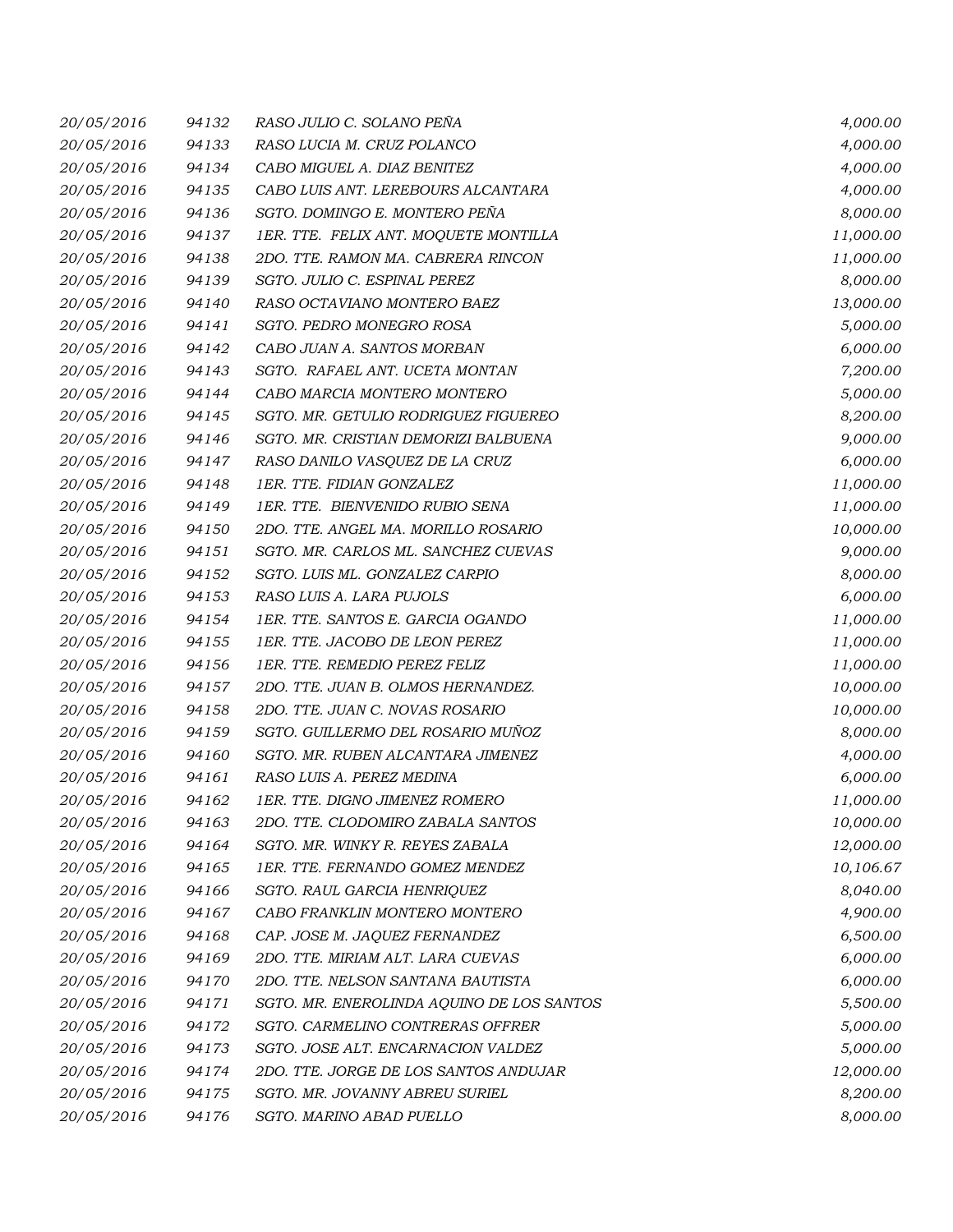| 20/05/2016 | 94177 | SGTO. MARTIN BERNABEL VIZCAINO            | 8,000.00  |
|------------|-------|-------------------------------------------|-----------|
| 20/05/2016 | 94178 | RASO CARLOS ML. ROSARIO NUÑEZ             | 6,000.00  |
| 20/05/2016 | 94179 | CAP. JOSE DIAZ FLORIAN                    | 7,000.00  |
| 20/05/2016 | 94180 | 2DO TTE, FELICIANO REYES FLORIAN          | 6,000.00  |
| 20/05/2016 | 94181 | SGTO. CEVERO RODRIGUEZ RODRIGUEZ          | 5,000.00  |
| 20/05/2016 | 94182 | SGTO. MR. RAFAEL FRANCO LUNA              | 9,000.00  |
| 20/05/2016 | 94183 | 2DO. TTE. MAXIMO F. CRUZ ROSARIO          | 8,200.00  |
| 20/05/2016 | 94184 | SGTO. MR. LEANDRO ALB. JAVIER ENCARNACION | 9,000.00  |
| 20/05/2016 | 94185 | SGTO. MR. RAMON R. VICTORIANO AQUINO      | 9,000.00  |
| 20/05/2016 | 94186 | SGTO. WILSON MATEO PEREZ                  | 8,000.00  |
| 20/05/2016 | 94187 | SGTO. ALEXANDER A. MATEO AGUASVIVA        | 5,000.00  |
| 20/05/2016 | 94188 | CABO CARLOS FLORENTINO FLORENTINO         | 4,000.00  |
| 20/05/2016 | 94189 | 2DO. TTE. WILLIAN DISLA BAEZ              | 6,000.00  |
| 20/05/2016 | 94190 | SGTO. MR. JUAN C. OZORIA CUEVAS           | 5,500.00  |
| 20/05/2016 | 94191 | SGTO. MR. AQUINO BELLIARD ROJAS           | 4,000.00  |
| 20/05/2016 | 94192 | RASO HUGO M. RODRIGUEZ OGANDO             | 6,000.00  |
| 20/05/2016 | 94193 | TTE. COR. JOSE M. ROSARIO AQUINO          | 10,000.00 |
| 20/05/2016 | 94194 | MAYOR HILARIO O. AYBAR POLANCO            | 9,000.00  |
| 20/05/2016 | 94195 | MAYOR JORGE L. ZOUAIN TAVAREZ             | 9,000.00  |
| 20/05/2016 | 94196 | CAP. JOSE L. MENDEZ CRUZ                  | 7,000.00  |
| 20/05/2016 | 94197 | CAP. FELIPE ANT. GARCIA PERALTA           | 7,000.00  |
| 20/05/2016 | 94198 | CAP. JOSE L. MORROBEL                     | 7,000.00  |
| 20/05/2016 | 94199 | 2DO. TTE. BLAS FERNANDEZ GIL              | 6,000.00  |
| 20/05/2016 | 94200 | 1ER. TTE. ISIDRO A. HERRERA MADERA        | 6,000.00  |
| 20/05/2016 | 94201 | 1ER. TTE. SANTO CALZADO                   | 6,000.00  |
| 20/05/2016 | 94202 | 1ER. TTE. JOSE N. BETANCES DIAZ           | 6,000.00  |
| 20/05/2016 | 94203 | 1ER. TTE. CARLOS J. BIDO D OLEO           | 6,000.00  |
| 20/05/2016 | 94204 | SGTO. MR. ELIAS R. MEDINA TERRERO         | 5,500.00  |
| 20/05/2016 | 94205 | SGTO. MR. REIMUNDO ALVAREZ PEÑA           | 5,500.00  |
| 20/05/2016 | 94206 | SGTO. MR. RAYMUNDO FAÑAS REYES            | 5,500.00  |
| 20/05/2016 | 94207 | SGTO. MAYOR GUSTAVO A. ZARZUELA ARROYO    | 5,500.00  |
| 20/05/2016 | 94208 | SGTO. MR. RAFAEL ANT. ALCANTARA REYES     | 5,500.00  |
| 20/05/2016 | 94209 | SGTO. MR. MANUEL ANT. GIL DE LEON         | 5,500.00  |
| 20/05/2016 | 94210 | SGTO. MR. GILBERTO ACOSTA GONZALEZ        | 5,500.00  |
| 20/05/2016 | 94211 | 2DO. TTE. JUAN J. PIMENTEL                | 5,500.00  |
| 20/05/2016 | 94212 | SGTO. ALBERTO ANT. DE LA CRUZ MATA        | 5,000.00  |
| 20/05/2016 | 94213 | SGTO. DANNY R. ABREU CONCEPCION           | 5,000.00  |
| 20/05/2016 | 94214 | SGTO. ROBERT E. TEJADA SUAREZ             | 5,000.00  |
| 20/05/2016 | 94215 | SGTO. MIGUEL ANT. PASCUAL LAHOZ           | 5,000.00  |
| 20/05/2016 | 94216 | CABO ROBERTO DEL ROSARIO CENA             | 4,000.00  |
| 20/05/2016 | 94217 | CABO HECTOR R. BAUTISTA PICHARDO          | 4,000.00  |
| 20/05/2016 | 94218 | RASO KATIUSKA DEL C. MERCEDES             | 4,000.00  |
| 20/05/2016 | 94219 | RASO JALBRIN R. SANTANA GOMEZ             | 4,000.00  |
| 20/05/2016 | 94220 | RASO EDINSON J. MARTINEZ GIL              | 4,000.00  |
| 20/05/2016 | 94221 | CABO JUAN STGO. PEÑA RODRIGUEZ            | 4,000.00  |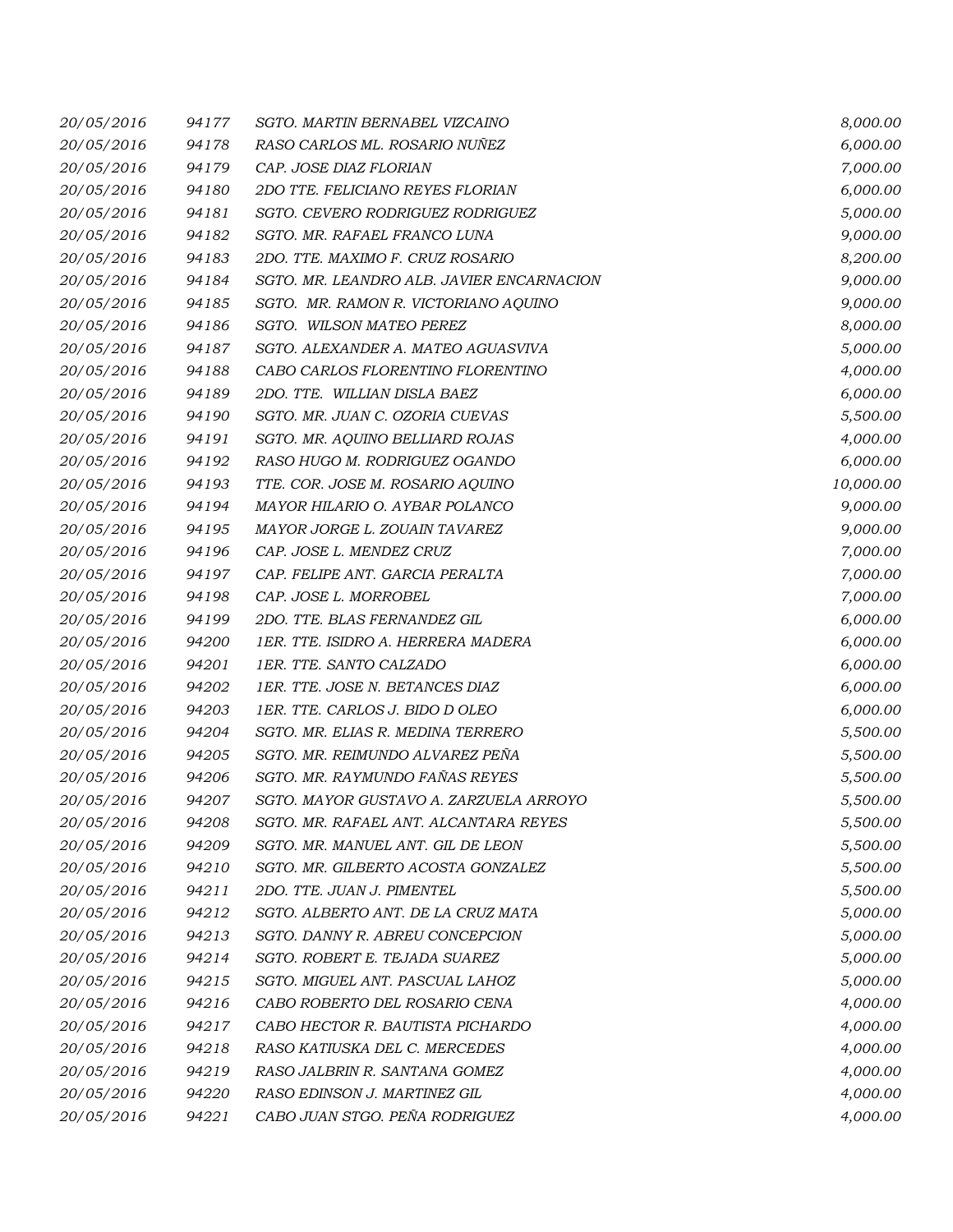| 20/05/2016 | 94222 | RASO LUIS ML. RODRIGUEZ SIGOLLEN      | 4,000.00  |
|------------|-------|---------------------------------------|-----------|
| 20/05/2016 | 94223 | CABO ARELIS M. VILLAR SANTOS          | 4,000.00  |
| 20/05/2016 | 94224 | CABO JOSE R. ACEVEDO FAMILIA          | 4,000.00  |
| 20/05/2016 | 94225 | SGTO. GERMAN RAMIREZ JIMENEZ          | 4,000.00  |
| 20/05/2016 | 94226 | CABO HECTOR A. DE LOS SANTOS NONE     | 4,000.00  |
| 20/05/2016 | 94227 | 2DO. TTE. JULIO A. FRANCO DE AZA      | 9,200.00  |
| 20/05/2016 | 94228 | SGTO. MR. JOSE ANT. ROSARIO MARTINEZ  | 4,000.00  |
| 20/05/2016 | 94229 | 2DO. TTE. JOSE LUIS CRUZ JORGE        | 9,200.00  |
| 20/05/2016 | 94230 | SGTO. MIGUEL SILVERIO MARIA           | 5,000.00  |
| 20/05/2016 | 94231 | SGTO. JOSE ALT. SANCHEZ DE LA CRUZ    | 5,200.00  |
| 20/05/2016 | 94232 | SGTO. MARTIRES ULLOA HERNANDEZ        | 5,000.00  |
| 20/05/2016 | 94233 | CABO ALFREDO ABREU                    | 5,200.00  |
| 20/05/2016 | 94234 | SGTO. DOMINGO DE LOS S. ESTEVEZ       | 7,200.00  |
| 20/05/2016 | 94235 | SGTO. FELIX ANT. JAQUEZ               | 7,200.00  |
| 20/05/2016 | 94236 | RASO MIGUEL FELIZ CABRERA             | 4,000.00  |
| 20/05/2016 | 94237 | SGTO. CARLOS O. BRITO PEÑA            | 7,200.00  |
| 20/05/2016 | 94238 | SGTO. MR. FRANCISCO D. BAEZ VALERIO   | 4,000.00  |
| 20/05/2016 | 94239 | RASO FRANCISCO DURAN RAMIREZ          | 4,000.00  |
| 20/05/2016 | 94240 | CABO MIGUEL V. ARAGONEZ GOMEZ         | 4,000.00  |
| 20/05/2016 | 94241 | CAP. LUCILO PEÑA PASCUAL              | 6,500.00  |
| 20/05/2016 | 94242 | 2DO. TTE. ERNESTO ENCARNACION ROSARIO | 6,000.00  |
| 20/05/2016 | 94243 | SGTO. MR. JUAN ANT. ROSA GOMEZ        | 5,500.00  |
| 20/05/2016 | 94244 | CABO SANTA M. HENRIQUEZ PASCUAL       | 4,000.00  |
| 20/05/2016 | 94245 | SGTO. REYNOSO PIÑA GUERRERO           | 5,000.00  |
| 20/05/2016 | 94246 | CABO JOSE M. MINAYA GOMEZ             | 4,000.00  |
| 20/05/2016 | 94247 | 2DO. TTE. SILVESTRE FELIZ HERNANDEZ   | 10,000.00 |
| 20/05/2016 | 94248 | SGTO. ANTONIO CASTRO BELEN            | 8,000.00  |
| 20/05/2016 | 94249 | SGTO. JAIME Y. VERAS QUEZADA          | 12,000.00 |
| 20/05/2016 | 94250 | MAYOR LORENZO DE LEON FLORES          | 9,000.00  |
| 20/05/2016 | 94251 | SGTO. MR. ISMAEL DE LA CRUZ TAPIA     | 6,650.00  |
| 20/05/2016 | 94252 | SGTO. MR. JUAN G. BONIFACIO GUTIERREZ | 5,500.00  |
| 20/05/2016 | 94253 | RASO RUDDY R. RUIZ GARCIA             | 4,000.00  |
| 20/05/2016 | 94254 | RASO ROSA ANT. RODRIGUEZ JORAN        | 4,000.00  |
| 20/05/2016 | 94255 | 1ER. TTE. HENRY R. HILARIO PERALTA    | 6,500.00  |
| 20/05/2016 | 94256 | SGTO. JOSE VICTORIANO ROSA            | 5,000.00  |
| 20/05/2016 | 94257 | SGTO. NICOLAS HERRERA GRATEREAUX      | 5,000.00  |
| 20/05/2016 | 94258 | RASO FRANKLIN PICHARDO VICTORIANO     | 4,000.00  |
| 20/05/2016 | 94259 | CAP. MANUEL DE JS. SENA HERNANDEZ     | 7,000.00  |
| 20/05/2016 | 94260 | CAP. GERSON ACOSTA POLANCO            | 7,000.00  |
| 20/05/2016 | 94261 | 2DO. TTE. JOSE D. TIFA                | 6,000.00  |
| 20/05/2016 | 94262 | SGTO. MARIA L. ADAMES MARTE           | 5,000.00  |
| 20/05/2016 | 94263 | CABO ALBIN ML. HICIANO GONZALEZ       | 4,000.00  |
| 20/05/2016 | 94264 | 1ER. TTE. AGUSTIN NUÑEZ NUÑEZ         | 6,000.00  |
| 20/05/2016 | 94265 | SGTO. MR. PABLO ML. MORONTA REYES     | 5,000.00  |
| 20/05/2016 | 94266 | CABO RAMON ANT. PICHARDO ALVAREZ      | 4,000.00  |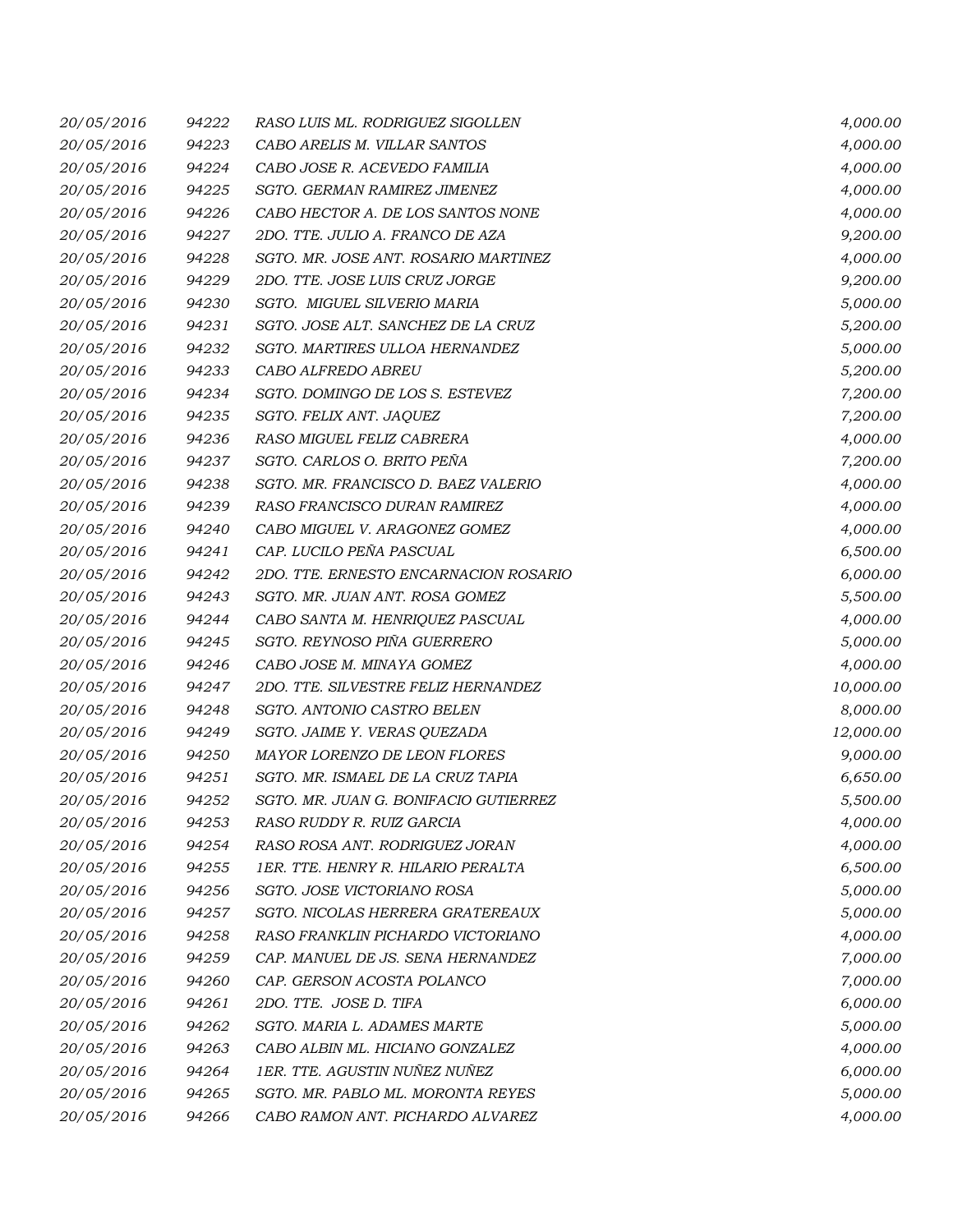| 20/05/2016 | 94267 | SGTO. MR. SANTIAGO BATISTA DIAZ            | 5,500.00 |
|------------|-------|--------------------------------------------|----------|
| 20/05/2016 | 94268 | SGTO. SOREMINDA FLETE ADAMES               | 5,000.00 |
| 20/05/2016 | 94269 | CABO JUAN CISNEROS ALMANZAR                | 4,000.00 |
| 20/05/2016 | 94270 | SGTO. MR. FRANCISCO S. FULCAR VILORIO      | 5,500.00 |
| 20/05/2016 | 94271 | CABO JOSE ANT. TAVERAS ARIAS               | 4,000.00 |
| 20/05/2016 | 94272 | SGTO. JOSE A. FELIX PEREZ                  | 5,000.00 |
| 20/05/2016 | 94273 | CABO WILLIAMS ADAMES ESPINAL               | 4,000.00 |
| 20/05/2016 | 94274 | 2DO. TTE. JOSE ALB. EVANGELISTA CONCEPCION | 5,000.00 |
| 20/05/2016 | 94275 | RASO JUNIOR CABRERA RODRIGUEZ              | 5,200.00 |
| 20/05/2016 | 94276 | 2DO. TTE. JOSE ML. PAULINO ACOSTA          | 5,000.00 |
| 20/05/2016 | 94277 | CABO JESUS ANT. DE LA CRUZ SUERO           | 4,000.00 |
| 20/05/2016 | 94278 | SGTO. MR. WILSON GERMAN DE LA CRUZ         | 5,500.00 |
| 20/05/2016 | 94279 | SGTO. EDUARDO DE JS. CRUZ VENTURA          | 5,000.00 |
| 20/05/2016 | 94280 | CABO YENNY ALT. ROSARIO GARCIA             | 5,200.00 |
| 20/05/2016 | 94281 | <b>SGTO. RAMON SEVERINO PAREDES</b>        | 7,200.00 |
| 20/05/2016 | 94282 | SGTO. MR. SANTO E. TEJEDA                  | 9,000.00 |
| 20/05/2016 | 94283 | 1ER. TTE. RUBEN D. GARCIA DE LEON          | 6,500.00 |
| 20/05/2016 | 94284 | CAP. NELSON RODRIGUEZ BEATO                | 6,000.00 |
| 20/05/2016 | 94285 | SGTO. MR. LUIS CASTRO ACOSTA               | 5,500.00 |
| 20/05/2016 | 94286 | SGTO. MR. JACOBO ANT. HURTADO MARIA        | 5,500.00 |
| 20/05/2016 | 94287 | RASO ROANGEL FCO. FRIAS ROJAS              | 4,000.00 |
| 20/05/2016 | 94288 | RASO ROBINSON OVIEDO FARIAS                | 4,000.00 |
| 20/05/2016 | 94289 | SGTO. RAMON ANT. JIMENEZ NUÑEZ             | 7,200.00 |
| 20/05/2016 | 94290 | RASO DANIEL ADAMES PERALTA                 | 4,000.00 |
| 20/05/2016 | 94291 | RASO LORENZO L. VERAS DE LA ROSA           | 4,000.00 |
| 20/05/2016 | 94292 | SGTO. JOSE L. BONIFACIO GUTIERREZ          | 5,000.00 |
| 20/05/2016 | 94293 | SGTO. MR. MATIAS CRUCETA REINOSO           | 8,200.00 |
| 20/05/2016 | 94294 | SGTO. JOSE R. HERNANDEZ PAULINO            | 4,000.00 |
| 20/05/2016 | 94295 | SGTO. MR. FREDDY DE JESUS                  | 8,200.00 |
| 20/05/2016 | 94296 | 2DO. TTE. CARLOS ANT. FORTUNA MONCION      | 6,000.00 |
| 20/05/2016 | 94297 | SGTO. RAFAEL DEL C. GUZMAN LOPEZ           | 5,000.00 |
| 20/05/2016 | 94298 | CAP. NOEL S. SOSA PAULINO                  | 7,000.00 |
| 20/05/2016 | 94299 | SGTO. EDUARDO MONTERO GRULLON              | 6,000.00 |
| 20/05/2016 | 94300 | RASO OLIVEL RIVERA FIGUEREO                | 5,000.00 |
| 20/05/2016 | 94301 | SGTO. MR. IGNACIO VARGAS                   | 4,000.00 |
| 20/05/2016 | 94302 | RASO ROBERT O. VASQUEZ FELIZ               | 4,000.00 |
| 20/05/2016 | 94303 | RASO PETRONILA LOPEZ MEDINA                | 4,000.00 |
| 20/05/2016 | 94304 | RASO ROSELIA PEREZ DE LA CRUZ              | 4,000.00 |
| 20/05/2016 | 94305 | 1ER. TTE. ANGEL M. PERALTA PEÑA            | 6,500.00 |
| 20/05/2016 | 94306 | 2DO. TTE. PABLO GARCIA MONTERO             | 6,000.00 |
| 20/05/2016 | 94307 | 2DO. TTE. APOLINAR PEÑA PEÑA               | 6,000.00 |
| 20/05/2016 | 94308 | 2DO. TTE. LEODAN URBAEZ FELIZ              | 6,000.00 |
| 20/05/2016 | 94309 | SGTO. JOSE DOLORES TRINIDAD FELIZ          | 5,000.00 |
| 20/05/2016 | 94310 | SGTO. LUIS L. ARIAS SANCHEZ                | 5,000.00 |
| 20/05/2016 | 94311 | RASO DIONERIS DE LA CRUZ LOPEZ             | 4,000.00 |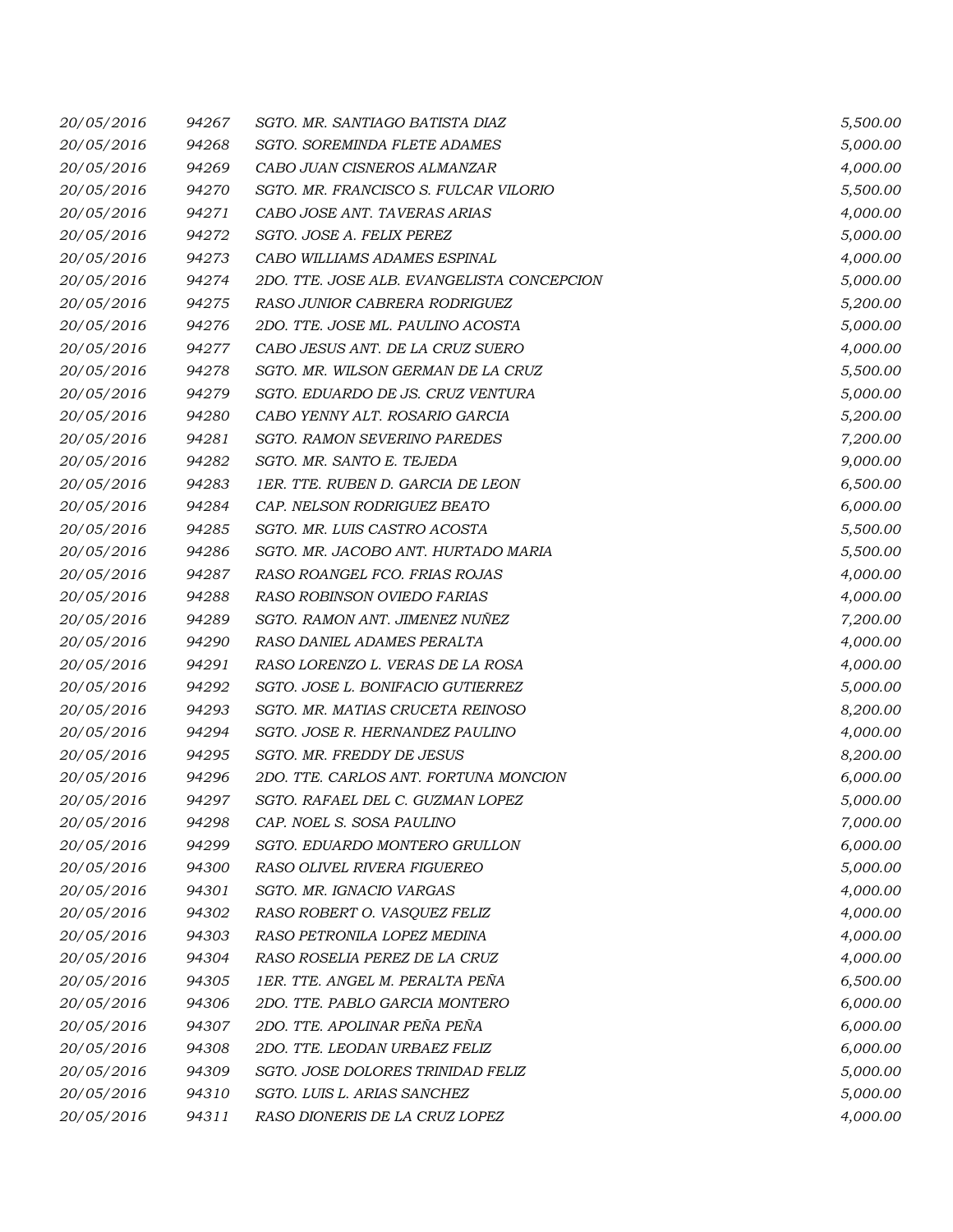| 20/05/2016 | 94312 | CABO WANDER SANTANA FERRERAS          | 4,000.00 |
|------------|-------|---------------------------------------|----------|
| 20/05/2016 | 94313 | CABO ESTERVIN ML. CRUZ PEREZ          | 4,000.00 |
| 20/05/2016 | 94314 | CABO LUIS M. ZAYAS URBAEZ             | 4,000.00 |
| 20/05/2016 | 94315 | SGTO. ALEXANDER DE LEON GARCIA        | 7,200.00 |
| 20/05/2016 | 94316 | RASO WILMER A. URBAEZ FELIZ           | 4,000.00 |
| 20/05/2016 | 94317 | SGTO. LIBRADO M. SEGURA ALCANTARA     | 5,000.00 |
| 20/05/2016 | 94318 | SGTO. FAUSTINO BASIL LUIS             | 6,900.00 |
| 20/05/2016 | 94319 | SGTO. MR. REILYN D. FELIZ GUEVARA     | 4,000.00 |
| 20/05/2016 | 94320 | 1ER. TTE. MERGEN F. BATISTA RIVAS     | 6,500.00 |
| 20/05/2016 | 94321 | 2DO. TTE. FAUSTO D. ROCHA PEREZ       | 9,200.00 |
| 20/05/2016 | 94322 | SGTO. MR. ANGEL R. GONZALEZ CUEVAS    | 5,500.00 |
| 20/05/2016 | 94323 | SGTO. GILTON MATEO MEDINA             | 7,200.00 |
| 20/05/2016 | 94324 | 2DO. TTE. PATRICIO GOMEZ SEGURA       | 6,000.00 |
| 20/05/2016 | 94325 | RASO WARLIN ANT. CARVAJAL CUEVAS      | 4,000.00 |
| 20/05/2016 | 94326 | SGTO. MR. JAVIEL MEDINA GONZALEZ      | 5,500.00 |
| 20/05/2016 | 94327 | SGTO. ELVIN U. NOVAS MEDRANO          | 5,000.00 |
| 20/05/2016 | 94328 | CAP. JUAN DE D. NOVAS VARGAS          | 6,000.00 |
| 20/05/2016 | 94329 | SGTO. MR. LUIS F. JOSE GARCIA         | 5,500.00 |
| 20/05/2016 | 94330 | SGTO. ROBERTO ANT. FELIZ MATOS        | 7,200.00 |
| 20/05/2016 | 94331 | CABO FRANCIS L. VOLQUEZ NOVAS         | 4,000.00 |
| 20/05/2016 | 94332 | 2DO. TTE. JOSELIN DIAZ SENA           | 6,000.00 |
| 20/05/2016 | 94333 | 1ER. TTE. DELIS G. COLON VALDEZ       | 5,500.00 |
| 20/05/2016 | 94334 | SGTO. HUMBERTO MEDINA ROA             | 7,200.00 |
| 20/05/2016 | 94335 | MAYOR RAFAEL ANT. SOTO MORETA         | 9,000.00 |
| 20/05/2016 | 94336 | RASO MIGUELINA PEREZ BELTRE           | 4,000.00 |
| 20/05/2016 | 94337 | CABO WILKINS E. HERNANDEZ GARCIA      | 6,000.00 |
| 20/05/2016 | 94338 | RASO YOHAN ML. LUCIANO BAUTISTA       | 6,000.00 |
| 20/05/2016 | 94339 | RASO EDWARD ANT. OGANDO TERRERO       | 4,000.00 |
| 20/05/2016 | 94340 | SGTO. MR. JOSE ML. REYES BELLO        | 8,200.00 |
| 20/05/2016 | 94341 | CABO JEOVANNY A. SANCHEZ ADAMES       | 4,000.00 |
| 20/05/2016 | 94342 | CABO JOSE R. COHEN BERAS              | 4,000.00 |
| 20/05/2016 | 94343 | SGTO. LUIS FCO. AMADOR VICIOSO        | 5,200.00 |
| 20/05/2016 | 94344 | SGTO. MR. FERNANDO MATEO              | 5,500.00 |
| 20/05/2016 | 94345 | CABO VICTOR ESPINOSA GONZALEZ         | 4,900.00 |
| 20/05/2016 | 94346 | 2DO. TTE. ELADIO CABRERA ROA          | 6,000.00 |
| 20/05/2016 | 94347 | 1ER. TTE. TEODORO VALLEJO MORILLO     | 5,500.00 |
| 20/05/2016 | 94348 | 1ER. TTE. WILSON GUZMAN PEREZ         | 5,500.00 |
| 20/05/2016 | 94349 | SGTO. CRISTHIAN R. CONCEPCION ORTIZ   | 5,000.00 |
| 20/05/2016 | 94350 | SGTO. ELVIN ENCARNACION OGANDO        | 5,000.00 |
| 20/05/2016 | 94351 | SGTO. CRISTIAN ENCARNACION VALENZUELA | 5,000.00 |
| 20/05/2016 | 94352 | CABO HECTOR CALDERON CAPELLAN         | 4,000.00 |
| 20/05/2016 | 94353 | CABO JONATHAN F. MEDINA               | 4,000.00 |
| 20/05/2016 | 94354 | RASO ALTAGRACIA MATEO SOLIS           | 4,000.00 |
| 20/05/2016 | 94355 | CABO RAMONA MATEO BUGUE               | 4,000.00 |
| 20/05/2016 | 94356 | RASO ANYELA N. DE LOS SANTOS PIÑA     | 4,000.00 |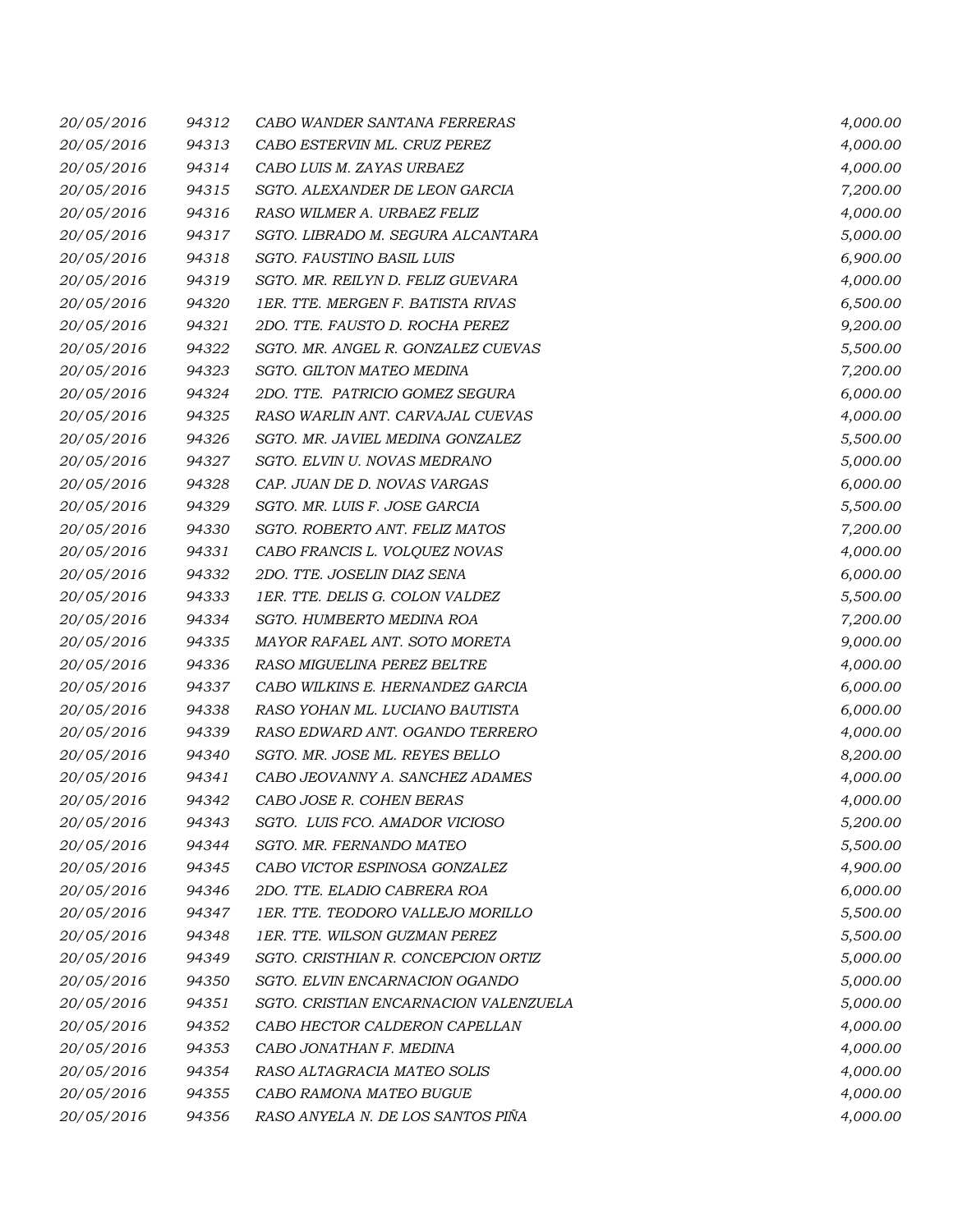| 20/05/2016 | 94357 | 2DO. TTE. JOSE E. CABRAL Y CABRAL      | 6,000.00  |
|------------|-------|----------------------------------------|-----------|
| 20/05/2016 | 94358 | RASO MIGUEL ALCANTARA RAMOS            | 4,000.00  |
| 20/05/2016 | 94359 | SGTO. ARTURO VILLEGAS DE LOS SANTOS    | 5,000.00  |
| 20/05/2016 | 94360 | 2DO. TTE. SILVIO E. ZABALA OGANDO      | 6,000.00  |
| 20/05/2016 | 94361 | 2DO. TTE. JOSE A. DIAZ VALDEZ          | 6,000.00  |
| 20/05/2016 | 94362 | SGTO. MR. MANUEL S. MONTILLA MADE      | 5,500.00  |
| 20/05/2016 | 94363 | SGTO. SALVADOR DE LOS SANTOS TURBI     | 7,200.00  |
| 20/05/2016 | 94364 | CABO EDDY A. MONTILLA MONTERO          | 4,000.00  |
| 20/05/2016 | 94365 | 1ER. TTE. WILLIAM G. PEREZ             | 5,500.00  |
| 20/05/2016 | 94366 | CABO AGUSTIN FLORENTINO ROSARIO        | 5,200.00  |
| 20/05/2016 | 94367 | SGTO. MR. MARIOLIN LORENZO MEDINA      | 5,000.00  |
| 20/05/2016 | 94368 | RASO ANGELO VALLEJO ALCANTARA          | 4,000.00  |
| 20/05/2016 | 94369 | SGTO. LUIS ALB. DE LA ROSA GONZALEZ    | 6,200.00  |
| 20/05/2016 | 94370 | RASO VALERIO MORILLO MERAN             | 5,200.00  |
| 20/05/2016 | 94371 | CABO JORGE L. FIGUEREO DIAZ            | 4,000.00  |
| 20/05/2016 | 94372 | 1ER. TTE. FRANCISCO ALBER VALDEZ       | 6,500.00  |
| 20/05/2016 | 94373 | 2DO. TTE. RAFAEL E. ENCARNACION ADAMES | 6,000.00  |
| 20/05/2016 | 94374 | SGTO. ANTONIO GOMEZ TAPIA              | 4,000.00  |
| 20/05/2016 | 94375 | CABO MARIBEL DEL C. MOREL              | 4,000.00  |
| 20/05/2016 | 94376 | CABO AGUSTIN CORONADO CORONADO         | 4,000.00  |
| 20/05/2016 | 94377 | SGTO. JOSE L. VALDEZ MEDINA            | 5,000.00  |
| 20/05/2016 | 94378 | CABO ALEXANDER Y. TAPIA CRUZ           | 4,000.00  |
| 20/05/2016 | 94379 | SGTO. GUILLERMO E. RODRIGUEZ           | 6,900.00  |
| 20/05/2016 | 94380 | RASO JUNIOR CUEVAS GUZMAN              | 5,200.00  |
| 20/05/2016 | 94381 | RASO LEIDY ALB. HERNANDEZ MINYETTY     | 4,900.00  |
| 20/05/2016 | 94382 | 2DO. TTE. FRANK FELIZ ALCANTARA        | 10,000.00 |
| 20/05/2016 | 94383 | SGTO. MR. PEDRO SOTO                   | 9,000.00  |
| 20/05/2016 | 94384 | SGTO. FELIX SANCHEZ GUZMAN             | 8,000.00  |
| 20/05/2016 | 94385 | RASO TOMAS DE JESUS MEJIA              | 6,000.00  |
| 20/05/2016 | 94386 | RASO ADRIAN A. PALACIO MARTINEZ        | 6,000.00  |
| 20/05/2016 | 94387 | RASO SANDRO T. REYES LERBOURS          | 6,000.00  |
| 20/05/2016 | 94388 | MAYOR PEDRO ML. R. DOMINGUEZ MORCELO   | 9,000.00  |
| 20/05/2016 | 94389 | 2DO. TTE. MARINO SANCHEZ VASQUEZ       | 6,000.00  |
| 20/05/2016 | 94390 | SGTO. MR. WILMIN ALB. TRINIDAD ACEVEDO | 5,500.00  |
| 20/05/2016 | 94391 | SGTO. VICTOR V. PEREZ DIAZ             | 5,000.00  |
| 20/05/2016 | 94392 | SGTO. NILSON M. CUEVAS CAPELLAN        | 4,000.00  |
| 20/05/2016 | 94393 | CABO FRANCISCO ANT. GUANCE             | 4,000.00  |
| 20/05/2016 | 94394 | RASO AMADO E. GUZMAN PEREZ             | 4,000.00  |
| 20/05/2016 | 94395 | RASO MILCIADES MESA ENCARNACION        | 4,000.00  |
| 20/05/2016 | 94396 | SGTO. MR. VICTOR M. CASTILLO HERNANDEZ | 9,000.00  |
| 20/05/2016 | 94397 | SGTO. MR. JORGE LUCIANO MARTINEZ       | 8,000.00  |
| 20/05/2016 | 94398 | RASO FELIX E. VALENZUELA SIERRA        | 4,000.00  |
| 20/05/2016 | 94399 | RASO LUIS F. VALLEJO MARTINEZ          | 5,200.00  |
| 20/05/2016 | 94400 | CABO JEUDIS PAREDES MOJICA             | 5,200.00  |
| 20/05/2016 | 94401 | CABO MANOLIN BASILIO SALOMON           | 5,200.00  |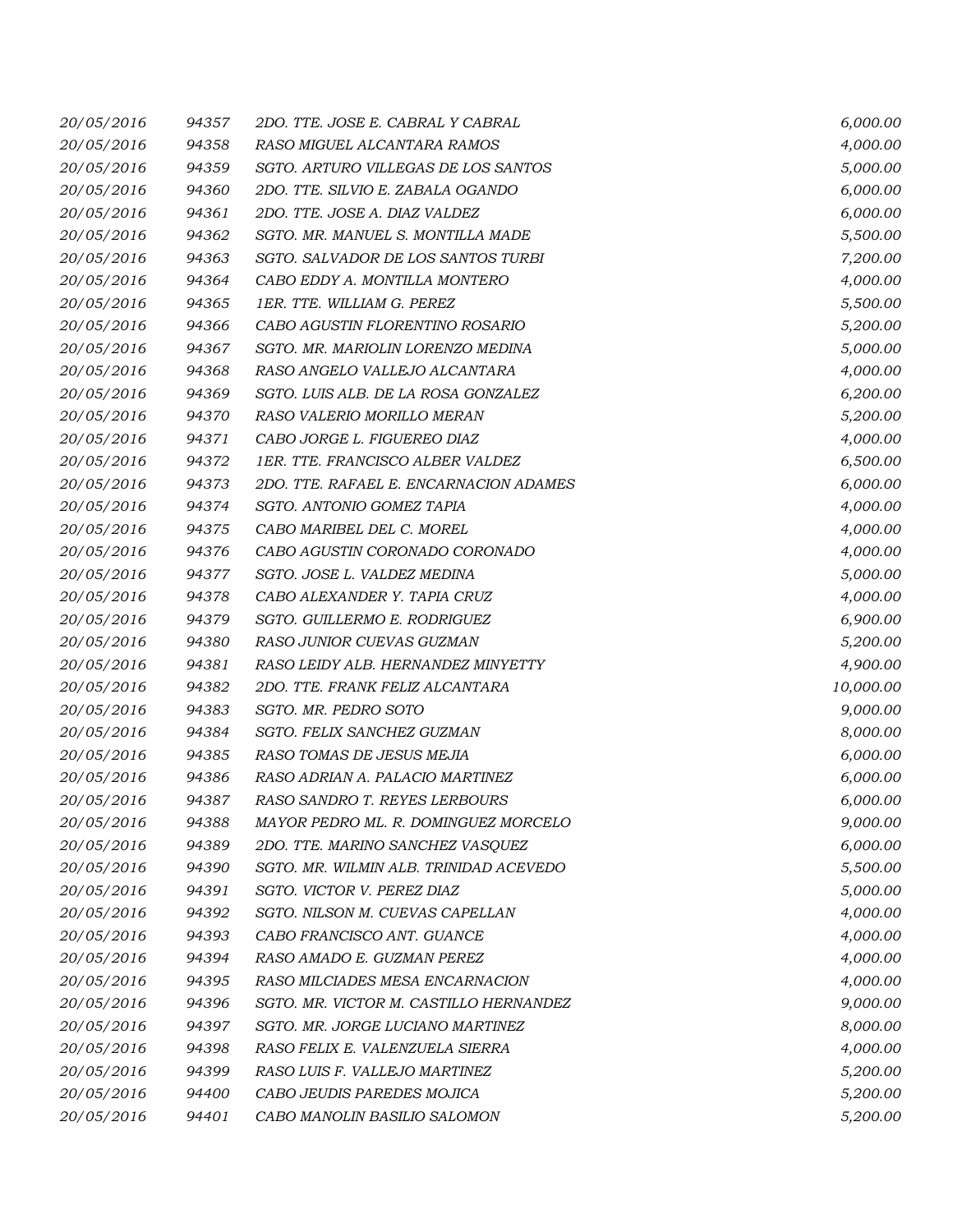| 20/05/2016 | 94402 | CABO JUAN DIAZ ENCARNACION                | 5,200.00  |
|------------|-------|-------------------------------------------|-----------|
| 20/05/2016 | 94403 | SGTO. JOSE ML. DE LA ROSA DE LEON         | 7,200.00  |
| 20/05/2016 | 94404 | RASO RICARDO ROMAN DE JESUS               | 6,000.00  |
| 20/05/2016 | 94405 | MAYOR DAMIAN ANT. OVALLES JORGE           | 9,066.67  |
| 20/05/2016 | 94406 | 1ER. TTE. EUGENIO PEGUERO DEL ROSARIO     | 6,500.00  |
| 20/05/2016 | 94407 | RASO DAWRYN GARCIA PERALTA                | 4,000.00  |
| 20/05/2016 | 94408 | CAPITAN EVARISTO VELAZQUEZ                | 11,200.00 |
| 20/05/2016 | 94409 | SGTO. MR. SANTOS RODRIGUEZ RIVERA         | 9,000.00  |
| 20/05/2016 | 94410 | CABO SALVADOR A. HEREDIA MATEO            | 6,000.00  |
| 20/05/2016 | 94411 | SGTO. MANUEL S. SOTO CABRAL               | 7,200.00  |
| 20/05/2016 | 94412 | RASO KELVIN A. FRANCO TURBI               | 4,000.00  |
| 20/05/2016 | 94413 | SGTO. WIQUIN LAVALE GONZALEZ              | 6,900.00  |
| 20/05/2016 | 94414 | SGTO. MR. PEDRO LAUREANO PAULA            | 5,500.00  |
| 20/05/2016 | 94415 | CABO MILKELIS FIGUEROA SUAREZ             | 4,000.00  |
| 20/05/2016 | 94416 | SGTO. MR. CESAR ANT. SERRANO GARCIA       | 7,900.00  |
| 20/05/2016 | 94417 | CABO CARLOS D. REYNOSO PEREYRA            | 4,000.00  |
| 20/05/2016 | 94418 | 2DO. TTE. JUAN FCO. JIMENEZ DE LOS SANTOS | 6,000.00  |
| 20/05/2016 | 94419 | SGTO. MR. MARCELO UREÑA ROSADO            | 8,200.00  |
| 20/05/2016 | 94420 | RASO MELANEA MILIANO FRIAS                | 4,000.00  |
| 20/05/2016 | 94421 | SGTO. MR. JOHAN ML. SOSA                  | 5,500.00  |
| 20/05/2016 | 94422 | 2DO. TTE. JOSE R. LUGO CARMONA            | 4,900.00  |
| 20/05/2016 | 94423 | 2DO. TTE. DIOMEDES DE LA CRUZ DE LA CRUZ  | 9,200.00  |
| 20/05/2016 | 94424 | RASO JUAN U. ARIAS                        | 5,200.00  |
| 20/05/2016 | 94425 | MAYOR JUAN B. DIPRE ISABEL                | 5,000.00  |
| 20/05/2016 | 94426 | SGTO. CRISTINO SOTO SOTO                  | 5,000.00  |
| 20/05/2016 | 94427 | 1ER. TTE. VIRGINIO ARISMENDY PEREZ        | 6,500.00  |
| 20/05/2016 | 94428 | SGTO. DANTE E. GALAN SANTANA              | 7,200.00  |
| 20/05/2016 | 94429 | CABO WANDER AGRAMONTE CESPEDES            | 5,200.00  |
| 20/05/2016 | 94430 | 2DO. TTE. RAMON E. MENDEZ RUIZ            | 6,000.00  |
| 20/05/2016 | 94431 | 2DO. TTE. SALVADOR MEDINA MEDINA          | 6,000.00  |
| 20/05/2016 | 94432 | 2DO. TTE. PASCUAL SEGURA OLIVERO          | 4,000.00  |
| 20/05/2016 | 94433 | RASO JULIAN SUAZO CASADO                  | 4,000.00  |
| 20/05/2016 | 94434 | CABO LEONIDES SUAZO CASADO                | 5,200.00  |
| 20/05/2016 | 94435 | 2DO. TTE. JOSE D. TAPIA TAVERAS           | 9,200.00  |
| 20/05/2016 | 94436 | 2DO. TTE. EMILIO ROBLES PLASENCIO         | 6,000.00  |
| 20/05/2016 | 94437 | CABO FRANKLIN ANT. RODRIGUEZ CASTILLO     | 4,900.00  |
| 20/05/2016 | 94438 | CAP. JOE ANT. GARCIA HOFFMAN              | 7,000.00  |
| 20/05/2016 | 94439 | 2DO. TTE. JUAN DEL A. FELIZ FELIZ         | 10,000.00 |
| 20/05/2016 | 94440 | SGTO. MR. GIL ML. CAMPECHANO GARCIA       | 9,000.00  |
| 20/05/2016 | 94441 | SGTO. CRISTIAN JAVIER ARREDONDO           | 9,000.00  |
| 20/05/2016 | 94442 | RASO FELIX F. REYNOSO REYES               | 6,000.00  |
| 20/05/2016 | 94443 | RASO MODESTO MONTERO POLANCO              | 6,000.00  |
| 20/05/2016 | 94444 | RASO ROSELIO SOLANO SILVESTRE             | 5,200.00  |
| 20/05/2016 | 94445 | SGTO. JUAN ALB. REED GOMEZ                | 7,200.00  |
| 20/05/2016 | 94446 | CABO ENMANUEL BAEZ YAN                    | 5,200.00  |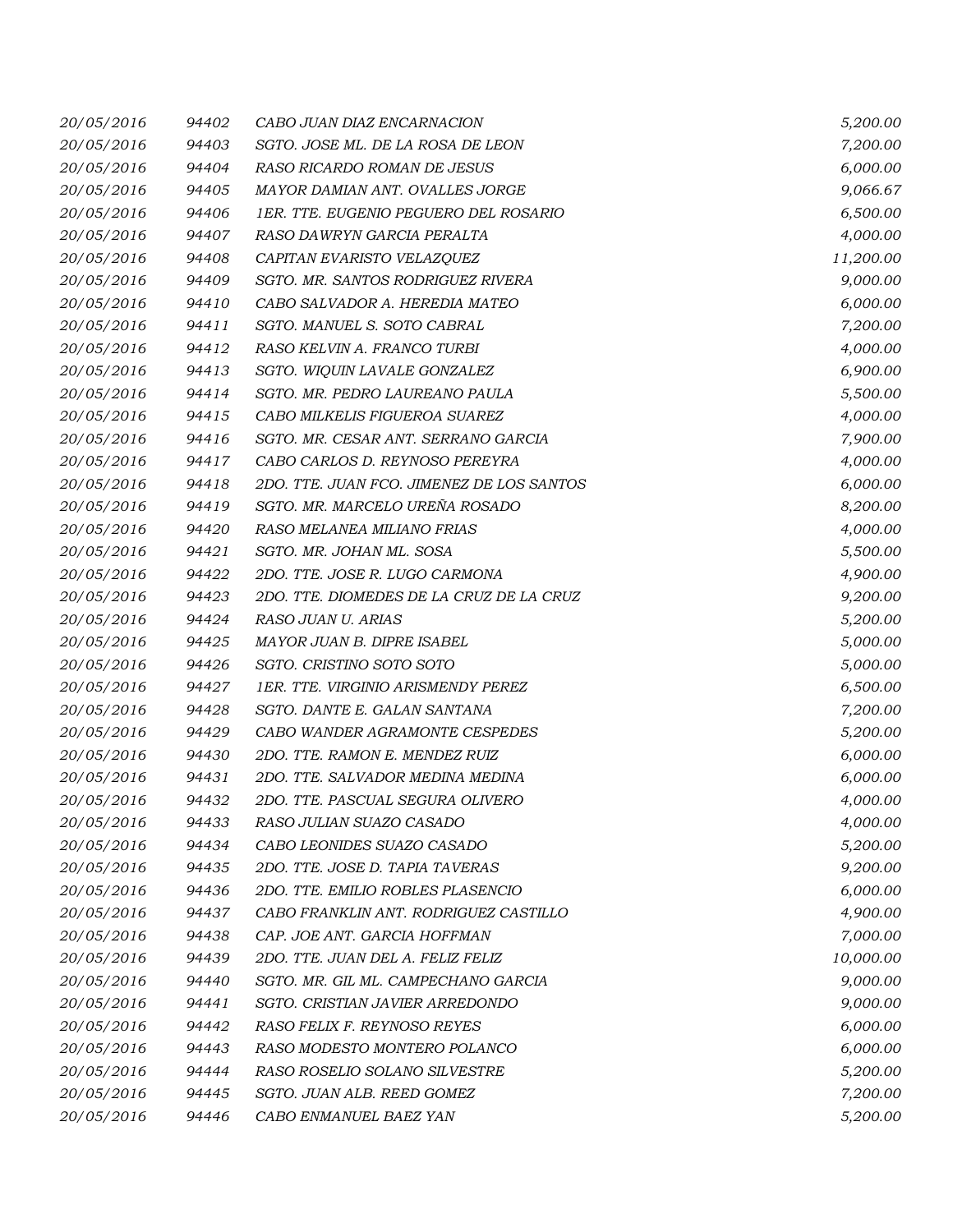| 20/05/2016 | 94447 | RASO JUNIOR ALB. CASTILLO ESCANIO    | 5,200.00  |
|------------|-------|--------------------------------------|-----------|
| 20/05/2016 | 94448 | 2DO. TTE. GERVASIO DEGOLLADO RINCON  | 8,900.00  |
| 20/05/2016 | 94449 | CABO JOHNNY OZORIA DANIEL            | 4,000.00  |
| 20/05/2016 | 94450 | 2DO. TTE. NIXON RAMIREZ CANDELARIO   | 6,000.00  |
| 20/05/2016 | 94451 | SGTO. GRECIA I. ASTACIO JIMENEZ      | 5,000.00  |
| 20/05/2016 | 94452 | CABO ANGEL GONZALEZ BORQUEZ          | 4,900.00  |
| 20/05/2016 | 94453 | CAP. ERNESTO MEJIA SARMIENTO         | 7,000.00  |
| 20/05/2016 | 94454 | CAP. PACO MORILLO RAMIREZ            | 7,000.00  |
| 20/05/2016 | 94455 | 1ER. TTE. PEDRO BERIGUETE CUELLO     | 6,500.00  |
| 20/05/2016 | 94456 | 2DO. TTE. ANGEL ML. SOSA VANTERPOOL  | 6,000.00  |
| 20/05/2016 | 94457 | 2DO. TTE. GERSON ALCANTARA GOMEZ     | 6,000.00  |
| 20/05/2016 | 94458 | 2DO. TTE. RAMON E. RAMIREZ PACHECO   | 6,000.00  |
| 20/05/2016 | 94459 | SGTO. MR. LEONARDO MONEGRO ORTEGA    | 5,500.00  |
| 20/05/2016 | 94460 | SGTO. MR. WILSON S. CUELLO           | 5,500.00  |
| 20/05/2016 | 94461 | SGTO. MR. RAFAEL REYES MEJIA         | 5,500.00  |
| 20/05/2016 | 94462 | SGTO. MARIO M. VICIOSO MANZANILLO    | 5,000.00  |
| 20/05/2016 | 94463 | SGTO. PEDRO OZORIA EMILIANO          | 5,000.00  |
| 20/05/2016 | 94464 | SGTO. FIOR R. SEGURA CANA            | 5,000.00  |
| 20/05/2016 | 94465 | SGTO. PAULA C. BELEN PAULINO         | 5,000.00  |
| 20/05/2016 | 94466 | CABO JUAN H. RAMIREZ PACHECO         | 4,000.00  |
| 20/05/2016 | 94467 | CABO GASPAR ABREU CASTILLO           | 4,000.00  |
| 20/05/2016 | 94468 | CABO JACOB ROMERO RODRIGUEZ          | 4,000.00  |
| 20/05/2016 | 94469 | RASO FRANK ALBURQUERQUE MOTA         | 4,000.00  |
| 20/05/2016 | 94470 | RASO JULIO S. MAZARA REINOSO         | 4,000.00  |
| 20/05/2016 | 94471 | CABO FRANCISCO ANT. BASTARDO CORDERO | 4,000.00  |
| 20/05/2016 | 94472 | RASO DANIEL ALCANTARA BARREIRO       | 4,000.00  |
| 20/05/2016 | 94473 | RASO ELY E. DE LA ROSA AMBROSIO      | 4,000.00  |
| 20/05/2016 | 94474 | CABO ARACELIS MARTINEZ RIVERA        | 4,000.00  |
| 20/05/2016 | 94475 | CABO JULIO NOLASCO PEREZ             | 5,200.00  |
| 20/05/2016 | 94476 | SGTO. TITO ROJAS MOTA                | 5,000.00  |
| 20/05/2016 | 94477 | SGTO. ANGEL REYES BAEZ               | 5,000.00  |
| 20/05/2016 | 94478 | CABO ANASTACIO JOSEPH FOSTEL         | 4,000.00  |
| 20/05/2016 | 94479 | SGTO. MR. JOEL A. GUERRERO MEDINA    | 5,500.00  |
| 20/05/2016 | 94480 | SGTO. HECTOR R. MOTA SANTANA         | 7,200.00  |
| 20/05/2016 | 94481 | SGTO. CRISTIAN DE PAULA POLANCO      | 7,200.00  |
| 20/05/2016 | 94482 | CAP. VICTOR ML. GONZALEZ ALVAREZ     | 7,000.00  |
| 20/05/2016 | 94483 | SGTO. FRANKLIN S. ACOSTA SOLIS       | 5,000.00  |
| 20/05/2016 | 94484 | CABO CLAUDIO CORNIELLE               | 4,000.00  |
| 20/05/2016 | 94485 | RASO WILLIAM E. JIMENEZ SOSA         | 4,000.00  |
| 20/05/2016 | 94486 | 2DO. TTE. CARLOS ML. VIDAL SEGURA    | 10,000.00 |
| 20/05/2016 | 94487 | CABO MANUEL L. NUÑEZ SANCHEZ         | 4,900.00  |
| 20/05/2016 | 94488 | 1ER. TTE. FELIX ALB. PEREYRA ROA     | 6,500.00  |
| 20/05/2016 | 94489 | RASO MAXIMO AQUINO GOMEZ             | 4,000.00  |
| 20/05/2016 | 94490 | CABO EDGAL EFRAIN SANTANA DIAZ       | 4,000.00  |
| 20/05/2016 | 94491 | 2DO. TTE. DIOMEDES PAREDES SANTANA   | 6,000.00  |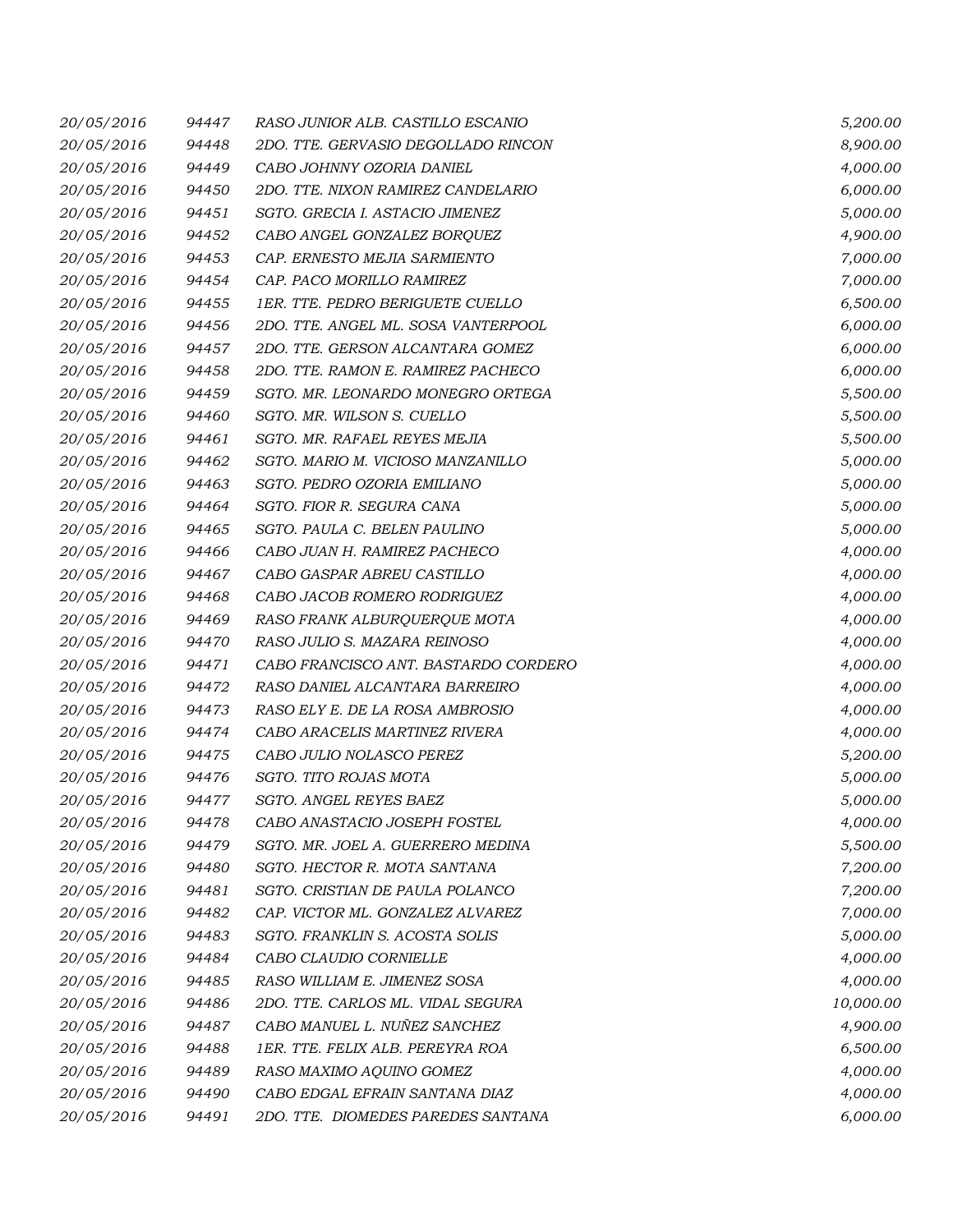| 20/05/2016 | 94492 | CABO DHAIN S. BERAS FIGUEROA              | 4,000.00  |
|------------|-------|-------------------------------------------|-----------|
| 20/05/2016 | 94493 | RASO ALEXIS BDO. CABRERA SOLANO           | 4,000.00  |
| 20/05/2016 | 94494 | RASO VLADIMIR ML. SANTANA PEÑA            | 4,900.00  |
| 20/05/2016 | 94495 | SGTO. ALCADIO JOSE ROSARIO                | 7,200.00  |
| 20/05/2016 | 94496 | SGTO. HENRY ML. ESCORBORES AVILA          | 7,200.00  |
| 20/05/2016 | 94497 | RASO YOEL ML. AGESTA SILVESTRE            | 5,200.00  |
| 20/05/2016 | 94498 | CAP. HECTOR DE LOS SANTOS A.              | 10,000.00 |
| 20/05/2016 | 94499 | <b>1ER TTE, EMELINDO BATISTA</b>          | 7,000.00  |
| 20/05/2016 | 94500 | 1ER. TTE. JUAN JIMENEZ SANTANA            | 6,500.00  |
| 20/05/2016 | 94501 | 2DO. TTE. CIRIACO PAYANO SEVERINO         | 6,000.00  |
| 20/05/2016 | 94502 | 2DO. TTE. DOMINGO ANT. SEVERINO HENRIQUEZ | 6,000.00  |
| 20/05/2016 | 94503 | SGTO. MR. LUISA J. JIMENEZ BORT           | 5,500.00  |
| 20/05/2016 | 94504 | SGTO. BELKIS A. RICHARDSON GUILLEN        | 5,000.00  |
| 20/05/2016 | 94505 | SGTO. FRANKLIN GUZMAN LEONARDO            | 5,000.00  |
| 20/05/2016 | 94506 | RASO ISMAEL ALB. PEGUERO GONZALEZ         | 4,000.00  |
| 20/05/2016 | 94507 | CABO DANIEL E. RAMIREZ MESA               | 4,000.00  |
| 20/05/2016 | 94508 | SGTO. MR. ANDRES GUERRERO                 | 5,500.00  |
| 20/05/2016 | 94509 | SGTO. CARLOS ALB. PEGUERO MOTA            | 7,200.00  |
| 20/05/2016 | 94510 | SGTO. JOAQUIN SALAS CEDEÑO                | 5,000.00  |
| 20/05/2016 | 94511 | CABO YEIMY RIVAS PEGUERO                  | 4,000.00  |
| 20/05/2016 | 94512 | SGTO. LISANDRO CHALAS TRINIDAD            | 4,000.00  |
| 20/05/2016 | 94513 | SGTO. MR. BIENVENIDO ALFONSECA JAVIER     | 4,000.00  |
| 20/05/2016 | 94514 | CABO SANTO SEVERINO SANTANA               | 4,000.00  |
| 20/05/2016 | 94515 | RASO JEAN C. PUENTE REINA                 | 4,900.00  |
| 20/05/2016 | 94516 | MAYOR JOSE FCO. FRIAS MOTA                | 9,000.00  |
| 20/05/2016 | 94517 | CAP. CESAREO PEGUERO PRADO                | 11,000.00 |
| 20/05/2016 | 94518 | 1ER. TTE. SANTO A. BRUJAN AQUINO          | 11,000.00 |
| 20/05/2016 | 94519 | 2DO. TTE. PEDRO LAUREANO GUZMAN           | 8,000.00  |
| 20/05/2016 | 94520 | SGTO. NELDIS A. BELLO PEREZ               | 8,000.00  |
| 20/05/2016 | 94521 | SGTO. MR. NIORVIS M. FABIAN TOLENTINO     | 8,000.00  |
| 20/05/2016 | 94522 | CABO LEORYS ANT. MARTINEZ OVIEDO          | 6,000.00  |
| 20/05/2016 | 94523 | CABO MARCIAL OGANDO DIAZ                  | 6,000.00  |
| 20/05/2016 | 94524 | CABO ANGEL MA. RAMIREZ SEPULVEDA          | 6,000.00  |
| 20/05/2016 | 94525 | CABO EDWIN ALB. CUEVAS MARCANO            | 4,900.00  |
| 20/05/2016 | 94526 | SGTO. MR. WILLIAM DE LA CRUZ CABRAL       | 8,200.00  |
| 20/05/2016 | 94527 | SGTO. MR. HARRY A. CASTILLO MADERA        | 8,200.00  |
| 20/05/2016 | 94528 | CABO JORGE M. MARTE OLIVERO               | 5,200.00  |
| 20/05/2016 | 94529 | TTE. COR. WILLIAN CABRERA ARIAS           | 10,000.00 |
| 20/05/2016 | 94530 | MAYOR ERASMO ALCANTARA VARGAS             | 9,000.00  |
| 20/05/2016 | 94531 | MAYOR ELVIS R. HERNANDEZ FERNANDEZ        | 9,000.00  |
| 20/05/2016 | 94532 | CAP. EMETERIO A. SANTANA HERNANDEZ        | 7,000.00  |
| 20/05/2016 | 94533 | CAP. IGNACIO G. MUÑOZ MORA                | 7,000.00  |
| 20/05/2016 | 94534 | CAP. SAMUEL HERNANDEZ OTAÑO               | 7,000.00  |
| 20/05/2016 | 94535 | CAP. CLODOMIRO H. DOTEL NOVAS             | 7,000.00  |
| 20/05/2016 | 94536 | CAP. PASCUAL CASTRO MARTE                 | 7,000.00  |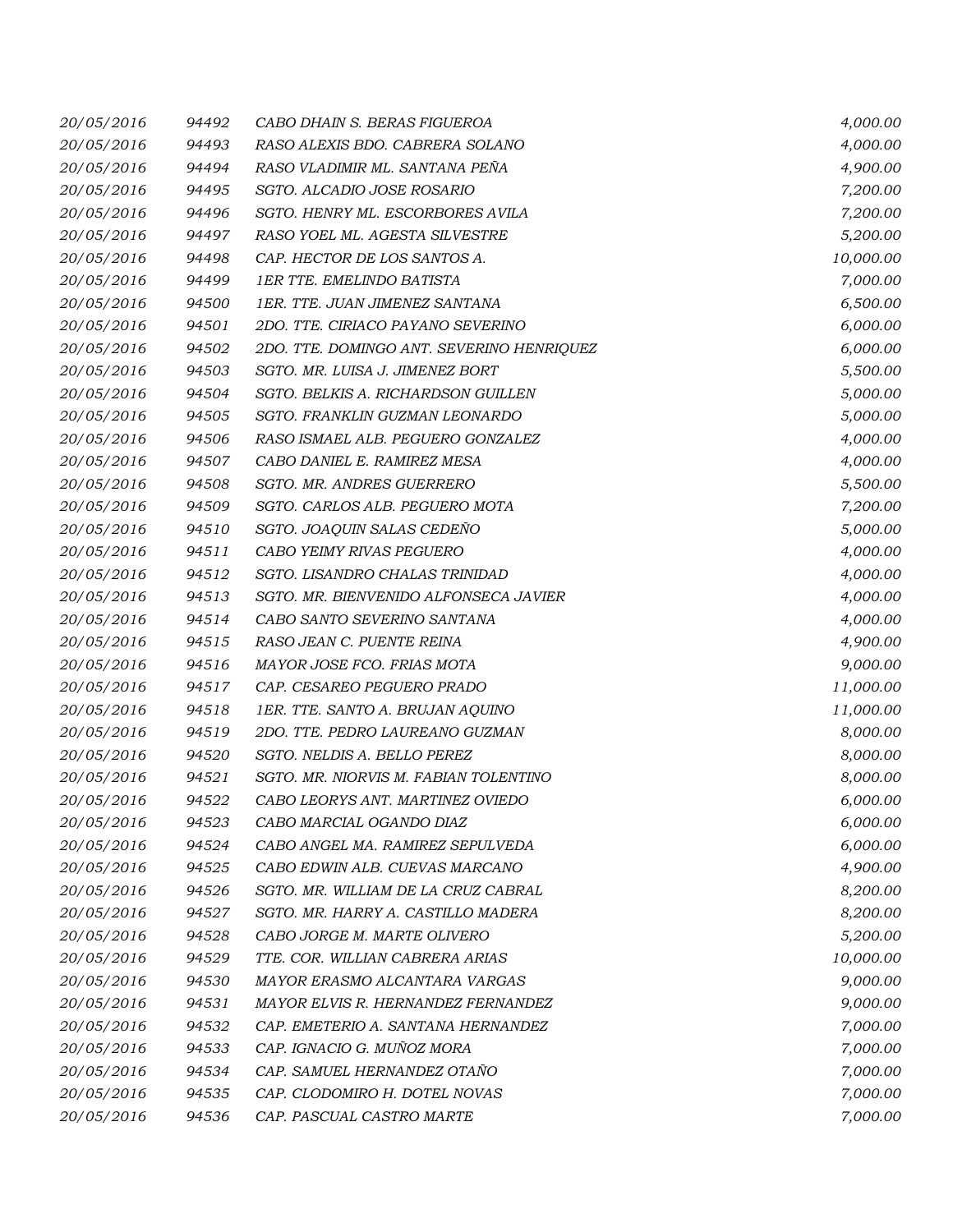| 20/05/2016 | 94537 | 1ER. TTE. YNABER Y. SANTANA VASQUEZ     | 6,500.00  |
|------------|-------|-----------------------------------------|-----------|
| 20/05/2016 | 94538 | 1ER. TTE. JULIO E. FELIZ URBAEZ         | 6,500.00  |
| 20/05/2016 | 94539 | 1ER. TTE. FELICIA CONRADO JIMENEZ       | 6,500.00  |
| 20/05/2016 | 94540 | 1ER. TTE. ADOLFO CARRASCO FELIZ         | 6,500.00  |
| 20/05/2016 | 94541 | CAP. MIGUEL ANT. ECHAVARRIA BAUTISTA    | 6,500.00  |
| 20/05/2016 | 94542 | 1ER. TTE. JOSE CASTRO HERNANDEZ         | 6,000.00  |
| 20/05/2016 | 94543 | 2DO. TTE. FLERIDA A. GARCIA NICOLAS     | 6,000.00  |
| 20/05/2016 | 94544 | ALFEREZ DE FRAGATA NILO PUJOLS GARCIA   | 6,000.00  |
| 20/05/2016 | 94545 | 2DO. TTE. JOSE S. MOREL DE LA CRUZ      | 6,000.00  |
| 20/05/2016 | 94546 | 2DO. TTE. ALEJANDRO FORTUNATO ARIAS     | 6,000.00  |
| 20/05/2016 | 94547 | SGTO. MR. ANTONIO DE LA ROSA RAMIREZ    | 5,500.00  |
| 20/05/2016 | 94548 | SGTO. MR. HENRY SOSA GOMEZ              | 5,500.00  |
| 20/05/2016 | 94549 | SGTO. MR. LUCIANO SANTOS                | 5,500.00  |
| 20/05/2016 | 94550 | SGTO. MERCEDES M. LECLER GARCIA         | 5,000.00  |
| 20/05/2016 | 94551 | SGTO. CIRUANEL RAMIREZ ALCANTARA        | 5,000.00  |
| 20/05/2016 | 94552 | SGTO. MR. NANCY SUSANA HERNANDEZ CASADO | 4,000.00  |
| 20/05/2016 | 94553 | CABO FEDERICO HERNANDEZ BERROA          | 4,000.00  |
| 20/05/2016 | 94554 | CABO GLADYS SANTANA HERNANDEZ           | 4,000.00  |
| 20/05/2016 | 94555 | SGTO. BRUNO LORENZO JIMENEZ             | 4,000.00  |
| 20/05/2016 | 94556 | RASO MELISA REYES                       | 4,000.00  |
| 20/05/2016 | 94557 | 1ER. TTE. DOMINGO M. REYES RODRIGUEZ    | 10,200.00 |
| 20/05/2016 | 94558 | 2DO. TTE. NAZARIO MOLINA RODRIGUEZ      | 6,000.00  |
| 20/05/2016 | 94559 | SGTO. MR. CONFESOR BERROA DE LOS SANTOS | 5,500.00  |
| 20/05/2016 | 94560 | 2DO. TTE. MANUEL DE LOS R DOTEL MATOS   | 9,200.00  |
| 20/05/2016 | 94561 | 2DO. TTE. SILVESTRE PEÑA GOMEZ          | 10,000.00 |
| 20/05/2016 | 94562 | 2DO. TTE. FRANCISCO ROA GONZALEZ        | 6,000.00  |
| 20/05/2016 | 94563 | 2DO. TTE. ABRAHAN D. FELIZ FELIZ        | 10,000.00 |
| 20/05/2016 | 94564 | SGTO. MR. JOSE RAMON DE LA ROSA         | 4,000.00  |
| 20/05/2016 | 94565 | CABO OLIVIO SENA FERRERAS               | 6,000.00  |
| 20/05/2016 | 94566 | RASO JOSE V. MATEO DE LA CRUZ           | 5,200.00  |
| 20/05/2016 | 94567 | MARINERO FRANCISCO ANT. FELIZ SANCHEZ   | 6,000.00  |
| 20/05/2016 | 94568 | CABO ALFI A. URIBE EMILIANO             | 4,000.00  |
| 20/05/2016 | 94569 | CABO ARIEL SANCHEZ DE OLEO              | 4,000.00  |
| 20/05/2016 | 94570 | SGTO. CIRILO DE JESUS PASCUAL           | 7,200.00  |
| 20/05/2016 | 94571 | 1ER. TTE. DANIELA ALT. LOPEZ MIRABAL    | 6,000.00  |
| 20/05/2016 | 94572 | RASO JOSE A. SUAZO PEREZ                | 5,200.00  |
| 20/05/2016 | 94573 | 1ER. TTE. LETER R. DUARTE PEREZ         | 6,500.00  |
| 20/05/2016 | 94574 | SGTO. MR. ANA I. FERMIN PEÑA            | 5,500.00  |
| 20/05/2016 | 94575 | 1ER. TTE. AURA C. HERASME TEJEDA        | 6,500.00  |
| 20/05/2016 | 94576 | SGTO. MR. ROBERTO QUEZADA SANCHEZ       | 5,500.00  |
| 20/05/2016 | 94577 | 1ER. TTE. DOMINGO NUEZ GUZMAN           | 6,500.00  |
| 20/05/2016 | 94578 | CAP. LUIS E. ARIAS BETHANCOURT          | 6,500.00  |
| 20/05/2016 | 94579 | SGTO. MR. CARMEN VALENZA                | 5,500.00  |
| 20/05/2016 | 94580 | SGTO. MAR. ARIAS A. GONZALES PEÑA       | 5,500.00  |
| 20/05/2016 | 94581 | MAYOR NATANAEL ARIAS DOMINGUEZ          | 8,828.04  |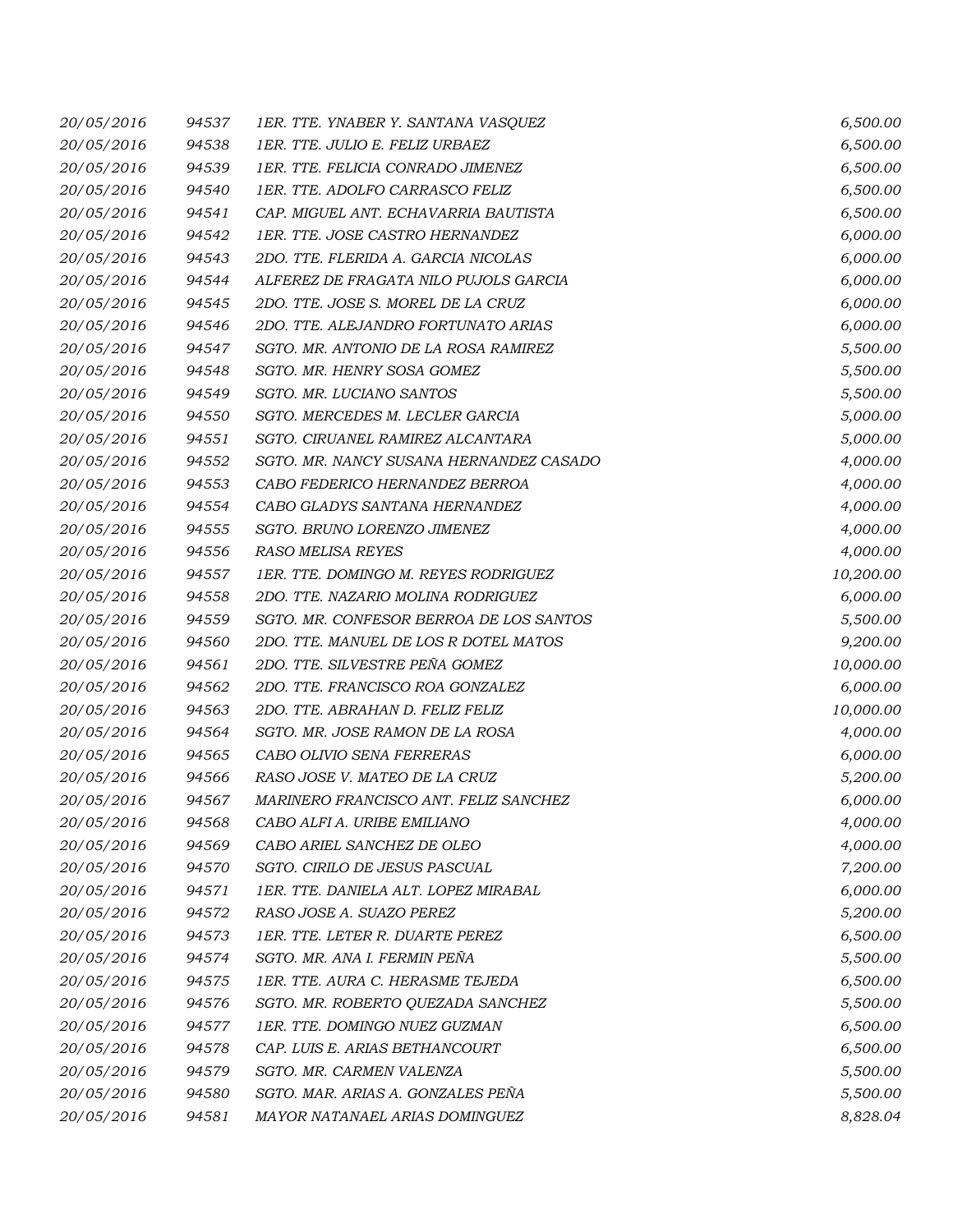| 20/05/2016 | 94582 | 1ER. TTE. SENCION ROMERO BRUJAN           | 9,200.00  |
|------------|-------|-------------------------------------------|-----------|
| 20/05/2016 | 94583 | ALF. DE NAVIO FRANKLIN HERASME            | 6,500.00  |
| 20/05/2016 | 94584 | MAYOR EDUARD O. MENDEZ VOLQUEZ            | 6,500.00  |
| 20/05/2016 | 94585 | 2DO. TTE. ENEROLIZA RUIZ                  | 6,000.00  |
| 20/05/2016 | 94586 | 2DO. TTE. HERINELDO VASQUEZ               | 6,000.00  |
| 20/05/2016 | 94587 | 2DO. TTE. BOLIVAR DUARTE ROSARIO          | 6,000.00  |
| 20/05/2016 | 94588 | SGTO. MAGALY ALT. TEJADA BRITO            | 5,000.00  |
| 20/05/2016 | 94589 | SGTO. JOSE GUZMAN RODRIGUEZ               | 5,000.00  |
| 20/05/2016 | 94590 | MARINERO BERNARDO ANT. PEREZ LOPEZ        | 4,000.00  |
| 20/05/2016 | 94591 | CABO MAURO MEDINA MATOS                   | 4,000.00  |
| 20/05/2016 | 94592 | 1ER. TTE. MILAGROS ESPINOSA MONTERO       | 6,500.00  |
| 20/05/2016 | 94593 | SGTO. SANTO B. BERAS BAUTISTA             | 7,200.00  |
| 20/05/2016 | 94594 | TTE. COR. OCTAVIO ROMERO ENCARNACION      | 10,000.00 |
| 20/05/2016 | 94595 | TTE. COR. MELIDO AMPARO ESPIRITU          | 9,360.00  |
| 20/05/2016 | 94596 | CAP. RAMON ANT. PEREZ MENDEZ              | 7,000.00  |
| 20/05/2016 | 94597 | 1ER. TTE. MANUEL BASILIO                  | 6,000.00  |
| 20/05/2016 | 94598 | SGTO. RAMON C. PAULINO OTAÑE              | 8,000.00  |
| 20/05/2016 | 94599 | CABO FELIX MUESES NUÑEZ                   | 6,000.00  |
| 20/05/2016 | 94600 | SGTO. MR. LUIS A. OGANDO RUBIO            | 4,000.00  |
| 20/05/2016 | 94601 | SGTO. JOSE L. SEGURA ALCANTARA            | 4,000.00  |
| 20/05/2016 | 94602 | SGTO. MR. ALLEN V. MARQUEZ GARCIA         | 9,000.00  |
| 20/05/2016 | 94603 | 1ER. TTE. ESTHER M. RAMIREZ BEATO         | 10,200.00 |
| 20/05/2016 | 94604 | SGTO. ELEONARDO REGALADO SERRANO          | 5,000.00  |
| 20/05/2016 | 94605 | SGTO. MR. DOMINGUITO GREGORIO MARTINEZ    | 5,500.00  |
| 20/05/2016 | 94606 | TTE. COR. RIGOBERTO A. ORTIZ MORONTA      | 10,000.00 |
| 20/05/2016 | 94607 | 1ER. TTE. ROBERTO M. HENRIQUEZ ROSA       | 6,500.00  |
| 20/05/2016 | 94608 | SGTO. DANY F. CAMPUSANO VALDEZ            | 5,000.00  |
| 20/05/2016 | 94609 | SGTO. GLENNY K. RODRIGUEZ ALVAREZ         | 5,000.00  |
| 20/05/2016 | 94610 | RASO LUISA MA. LEDESMA                    | 4,000.00  |
| 20/05/2016 | 94611 | SGTO. MR. JULIO L. CRUZ                   | 8,200.00  |
| 20/05/2016 | 94612 | 2DO. TTE. SANTO A. LARA                   | 8,900.00  |
| 20/05/2016 | 94613 | CABO JUAN C. PEREZ                        | 4,000.00  |
| 20/05/2016 | 94614 | RASO GEORGINA CASTILLO OZUNA              | 4,000.00  |
| 20/05/2016 | 94615 | RASO WINSTON A. ACOSTA URBINO             | 4,000.00  |
| 20/05/2016 | 94616 | 2DO. TTE. FRANCISCO ANT. HERNANDEZ JAVIER | 6,000.00  |
| 20/05/2016 | 94617 | SGTO. FREMIS DE LEON ALCANTARA            | 5,000.00  |
| 20/05/2016 | 94618 | CABO AGUSTIN DE LOS SANTOS ADON           | 4,900.00  |
| 20/05/2016 | 94619 | SGTO. JUAN R. ROSARIO VASQUEZ             | 5,000.00  |
| 20/05/2016 | 94620 | SGTO. ANDRES C. FIGUEROA AQUINO           | 5,000.00  |
| 20/05/2016 | 94621 | RASO MANUEL ANT. MEJIA PEÑA               | 4,000.00  |
| 20/05/2016 | 94622 | 2DO. TTE. ANGEL DE LOS SANTOS DE LA ROSA  | 6,000.00  |
| 20/05/2016 | 94623 | 1ER. TTE. MODESTO DE LEON BELLO           | 6,500.00  |
| 20/05/2016 | 94624 | SGTO. MR. LUIS D. REYES PEÑA              | 8,200.00  |
| 20/05/2016 | 94625 | 2DO. TTE. JOEL E. LOPEZ FELIZ             | 9,200.00  |
| 20/05/2016 | 94626 | MAYOR JOSE D. DELGADO MONEGRO             | 13,000.00 |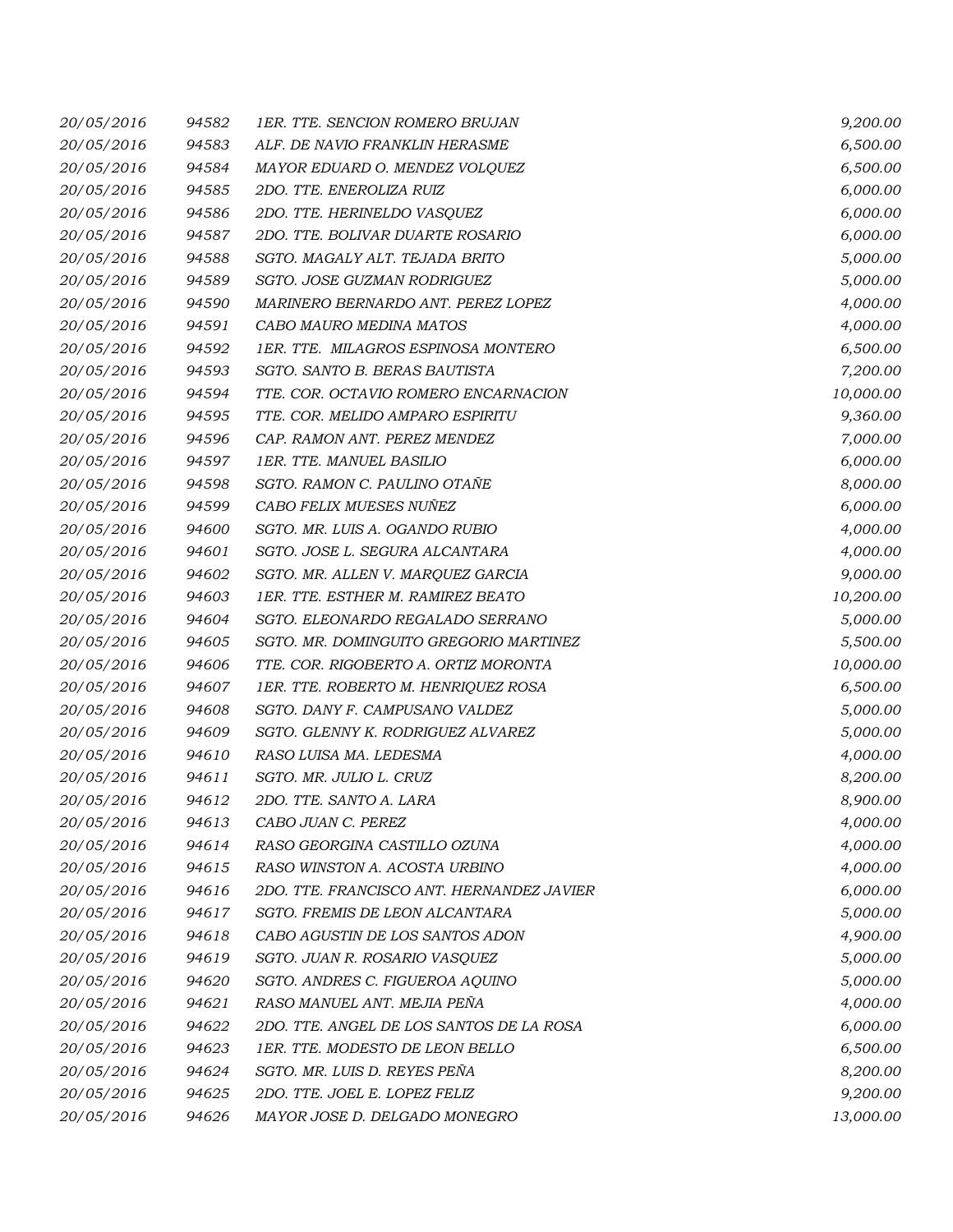| 20/05/2016 | 94627 | MAYOR ANGEL A. MICELI CALDERON       | 9,000.00  |
|------------|-------|--------------------------------------|-----------|
| 20/05/2016 | 94628 | CAP. JORGE L. VARGAS MEJIA           | 6,500.00  |
| 20/05/2016 | 94629 | SGTO. MR. JOSE M. BELLIARD DISLA     | 5,500.00  |
| 20/05/2016 | 94630 | SGTO. MR. DANIEL ANT. VERAS GERMOSEN | 5,500.00  |
| 20/05/2016 | 94631 | SGTO. FELIPE S. FRANCISCO POLANCO    | 5,000.00  |
| 20/05/2016 | 94632 | SGTO. JOSE A. SANCHEZ SANCHEZ        | 5,000.00  |
| 20/05/2016 | 94633 | CABO JUAN A. NOVAS HERASME           | 4,000.00  |
| 20/05/2016 | 94634 | RASO YEFRICA MA. HIDALGO MARTINEZ    | 4,000.00  |
| 20/05/2016 | 94635 | RASO ELIZABETH METIVIER MARTINEZ     | 4,000.00  |
| 20/05/2016 | 94636 | CABO MODESTO V. VALENZUELA LUGO      | 4,900.00  |
| 23/05/2016 | 94637 | VICTOR DE JESUS ROSARIO              | 13,893.20 |
| 23/05/2016 | 94638 | RASO LUCIA M. CRUZ POLANCO           | 4,000.00  |
| 23/05/2016 | 94639 | 2DO. TTE. WILLIAN DISLA BAEZ         | 12,000.00 |
| 23/05/2016 | 94640 | CABO HECTOR R. BAUTISTA PICHARDO     | 8,000.00  |
| 23/05/2016 | 94641 | CAP. FELIPE ANT. GARCIA PERALTA      | 14,000.00 |
| 23/05/2016 | 94642 | MAYOR HILARIO O. AYBAR POLANCO       | 18,000.00 |
| 23/05/2016 | 94643 | SGTO. MR. GILBERTO ACOSTA GONZALEZ   | 11,000.00 |
| 23/05/2016 | 94644 | SGTO. MR. JUAN C. OZORIA CUEVAS      | 11,000.00 |
| 23/05/2016 | 94645 | 1ER. TTE. CARLOS J. BIDO D. OLEO     | 12,000.00 |
| 23/05/2016 | 94646 | SGTO. GERMAN RAMIREZ JIMENEZ         | 8,000.00  |
| 23/05/2016 | 94647 | 1ER. TTE. SANTO CALZADO              | 12,000.00 |
| 23/05/2016 | 94648 | MAYOR JORGE L. ZOUAIN TAVAREZ        | 18,000.00 |
| 23/05/2016 | 94649 | FRANCISCO ANT. JEREZ MENA            | 9,350.00  |
| 23/05/2016 | 94650 | 1ER. TTE. JOSE DEL C. BELLO PEREZ    | 26,000.00 |
| 24/05/2016 | 94651 | MARIAN E. CARPIO PIMENTEL            | 7,922.12  |
| 24/05/2016 | 94652 | CONSEJO DEL PODER JUDICIAL           | 16,088.06 |
| 25/05/2016 | 94653 | CONSEJO DEL PODER JUDICIAL           | 18,375.00 |
| 25/05/2016 | 94654 | CIRO Y. PEREZ FIGUEREO               | 48,874.02 |
| 25/05/2016 | 94655 | JULIO C. HERNANDEZ JAVIER            | 49,574.02 |
| 25/05/2016 | 94656 | LENIN R. SOSA VASQUEZ                | 50,974.02 |
| 25/05/2016 | 94657 | ALEXIS VASQUEZ ROSADO                | 29,024.00 |
| 25/05/2016 | 94658 | CALEB DE LOS SANTOS MONCION          | 31,649.00 |
| 25/05/2016 | 94659 | JOSE R. POZO LEONARDO                | 31,649.00 |
| 25/05/2016 | 94660 | ROBIN E. SANDOVAL FONTANA            | 30,774.00 |
| 25/05/2016 | 94661 | WASCAR D. ARIAS TEJEDA               | 29,899.00 |
| 25/05/2016 | 94662 | GARY COLLINS MORROBEL                | 20,550.00 |
| 25/05/2016 | 94663 | MANUEL DE JS. MATOS ESPINOSA         | 18,800.00 |
| 25/05/2016 | 94664 | MIGUEL A. PINA QUEZADA               | 17,050.00 |
| 25/05/2016 | 94665 | RICHARD ANT. DE LA CRUZ PASCACIO     | 19,675.00 |
| 25/05/2016 | 94666 | WILBERTO JUBILEO MARTINEZ            | 20,550.00 |
| 25/05/2016 | 94667 | MELVIN C. DEL ORBE SANCHEZ           | 18,125.00 |
| 25/05/2016 | 94668 | JOSE ML. DE PADUA MORENO             | 18,125.00 |
| 25/05/2016 | 94669 | HUGO D. REYES PEREZ                  | 18,125.00 |
| 25/05/2016 | 94670 | FAUSTO A. DUARTE BLANCO              | 18,125.00 |
| 25/05/2016 | 94671 | BERONICA VARGAS PEREZ                | 18,125.00 |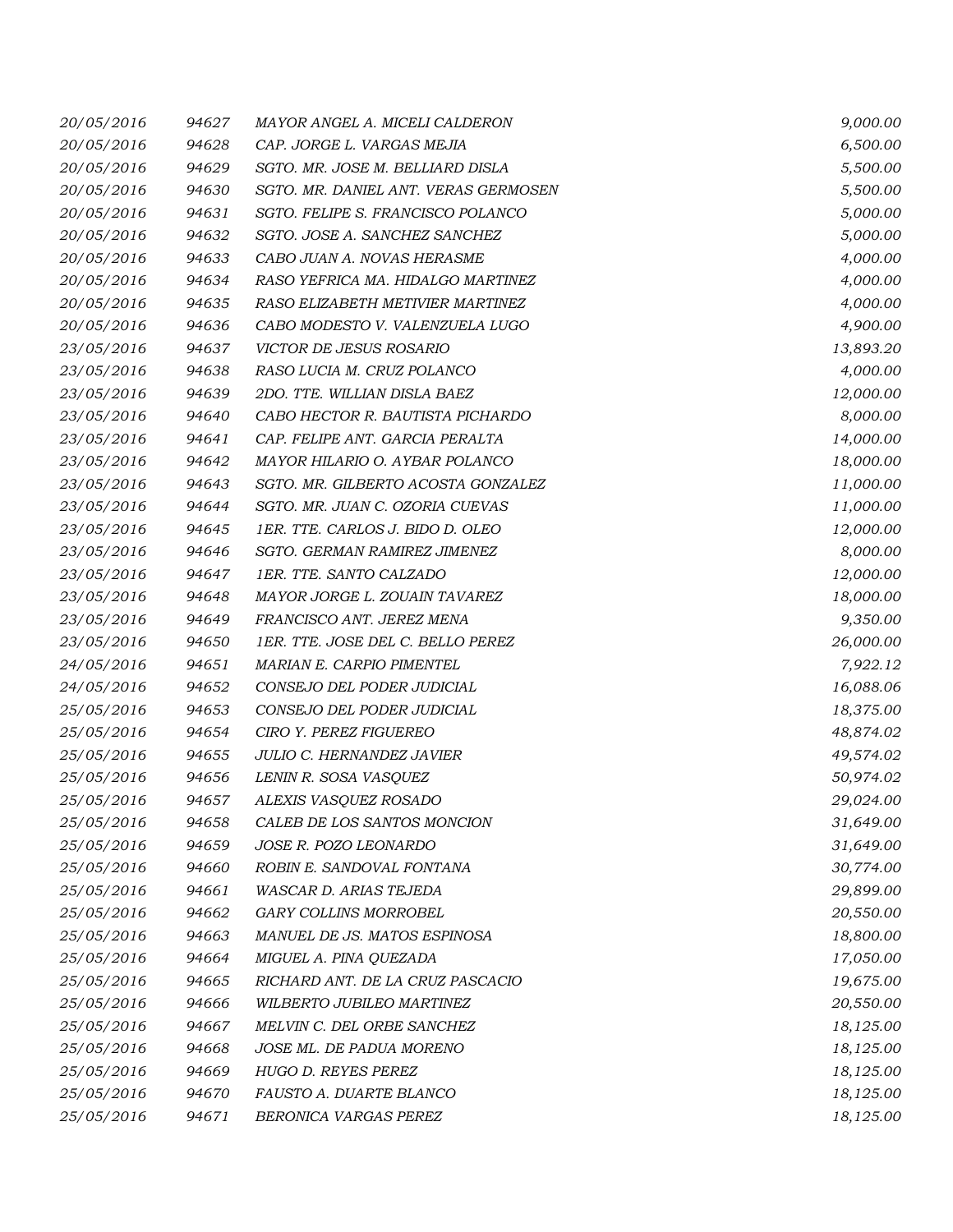| 25/05/2016 | 94672 | MIQUELY BAEZ CASTILLO                    | 18,125.00 |
|------------|-------|------------------------------------------|-----------|
| 25/05/2016 | 94673 | ETNOEL D. REYES                          | 18,125.00 |
| 25/05/2016 | 94674 | GEOVANNA LEBRON PENA                     | 18,125.00 |
| 25/05/2016 | 94675 | <b>JARLIN ANT. FRIAS FRIAS</b>           | 18,125.00 |
| 25/05/2016 | 94676 | YONATAN I. GARCIA PENA                   | 18,125.00 |
| 25/05/2016 | 94677 | COLECTOR DE IMPUESTOS INTERNOS           | 17,523.20 |
| 25/05/2016 | 94678 | SANTA M. LOPEZ FAMILIA                   | 6,898.54  |
| 25/05/2016 | 94679 | MARY H. AQUINO ZORRILLA                  | 37,706.67 |
| 25/05/2016 | 94680 | STARLING F. CRUZ LUNA                    | 14,018.76 |
| 25/05/2016 | 94681 | ANDY R. SOTO TEJEDA                      | 53,621.62 |
| 25/05/2016 | 94682 | MANUEL A. BENZANT CANDELARIO             | 37,494.54 |
| 25/05/2016 | 94683 | CRYSTAL J. SANTANA ABREU                 | 10,273.76 |
| 25/05/2016 | 94684 | JOSE G. JIMENEZ SANTOS                   | 10,006.26 |
| 25/05/2016 | 94685 | JULIO ALB. JEREZ NEDER                   | 6,706.22  |
| 25/05/2016 | 94686 | JEANCARLOS DE LA CRUZ BURGOS             | 5,897.91  |
| 25/05/2016 | 94687 | OLGA N. BAEZ DE LA CRUZ                  | 12,458.35 |
| 25/05/2016 | 94688 | DALWIN J. NUÑEZ ROMAN                    | 6,105.22  |
| 25/05/2016 | 94689 | <b>INSTITUTO DE AUXILIOS Y VIVIENDAS</b> | 250.00    |
| 25/05/2016 | 94690 | FONDO DE PENSIONES Y JUBILACIONES        | 5,359.31  |
| 25/05/2016 | 94691 | CONSEJO DEL PODER JUDICIAL               | 5,097.40  |
| 25/05/2016 | 94692 | CONSEJO DEL PODER JUDICIAL               | 3,596.87  |
| 25/05/2016 | 94693 | 2DO. TTE. FELIX GIRON FIGUEROA           | 25,200.00 |
| 25/05/2016 | 94694 | SGTO. JUNIOR CUETO GIL                   | 10,000.00 |
| 25/05/2016 | 94695 | CABO CARLOS W. DIAZ BAEZ                 | 8,000.00  |
| 25/05/2016 | 94696 | CABO DOMINGO DE LEON MORENO              | 8,000.00  |
| 25/05/2016 | 94697 | RASO LUIS ANT. JAQUEZ DIAZ               | 8,000.00  |
| 25/05/2016 | 94698 | RASO ERNESTO F. MORONTA RUIZ             | 12,000.00 |
| 25/05/2016 | 94699 | ANDI ML. GOMEZ PEREZ                     | 22,005.88 |
| 25/05/2016 | 94700 | SAN E. SANCHEZ                           | 1,155.30  |
| 25/05/2016 | 94701 | ALAN R. ENCARNACION RAMON                | 1,155.30  |
| 25/05/2016 | 94702 | JEAN C. FERNANDEZ MENDOZA                | 3,080.82  |
| 25/05/2016 | 94703 | SANDY ML. ALMARANTE BAEZ                 | 1,925.52  |
| 25/05/2016 | 94704 | RIGO A. MENDOZA FEBLES                   | 14,248.80 |
| 25/05/2016 | 94705 | DALVIN CABRERA CASTILLO                  | 6,099.46  |
| 25/05/2016 | 94706 | NOEL A. FELIX OLIVO                      | 6,099.46  |
| 25/05/2016 | 94707 | ROBERT DAVID VASQUEZ                     | 6,777.17  |
| 25/05/2016 | 94708 | EDUARDO G. RUIZ ARTSEN                   | 6,730.17  |
| 25/05/2016 | 94709 | BADIA A. WEHBE GUZMAN                    | 44,867.82 |
| 25/05/2016 | 94710 | JUAN ANT. REYES UREÑA                    | 28,702.68 |
| 25/05/2016 | 94711 | ELLIN J. CORDERO TEJADA                  | 33,650.85 |
| 25/05/2016 | 94712 | MIGUELINA D. CRESPO DIAZ                 | 69,498.00 |
| 25/05/2016 | 94713 | FELIX O. ESTEVEZ ALMENGO                 | 26,730.00 |
| 25/05/2016 | 94714 | VIDAL A. TORIBIO CRUZ                    | 2,243.39  |
| 25/05/2016 | 94715 | THELMA V. REYES GARCIA                   | 11,216.95 |
| 25/05/2016 | 94716 | ELIZABETH MARTE LIRIO                    | 29,164.07 |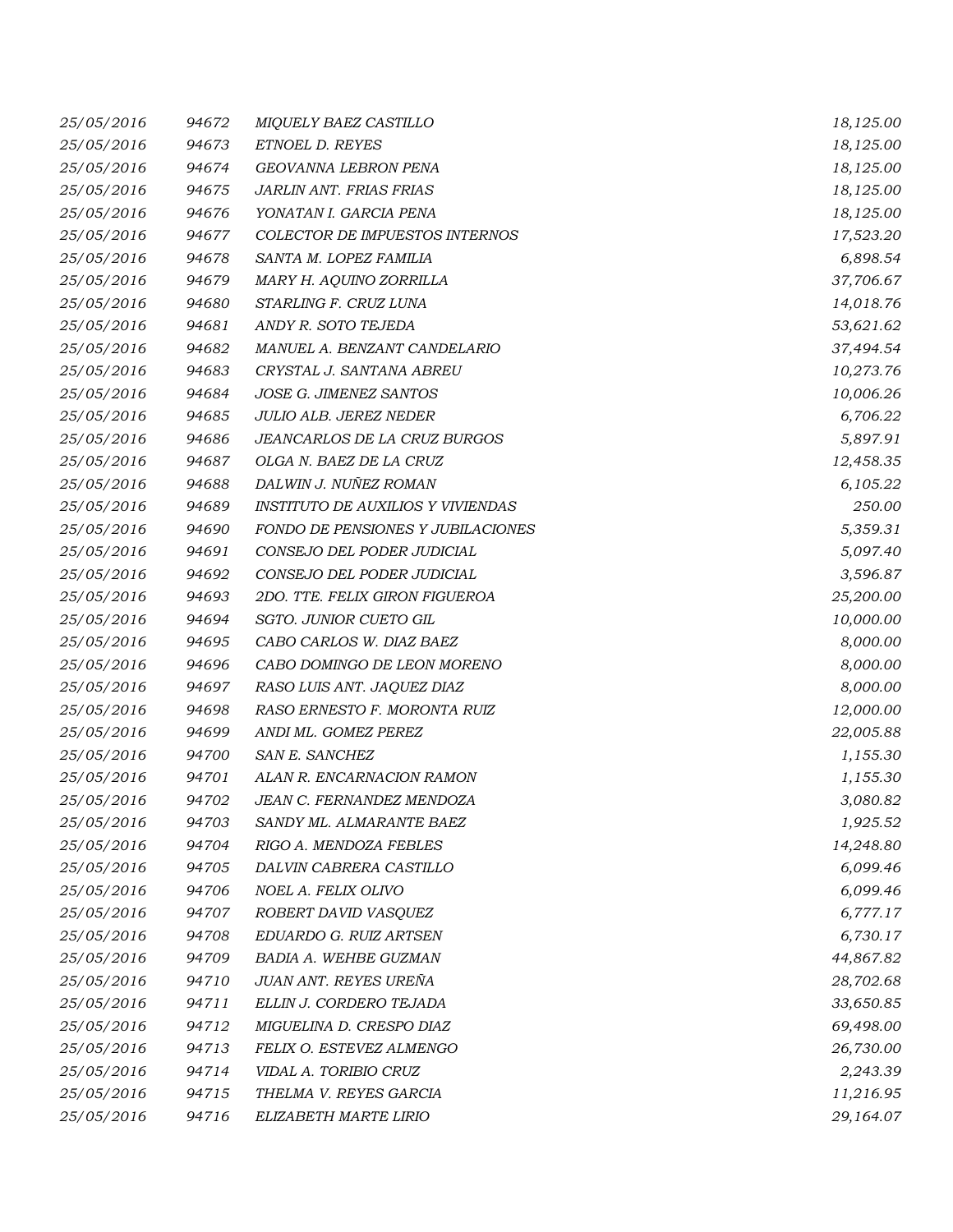| 25/05/2016 | 94717 | NELSON B. DE LA ROSA PAULINO     | 62,814.96  |
|------------|-------|----------------------------------|------------|
| 25/05/2016 | 94718 | FRANCIA Y. CLASE CLASE           | 44,867.82  |
| 25/05/2016 | 94719 | ANA R. DE LEON GUZMAN            | 106,920.00 |
| 25/05/2016 | 94720 | SARA P. DE LA CRUZ GOMEZ         | 9,902.65   |
| 25/05/2016 | 94721 | LORENZO A. VARGAS CRUZ           | 10,294.17  |
| 25/05/2016 | 94722 | MODESTO R. CAMACHO SANTANA       | 91,978.99  |
| 25/05/2016 | 94723 | ROSA M. ALMONTE FRANCISCO        | 106,920.00 |
| 25/05/2016 | 94724 | CESAR E. CABRAL ORTIZ            | 11,216.95  |
| 25/05/2016 | 94725 | ABEL ANT. SIERRA RONDON          | 2,243.39   |
| 25/05/2016 | 94726 | BERNARDINA PEÑA JIMENEZ          | 106,920.00 |
| 25/05/2016 | 94727 | HILARIA ALT. PERALTA JIMENEZ     | 98,010.00  |
| 25/05/2016 | 94728 | GRISELDA R. SALAZAR TAVERAS      | 15,703.73  |
| 25/05/2016 | 94729 | ADALGISA M. TEJADA DE AZA        | 53,460.00  |
| 25/05/2016 | 94730 | CARMEN LOPEZ MEREJO              | 7,128.00   |
| 25/05/2016 | 94731 | JOSE F. THEN REINOSO             | 104,452.99 |
| 25/05/2016 | 94732 | CARMEN M. ALONZO MARTE           | 297,594.00 |
| 25/05/2016 | 94733 | FRANCISCO TORRES DE LA CRUZ      | 53,460.00  |
| 25/05/2016 | 94734 | RAYSA M. URBAEZ RUBIO            | 51,678.00  |
| 25/05/2016 | 94735 | ZOBEIDA MATEO                    | 22,433.90  |
| 25/05/2016 | 94736 | LELIS Y. GUEVARA MEDINA          | 24,215.90  |
| 25/05/2016 | 94737 | FRANKLYN A. CUEVAS CARRASCO      | 26,920.68  |
| 25/05/2016 | 94738 | DEISDANIA R. BELTRE BELTRE       | 8,973.56   |
| 25/05/2016 | 94739 | MANUEL GUEVARA FERRERAS          | 26,920.68  |
| 25/05/2016 | 94740 | LIBIS M. MEREJO PEREZ            | 26,920.68  |
| 25/05/2016 | 94741 | EUDOCIO FERRERAS MEDINA          | 29,164.07  |
| 25/05/2016 | 94742 | <b>WILSON J. SIERRA FERRERAS</b> | 4,486.78   |
| 25/05/2016 | 94743 | MIGUEL VALDEZ PEREZ              | 30,946.07  |
| 25/05/2016 | 94744 | MIGUEL A. PEREZ MENDEZ           | 26,920.68  |
| 25/05/2016 | 94745 | EDIS Y. RODRIGUEZ MUÑOZ          | 26,920.68  |
| 25/05/2016 | 94746 | DENNIS M. PEREZ GUZMAN           | 26,920.68  |
| 25/05/2016 | 94747 | MATTI Y. NOBOA                   | 3,564.00   |
| 25/05/2016 | 94748 | ISABEL A. CARABALLO ALCANTARA    | 44,867.82  |
| 25/05/2016 | 94749 | JOSELYN A. MATEO SALCIE          | 47,111.21  |
| 25/05/2016 | 94750 | EDGAR E. PIÑA MATEO              | 2,243.39   |
| 25/05/2016 | 94751 | MARIANA CANELA PEREZ             | 51,678.00  |
| 25/05/2016 | 94752 | DOMINGA T. MORILLO MONTERO       | 6,730.17   |
| 25/05/2016 | 94753 | DIOGENES OGANDO OGANDO           | 4,486.78   |
| 25/05/2016 | 94754 | JAVIERCA ANT. GOMEZ              | 101,574.00 |
| 25/05/2016 | 94755 | BRUNILDA FORTUNA RUBEN           | 8,973.56   |
| 25/05/2016 | 94756 | FRANCY R. DE LA ROSA ROMERO      | 2,243.39   |
| 25/05/2016 | 94757 | ARELYS ALT. PEREZ CAAMAÑO        | 4,486.78   |
| 25/05/2016 | 94758 | JUAN E. BRITO BENITEZ            | 6,730.17   |
| 25/05/2016 | 94759 | ZOILA A. RAMIREZ CASTILLO        | 4,486.78   |
| 25/05/2016 | 94760 | JOSE M. DE LA ROSA               | 2,243.39   |
| 25/05/2016 | 94761 | MEDARDO ANT. RINCON MARTINEZ     | 8,973.56   |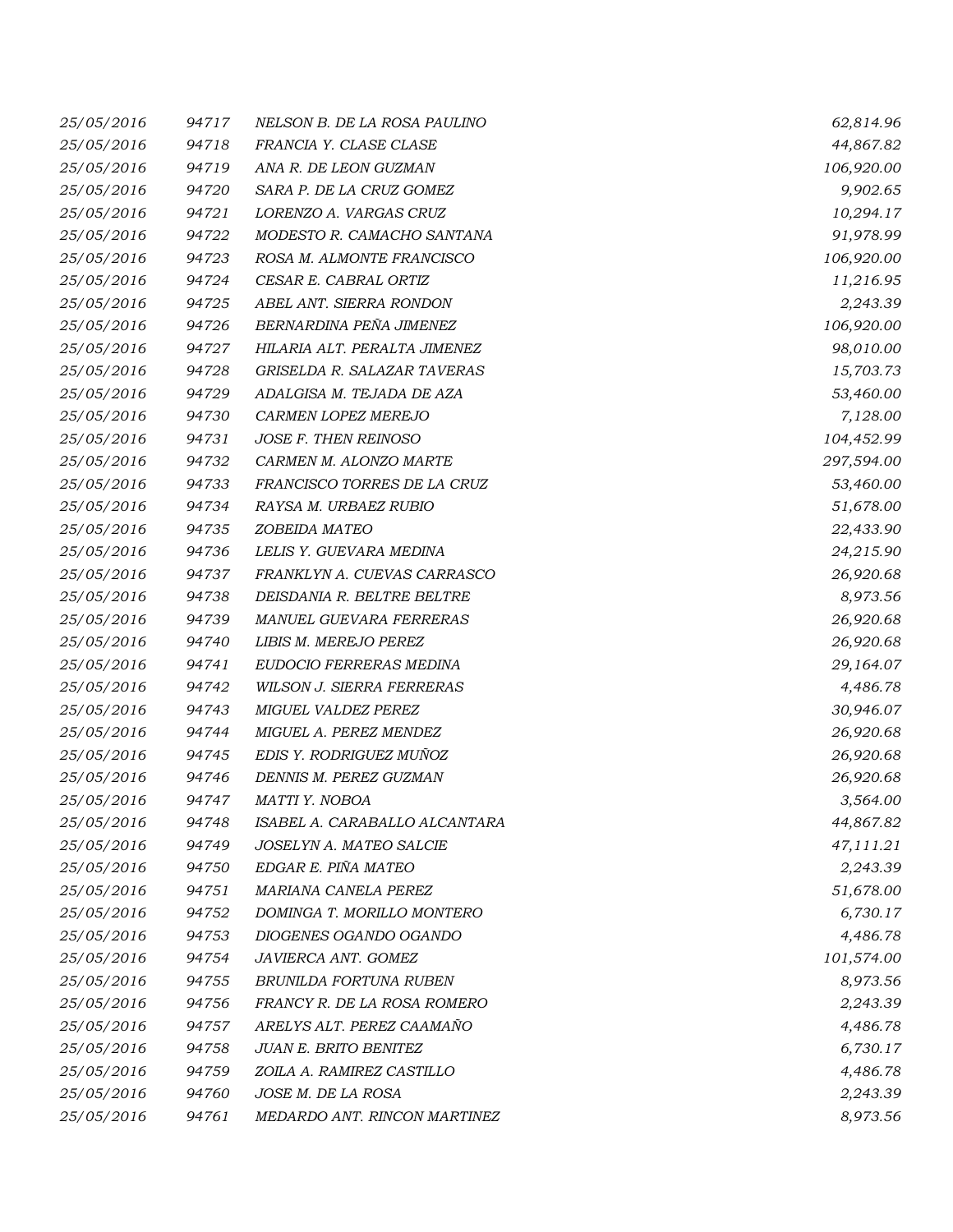| 25/05/2016 | 94762 | MAXIMILIANO PEGUERO DE AZA               | 33,650.86  |
|------------|-------|------------------------------------------|------------|
| 25/05/2016 | 94763 | JOSE ANT. MAYANS ARACHE                  | 4,486.78   |
| 25/05/2016 | 94764 | JAZMIN E. SANTANA RODRIGUEZ              | 7,922.12   |
| 25/05/2016 | 94765 | MARIA I. BONE CRUZ                       | 11,216.95  |
| 25/05/2016 | 94766 | ARANIBAL MANZANO ZAPATA                  | 15,703.73  |
| 25/05/2016 | 94767 | ANDRES DIAZ DEL ROSARIO                  | 8,973.56   |
| 25/05/2016 | 94768 | MAURIS A. MONTERO PEREZ                  | 49,216.14  |
| 25/05/2016 | 94769 | CARLOS M. NUÑEZ SEVERINO                 | 39,511.55  |
| 25/05/2016 | 94770 | <b>RAMON SOLANO</b>                      | 14,234.45  |
| 25/05/2016 | 94771 | <b>GERTRUDIS M. ADAMES BATISTA</b>       | 13,460.35  |
| 25/05/2016 | 94772 | YOKARY I. GAUTREAUX DE LA CRUZ           | 4,486.78   |
| 25/05/2016 | 94773 | VIRGINIA F. PERALTA HERRERA              | 47,111.20  |
| 25/05/2016 | 94774 | PEDRO P. GARCIA VASQUEZ                  | 22,433.92  |
| 25/05/2016 | 94775 | ROSA H. NUÑEZ MERCEDES                   | 11,216.96  |
| 25/05/2016 | 94776 | ROBERT H. MEDRANO NOVAS                  | 4,486.78   |
| 25/05/2016 | 94777 | <b>CARMEN CRUZ</b>                       | 8,973.56   |
| 25/05/2016 | 94778 | LEONIDO BELLO QUEZADA                    | 2,243.39   |
| 25/05/2016 | 94779 | <b>OSCAR MOQUETE CUEVAS</b>              | 29,164.07  |
| 25/05/2016 | 94780 | MARGARITA DE LOS S. REYES PAULINO        | 26,920.68  |
| 25/05/2016 | 94781 | AGUSTIN CONCEPCION CHALAS                | 8,973.56   |
| 25/05/2016 | 94782 | ROSA E. ALMONTE R. DE VENTURA            | 26,920.68  |
| 25/05/2016 | 94783 | ABRAHAM GARCIA                           | 6,730.17   |
| 25/05/2016 | 94784 | PATRICIO VENTURA HIRALDO                 | 25,647.84  |
| 25/05/2016 | 94785 | SARA MARTE MARTINEZ                      | 2,243.39   |
| 25/05/2016 | 94786 | MARIA E. ESTEVEZ MEJIA                   | 51,678.00  |
| 25/05/2016 | 94787 | <b>HECTOR F. MARTINEZ</b>                | 8,973.56   |
| 27/05/2016 | 94788 | SARA I. HENRIQUEZ MARIN                  | 295,423.72 |
| 30/05/2016 | 94789 | CONSEJO DEL PODER JUDICIAL               | 1,000.00   |
| 30/05/2016 | 94790 | CONSEJO DEL PODER JUDICIAL               | 6,125.00   |
| 30/05/2016 | 94791 | CONSEJO DEL PODER JUDICIAL               | 2,625.00   |
| 30/05/2016 | 94792 | <b>INSTITUTO DE AUXILIOS Y VIVIENDAS</b> | 250.00     |
| 30/05/2016 | 94793 | FONDO DE PENSIONES Y JUBILACIONES        | 92,385.85  |
| 30/05/2016 | 94794 | CONSEJO DEL PODER JUDICIAL               | 95,188.87  |
| 30/05/2016 | 94795 | COOPNASEJU                               | 131,908.46 |
| 30/05/2016 | 94796 | COOPNASEJU                               | 81,294.00  |
| 30/05/2016 | 94797 | INSTITUTO NACIONAL DE LA VIVIENDA        | 35.47      |
| 30/05/2016 | 94798 | LIGA DE SOFTBALL                         | 0.00       |
| 30/05/2016 | 94799 | CONSEJO DEL PODER JUDICIAL               | 875.00     |
| 30/05/2016 | 94800 | CARLOS ML. MENDEZ L.                     | 150.00     |
| 30/05/2016 | 94801 | <b>SIARA MARINEZ BELTRE</b>              | 10,743.93  |
| 30/05/2016 | 94802 | CAMILLE M. WILSON REYES                  | 26,658.16  |
| 30/05/2016 | 94803 | JOSE M. PEREZ DE LOS SANTOS              | 8,051.70   |
| 30/05/2016 | 94804 | MARLENNY GUZMAN BONEL                    | 17,763.77  |
| 30/05/2016 | 94805 | CONSEJO DEL PODER JUDICIAL               | 1,332.72   |
| 30/05/2016 | 94806 | FONDO DE PENSIONES Y JUBILACIONES        | 1,985.75   |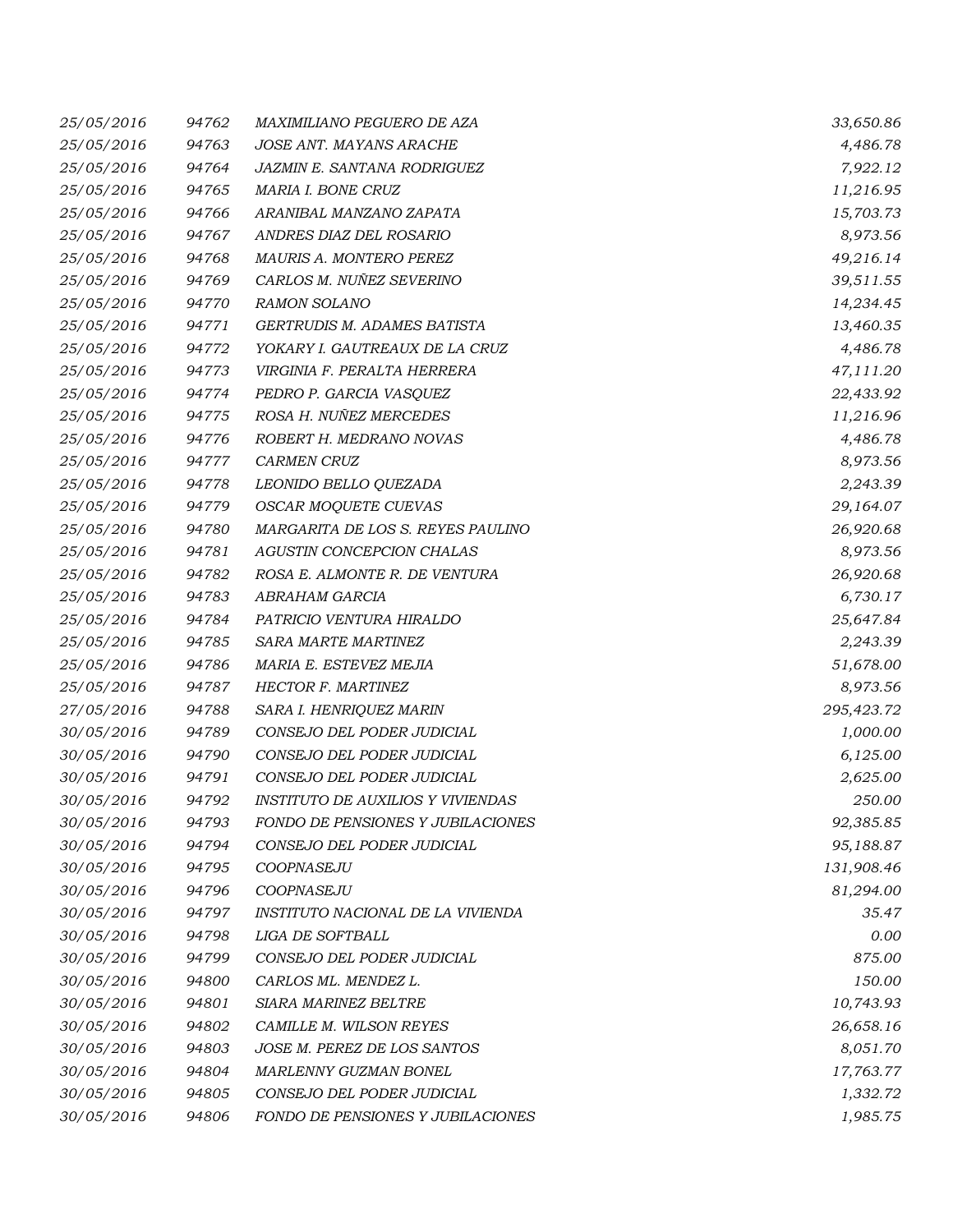|                          |                | TOTAL RD\$                                                             | 53,176,275.71          |
|--------------------------|----------------|------------------------------------------------------------------------|------------------------|
| 31/05/2016               | 94840          | COLECTOR DE IMPUESTOS INTERNOS                                         | 15,463,085.44          |
| 31/05/2016               | 94839          | COLECTOR DE IMPUESTOS INTERNOS                                         | 284,608.48             |
| 31/05/2016               | 94838          | COLECTOR DE IMPUESTOS INTERNOS                                         | 1,286,380.73           |
| 31/05/2016               | 94837          | <b>COLECTOR DE IMPUESTOS INTERNOS</b>                                  | 17,523.20              |
| 31/05/2016               | 94836          | FONDO DE PENSIONES Y JUBILACIONES                                      | 13,450,079.75          |
| 31/05/2016               | 94835          | COLECTOR DE IMPUESTOS INTERNOS                                         | 45,046.40              |
| 31/05/2016               | 94834          | CONSEJO DEL PODER JUDICIAL                                             | 29,743.33              |
| 31/05/2016               | 94833          | CONSEJO DEL PODER JUDICIAL                                             | 3,300.00               |
| 31/05/2016               | 94832          | FAVIANA L. MATOS MATOS                                                 | 2,000.00               |
| 31/05/2016               | 94831          | CONSEJO DEL PODER JUDICIAL                                             | 13,701.85              |
| 31/05/2016               | 94830          | CONSEJO DEL PODER JUDICIAL                                             | 3,583.33               |
| 31/05/2016               | 94829          | CONSEJO DEL PODER JUDICIAL                                             | 2,535.39               |
| 31/05/2016               | 94828          | <b>MAILENY RICHIEZ</b>                                                 | 3,500.00               |
| 31/05/2016               | 94827          | <b>INSTITUTO DE AUXILIOS Y VIVIENDAS</b>                               | 159,250.00             |
| 31/05/2016               | 94826          | NAZARET ALMONTE SUAREZ                                                 | 7,500.00               |
| 31/05/2016               | 94825          | DULCE MARIA AQUINO GONZALEZ                                            | 3,600.00               |
| 31/05/2016               | 94824          | NURYS LANDA VALDEZ SANCHEZ                                             | 2,500.00               |
| 31/05/2016               | 94823          | LISSET MARIBEL HERNANDEZ PENA                                          | 6,000.00               |
| 31/05/2016               | 94822          | AURA MARIA YBELICE MERCEDES                                            | 2,000.00               |
| 31/05/2016               | 94821          | CONSEJO DEL PODER JUDICIAL                                             | 2,000.00               |
| 31/05/2016               | 94820          | CARLOS ML. MENDEZ L.                                                   | 6,550.00               |
| 31/05/2016               | 94819          | CONSEJO DEL PODER JUDICIAL                                             | 5,000.00               |
| 31/05/2016               | 94818          | CONSEJO DEL PODER JUDICIAL                                             | 6,375.60               |
| 31/05/2016               | 94817          | <b>FUNDACION DE CREDITO EDUCATIVO</b>                                  | 233,373.00             |
| 31/05/2016               | 94816          | INSTITUTO DE AUXILIOS Y VIVIENDA                                       | 1,873.69               |
| 31/05/2016               | 94815          | JOSEFINA MERCEDES REYES ESPINAL                                        | 6,000.00               |
| 31/05/2016               | 94814          | JOHANNA MARTINEZ BATISTA                                               | 2,000.00               |
| 31/05/2016               | 94813          | YANIA MARMOL PUELLO                                                    | 2,000.00               |
| 31/05/2016               | 94812          | YAHAIRA ALT. RAMOS QUEZADA                                             | 3,000.00               |
| 31/05/2016               | 94811          | EMMACULADA N. DEL ORBE PEREZ                                           | 4,000.00               |
| 31/05/2016               | 94810          | DOMINGA REYNOSO MOLINA                                                 | 4,500.00               |
| 31/05/2016<br>31/05/2016 | 94808<br>94809 | FONDO DE PENSIONES Y JUBILACIONES<br>INSTITUTO NACIONAL DE LA VIVIENDA | 6,564,872.97<br>366.95 |
|                          |                |                                                                        |                        |
| 30/05/2016               | 94807          | <b>INSTITUTO DE AUXILIOS Y VIVIENDAS</b>                               | 100.00                 |

# *RELACION DE TRANSFERENCIAS DEBITOS MES DE MAYO 2016*

| <b>FECHA</b>      | NUM. | <b>DESCRIPCION</b>                          | <b>VALOR RDS</b> |
|-------------------|------|---------------------------------------------|------------------|
| <i>06/05/2016</i> | 529  | TRANSF. DE FONDO PAGO DE BONO VAC. ANO 2016 | 309.735.93       |
| <i>09/05/2016</i> | 530  | TRANSF. DE FONDO PAGO DE BONO VAC. ANO 2016 | 79.234.26        |